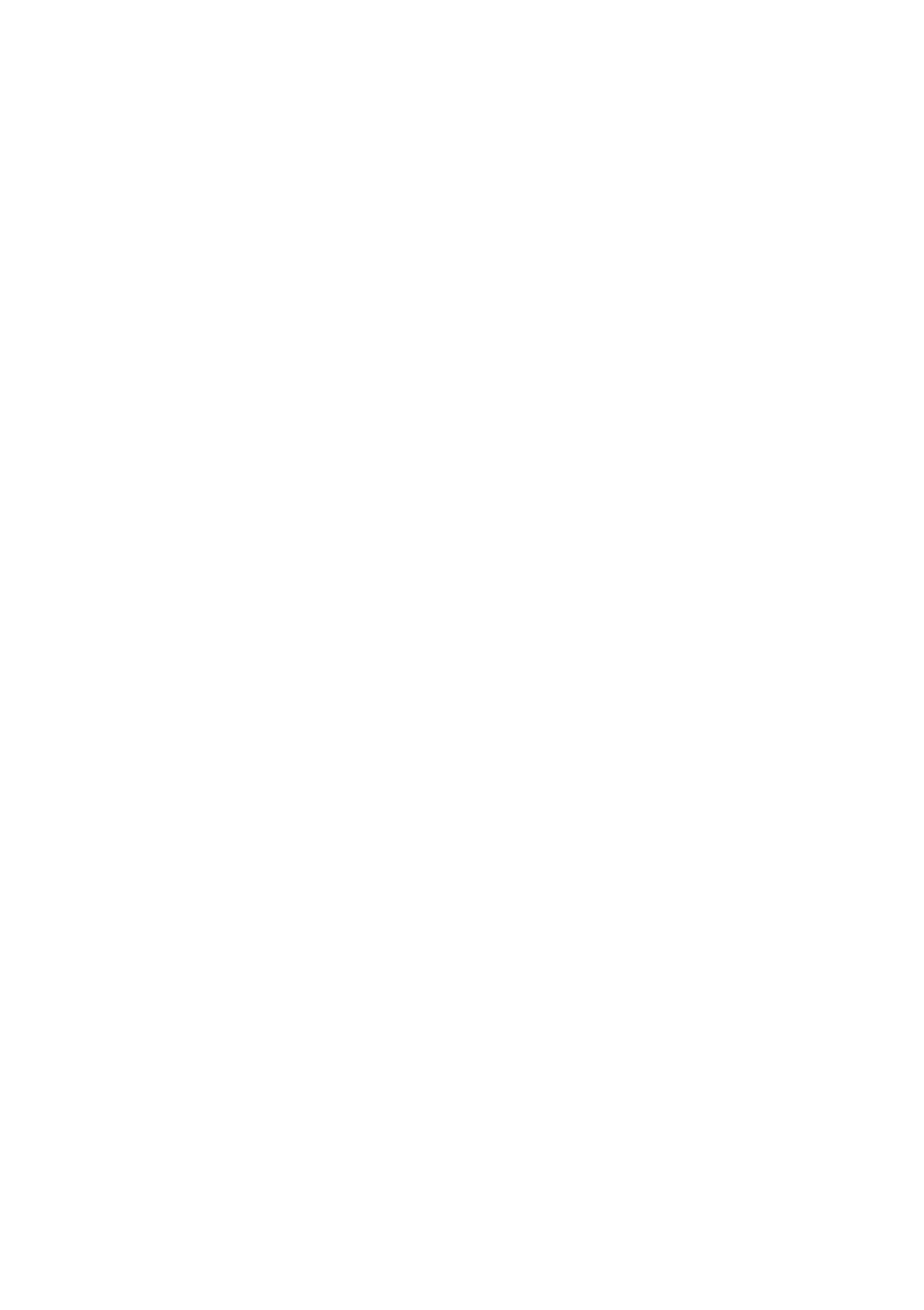# **SEMINAR COMBATING SEXIST HATE SPEECH**

**REPORT 10-12 February 2016 European Youth Centre, Strasbourg** 

Council of Europe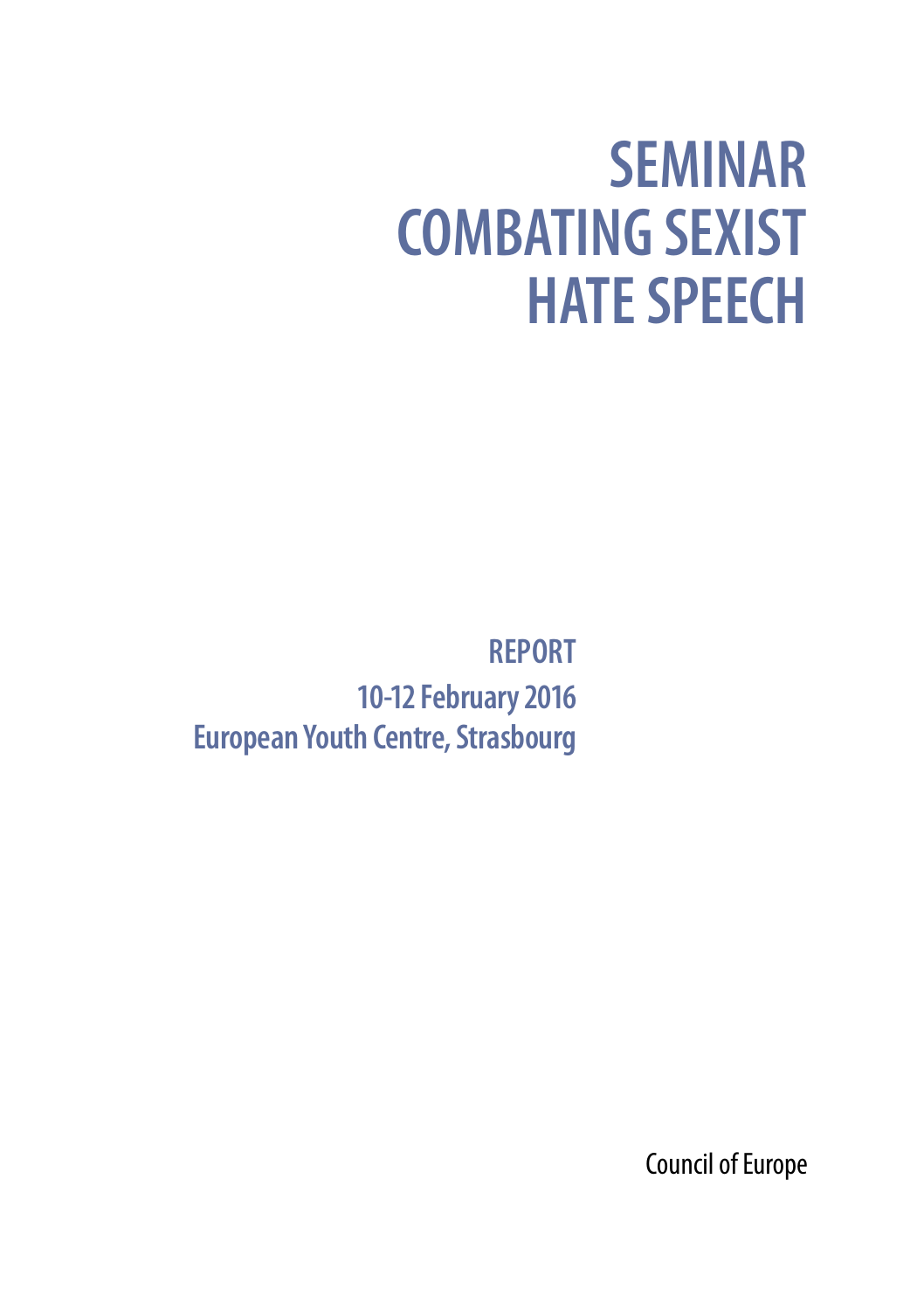*The opinions expressed in this work are the responsibility of the author(s) and do not necessarily reflect the official policy of the Council of Europe.*

All requests concerning the reproduction or translation of all or part of this document should be addressed to the Directorate of Communication (F-67075 Strasbourg Cedex or publishing@coe.int). All other correspondence concerning this document should be addressed to the Directorate General of Democracy.

> Cover photo and layout: Documents and Publications Production Department (SPDP), Council of Europe

Cover photo: Council of Europe, ©Shutterstock

Report prepared by Alicia Peraro, with input from the Gender Equality Unit and the Youth Department

This publication has not been copyedited to correct typographical and grammatical errors.

© Council of Europe, December 2016 Printed at the Council of Europe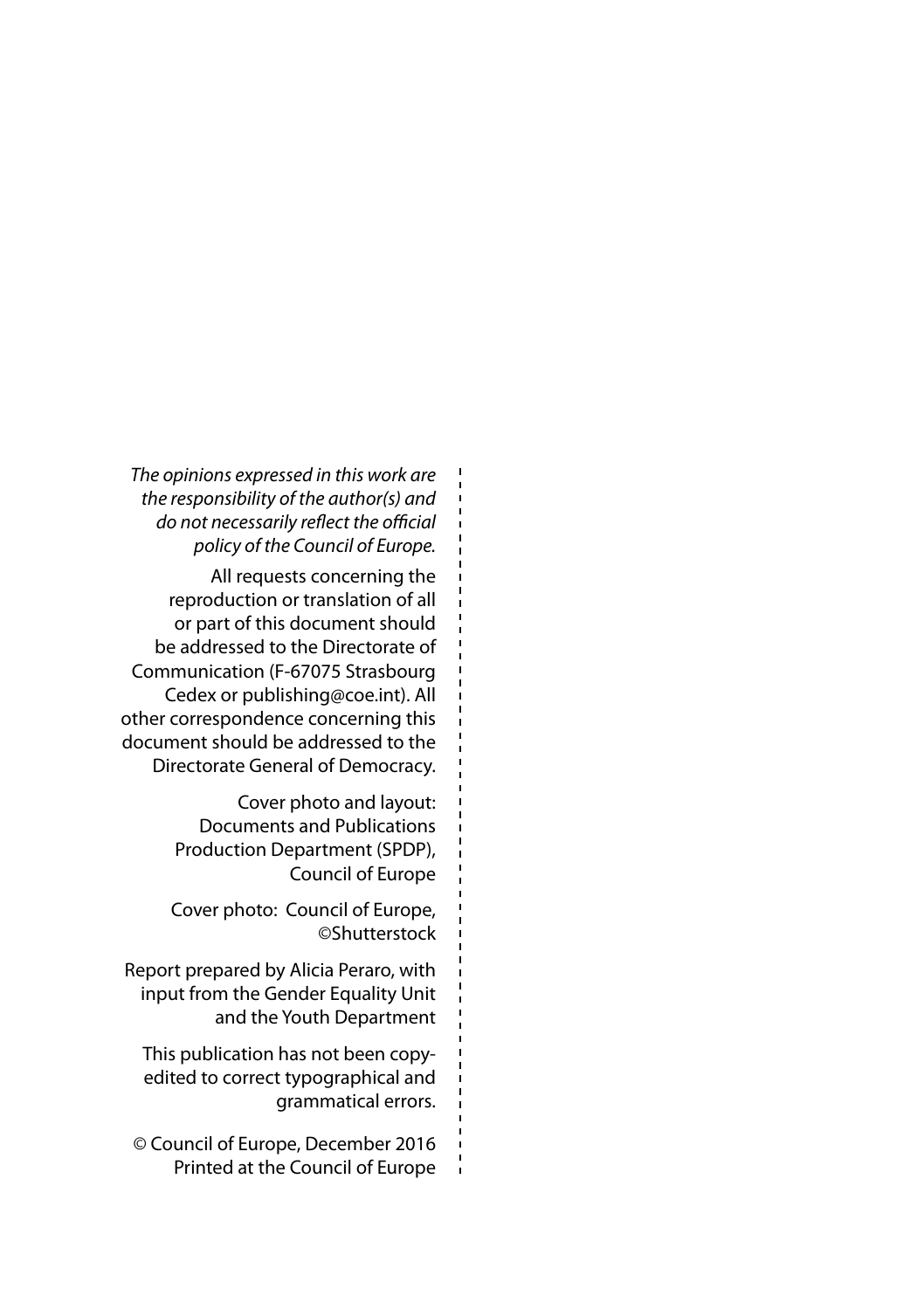### **Contents**

| <b>SUMMARY</b>                                                                                                                                                                   | 5  |
|----------------------------------------------------------------------------------------------------------------------------------------------------------------------------------|----|
| <b>INTRODUCTION</b>                                                                                                                                                              | 9  |
| Aims and objectives of the Seminar                                                                                                                                               | 10 |
| Presentations of the No Hate Speech Movement Campaign and of the<br><b>Gender Equality Strategy</b>                                                                              | 11 |
| <b>CAUSES AND FORMS OF SEXIST HATE SPEECH</b>                                                                                                                                    | 15 |
| TARGETS AND IMPACTS OF SEXIST HATE SPEECH ON WOMEN                                                                                                                               | 19 |
| Targeted groups                                                                                                                                                                  | 19 |
| Impacts of sexist hate speech on women                                                                                                                                           | 22 |
| <b>COMBATING SEXIST HATE SPEECH</b>                                                                                                                                              | 25 |
| Legal and policy frameworks to combating sexist hate speech and<br>providing redress for victims                                                                                 | 25 |
| Initiatives and projects to combat sexist hate speech                                                                                                                            | 30 |
| <b>MOVING FORWARD IN COMBATING SEXIST HATE SPEECH</b>                                                                                                                            | 35 |
| Proposed activities for the No Hate Speech Movement, including the<br>European Action Day against Sexist Hate Speech on 8 March 2016                                             | 35 |
| Proposed activities for other Council of Europe activities and sectors                                                                                                           | 37 |
| Proposed activities for national institutions and policies                                                                                                                       | 38 |
| Proposed activities for partners of the Council of Europe, including non-<br>governmental and youth organisations, media organisations, platform<br>providers and intermediaries | 40 |
| Proposed activities for Civil Society                                                                                                                                            | 41 |
| <b>APPENDIX I - PRESENTATION OF INITIATIVES ON GENDER EQUALITY</b>                                                                                                               | 43 |
| <b>APPENDIX II - REFERENCES</b>                                                                                                                                                  | 47 |
| Gender Equality and Violence against Women                                                                                                                                       | 47 |
| Media and Internet                                                                                                                                                               | 48 |
| Youth Department and the No Hate Speech Movement                                                                                                                                 | 48 |
| <b>United Nations</b>                                                                                                                                                            | 49 |
| Videos                                                                                                                                                                           | 49 |
| References by participants                                                                                                                                                       | 50 |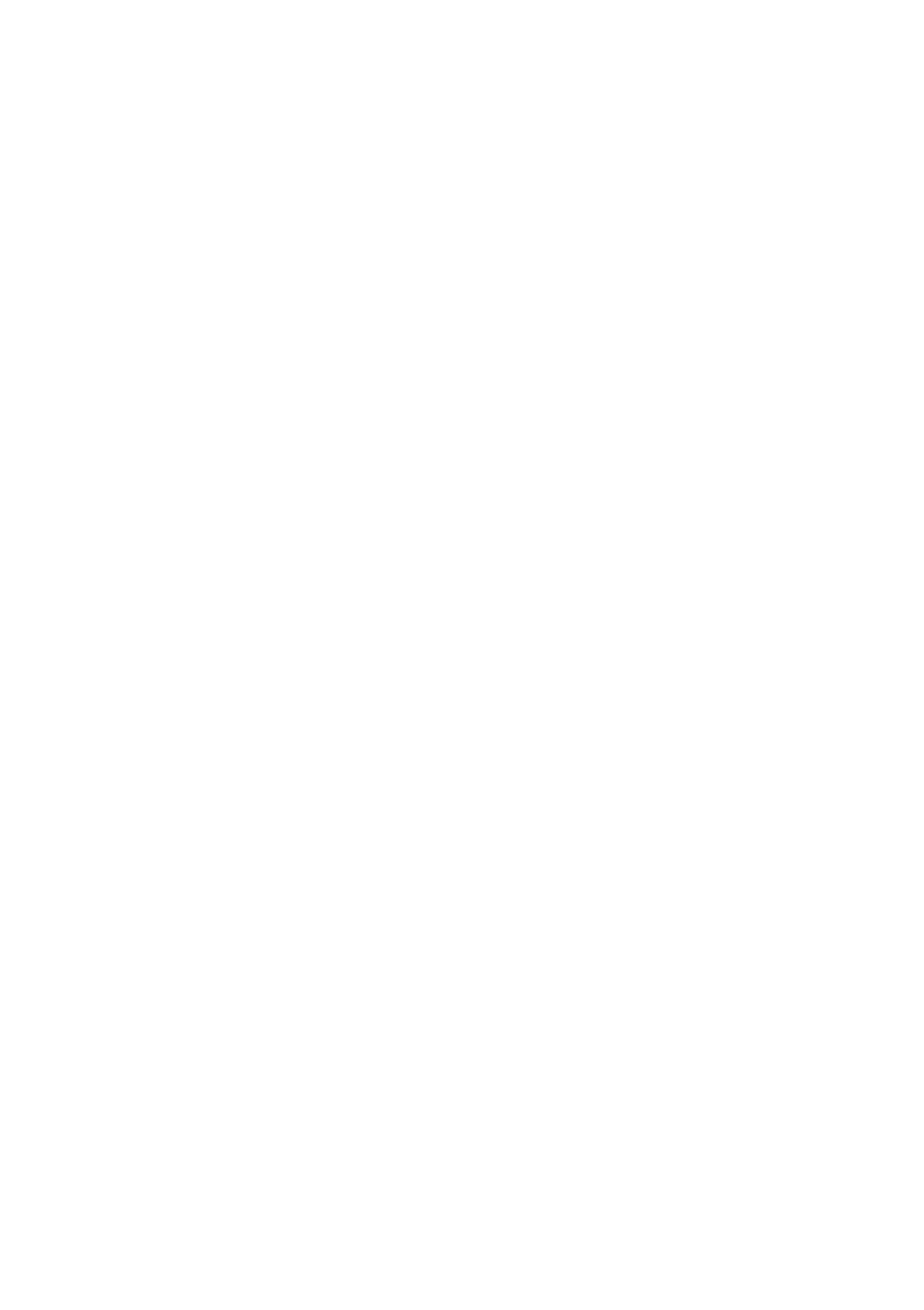<span id="page-6-0"></span>

### **Summary**

**11** Let's be clear from the outset: sexist hate speech is a human rights violation. It is a form of violence against women and girls that feeds into gender-based discrimination. Sexist hate speech presents a serious obstacle to the achievement of real gender equality. […] There is no acceptable excuse for sexist hate speech, and action is necessary to counter its rise. […] Free speech and free expression are not "free" if they are hijacked to intimidate, demean and – ultimately – to try to silence women, subjecting them to hate speech".

Snežana Samardžić-Marković, Director General of Democracy, Council of Europe

**THE COUNTIES THE COUNTIES AND THE SPEECH SPEECH ASSEM IN THE SPEECH SPEECH SPEECH SPEECH SPEECH SPEECH SPEECH SPEECH SPEECH SPEECH SPEECH SPEECH SPEECH SPEECH SPEECH SPEECH SPEECH SPEECH SPEECH SPEECH SPEECH SPEECH SPEECH** he Council of Europe Seminar, Combating Sexist Hate Speech, brought together a group of around 60 participants, including human rights and women's rights activists, youth leaders, journalists and policy makers propose solutions to counter it.

**The Seminar was organised jointly by the Youth Department and the** Gender Equality Unit of the Council of Europe, in an effort to address an issue that touches upon core topics for both sectors. For the Youth Department, the Seminar represented an occasion to value and re-assess the role of youth work to consolidate the achievements in gender equality and, especially, to support young people in campaigning for human rights online. For the Gender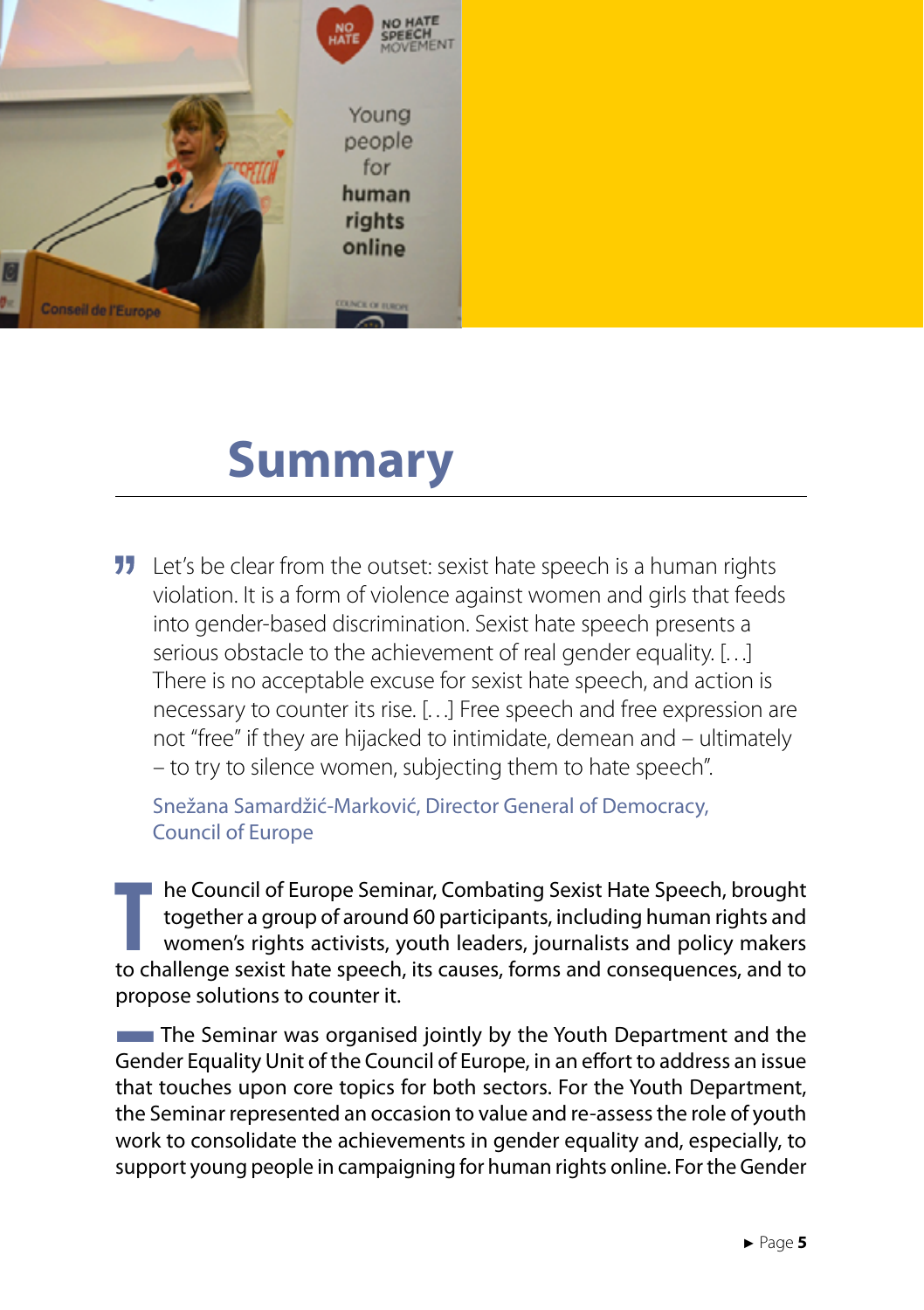Equality Unit, the Seminar was an opportunity to explore a topic that is related to all themes of the Gender Equality Strategy.<sup>1</sup>

 $\blacksquare$  In a survey about young people and online hate speech carried out in 2015 by the Council of Europe Youth Department, women were identified as one of the top three target groups of hate speech. Yet, hate speech against women is often seen as acceptable and deemed less harmful than other forms of hate speech, such as those based on ethnic or religious grounds. Participants acknowledged sexist hate speech as a pervasive and widespread form of gender-based violence with roots in gender inequalities, which are still prevalent in our societies. Opposing gender equality to freedom of expression was seen as an impediment to accessing the full diversity of expressions, as gender equality and freedom of expression are mutually reinforcing. There cannot be freedom of expression if parts of the population are silenced and marginalised by hate speech.

 $\blacksquare$  Hate speech is an old phenomenon. Yet the Internet has facilitated its expansion in both the public and private domain, as anonymous and known perpetrators are granted almost boundless freedom to express themselves, and legislation has not yet been able to address the issue. At the same time, it was acknowledged that the Internet is an important vehicle for freedom of expression today. Seminar participants also recognised the crucial role of the Internet in helping to expose and denounce women human rights' violations. Dedicated websites and social media can be used to report sexist hate speech which would have otherwise gone unnoticed.

**II** If you wouldn't say it face to face, don't write it on the Internet".

Marit Maij, Dutch member of parliament, rapporteur on 'Ending cyberdiscrimination and online hate', Committee on Equality and Non-Discrimination, Parliamentary Assembly of the Council of Europe

**Women are confronted with violent and sexualised threats, and violence** against women is even often glorified or rewarded online. Particular platforms were pointed out as conveyers of sexist hate speech, including social media or video games. Specific target groups among women were highlighted such

<sup>1.</sup> 1) combating Gender Stereotypes and Sexism; 2) preventing and combating Violence against Women; 3) guaranteeing Equal Access of Women to Justice; 4) achieving Balanced Participation of Women and Men in Political and Public Decision Making; 5) achieving Gender Mainstreaming in all policies and measures.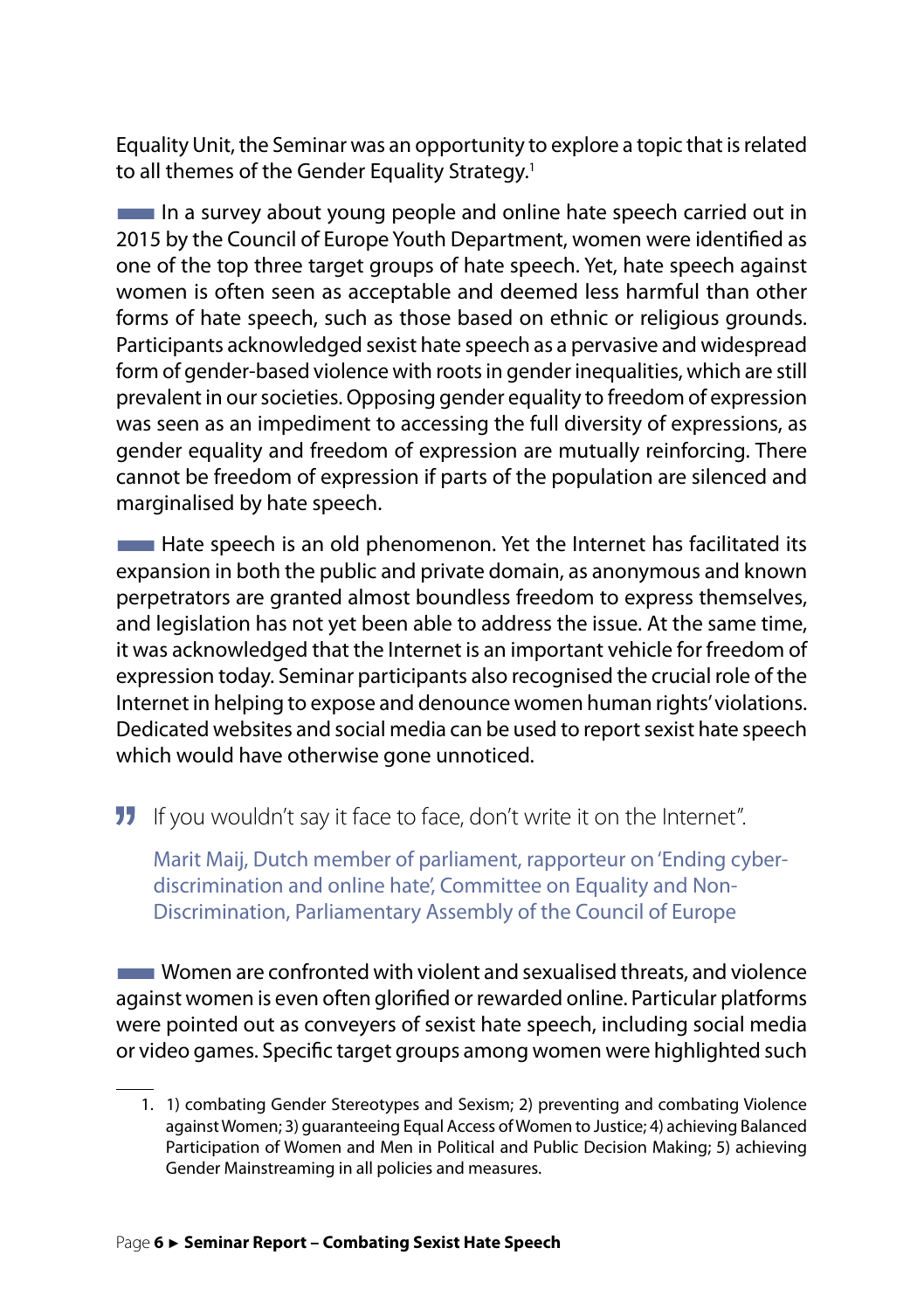as young women, women human rights defenders, women in politics, female journalists and women in the media. Nevertheless, it was stressed that any woman can become a target of sexist hate speech, both online and offline.

**EXECUTE:** Seminar participants stressed that sexist hate speech is also omnipresent offline. It can take the form of hate speech in the workplace, in school environments, in the media or in the public space. It takes many forms, from written or verbal insults to offensive images or slogans.

 $\blacksquare$  In the same way as with other forms of violence against women, sexist hate speech remains underreported but its impacts on women, whether emotional, psychological and/or physical can be devastating, especially for young women.

**EXECUTE:** A wide range of proposals for actions by different stakeholders were made during the Seminar, highlighting the fact that sexist hate speech is an issue that should be addressed not only by the different sectors of the Council of Europe, but also by national governments, the media and civil society organisations. Specific activities were proposed, such as the creation of a logo and online stickers, the use of videos, the promotion of strategic litigation and the organisation of feminist camps for young women. Specific recommendations were also made regarding the role of the media sector, including platform providers and the need for codes of ethics to ensure more effective moderation in social media; and active gender equality policies regarding media content but also in the media sector.

**EXECUTE:** A set of necessary policy actions to address sexist hate speech were also identified, including clarifying concepts and definitions, eliminating gaps in legislation, especially related to combating violence against women, eliminating sexism from the language and practice of all institutions, promoting gender equality and media literacy training, and promoting the integration of a gender equality perspective in all aspects of education. Specific actions were also defined in view of 8 March 2016, the European Action Day against Sexist Hate Speech organised within the framework of the No Hate Speech Movement Campaign (NHSM).

 $\blacksquare$  This report highlights the discussions that took place during the Seminar, including the resulting proposals and ideas suggested by participants. It follows a thematic approach based on the programme of the seminar.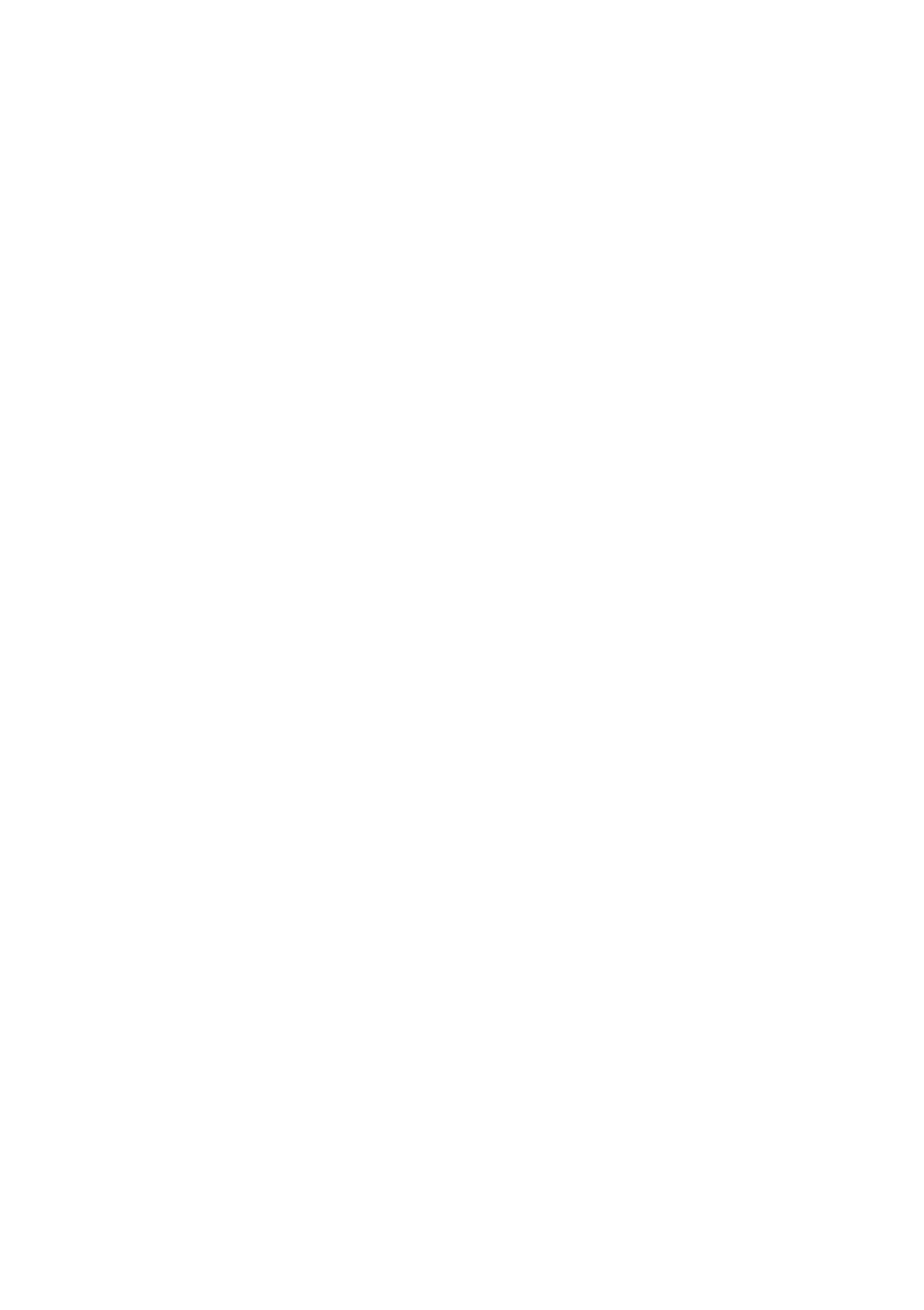<span id="page-10-0"></span>

### **Introduction**

**The Seminar on sexist hate speech was co-organised by the Council of Europe's Youth Department and the Gender Equality Unit. It took place from 10 to 12 February 2016 at the European Youth Centre in Strasbourg (France). T** he Seminar on sexist hate speech was co-organised by the Council of Europe's Youth Department and the Gender Equality Unit. It took place from 10 to 12 February 2016 at the European Youth Centre in Strasbourg rights and human rights activists, experts, journalists and Council of Europe representatives from more than 30 countries. The active participation of youth leaders and campaign activists from Canada (Québec), Mexico and Morocco was very important in affirming the global human rights challenge of sexism and hate speech.

**The aim of the Council of Europe's youth policy is "to provide young** people – girls and boys, young women and young men – with equal opportunities and experience which enable them to develop the knowledge, skills and competencies to play a full part in all aspects of society".<sup>2</sup> Removing all the barriers and obstacles to this equality of opportunities is central to any youth policy and must inform youth work and non-formal education. The Seminar represented an occasion to value and re-assess the role of youth work to consolidate the achievements in gender equality and, especially, to support young people in campaigning for human rights online.

<sup>2.</sup> Resolution CM/Res(2008)23 on the youth policy of the Council of Europe.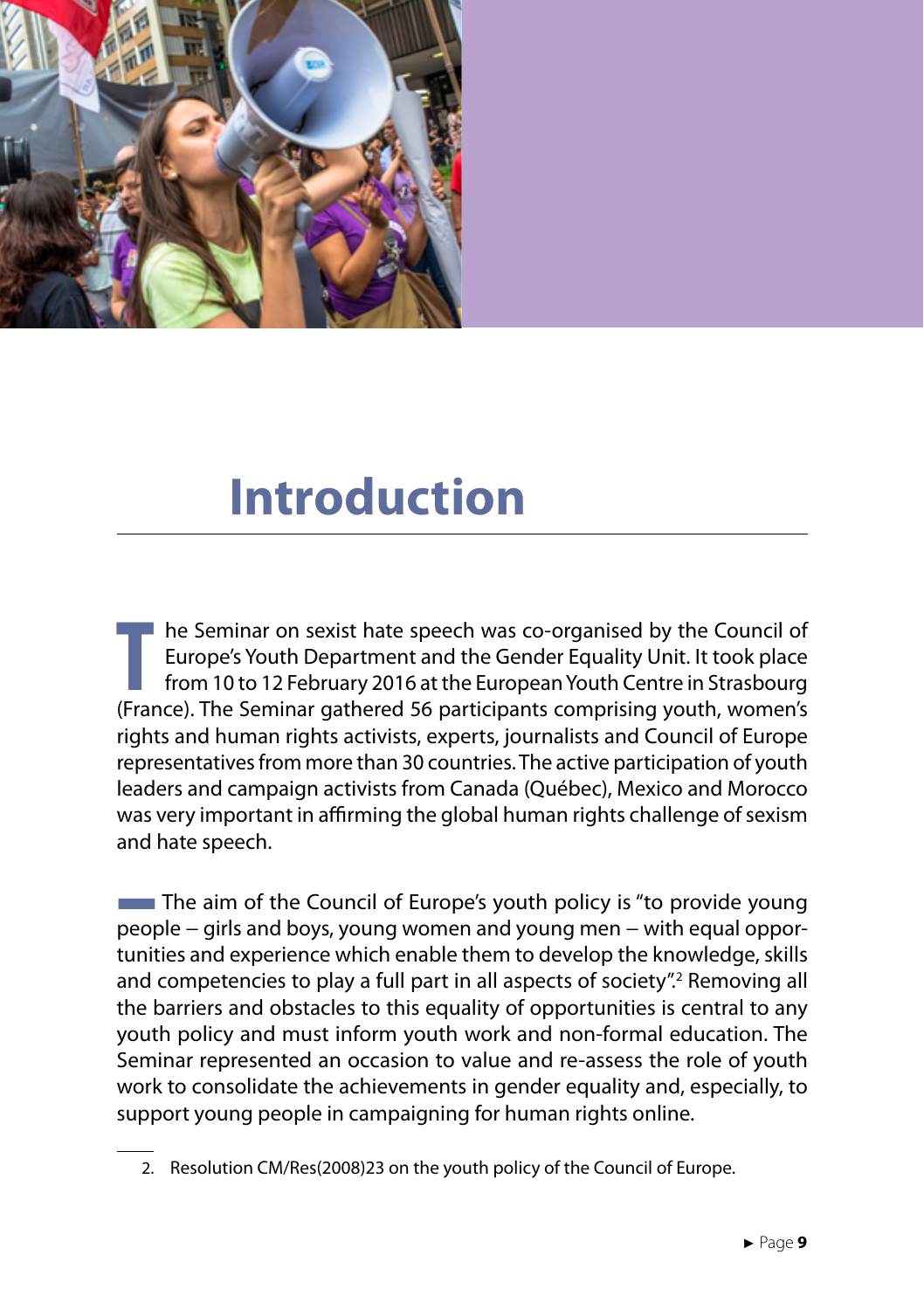<span id="page-11-0"></span> $\blacksquare$  Gender equality has long been a priority of the Council of Europe, which, over the years, has developed solid standards in this area, including a Gender Equality Strategy, and binding conventions and recommendations, which address gender equality issues in a broad range of areas, notably violence against women, balanced participation in political and public decision making, and gender mainstreaming in the media, education, health or sport.

**To prepare for the Seminar, participants received a background note on** sexist hate speech prepared by the Gender Equality Unit. At the venue, several other documents were made available for participants, such as the Council of Europe Gender Equality Strategy 2014-2017, a factsheet 'Combating gender stereotyping and sexism in the media', as well as 'Bookmarks – a manual for combating hate speech online through human rights education' (links to relevant documents can be found in Appendix II of this report).

**EXIGN** Significant emphasis was placed on participants to engage as partners of the No Hate Speech Movement (NHSM) Campaign and take ownership of the Seminar's outcomes. The Seminar was made interactive with a balance between plenary sessions and working group sessions. Short videos on sexism and hate speech were screened and time was given to participants to become acquainted with one another. Plenary sessions provided time for information exchange and discussions with experts, while the working sessions enabled participants to deepen their engagement with topics among smaller groups. Participants also had the opportunity to present and discuss the work of their organisations in relation to sexist hate speech and gender equality during an open-space session.

#### **Aims and objectives of the Seminar**

**11** This Seminar is not about setting one group against another. It is about working together: youth leaders working with government representatives, young people with older people, men working with women, women working with social media and the Internet. It is about joining our forces to achieve real gender equality. This is not an impossible goal. We can do it!"

Snežana Samardžić-Marković, Director General of Democracy, Council of Europe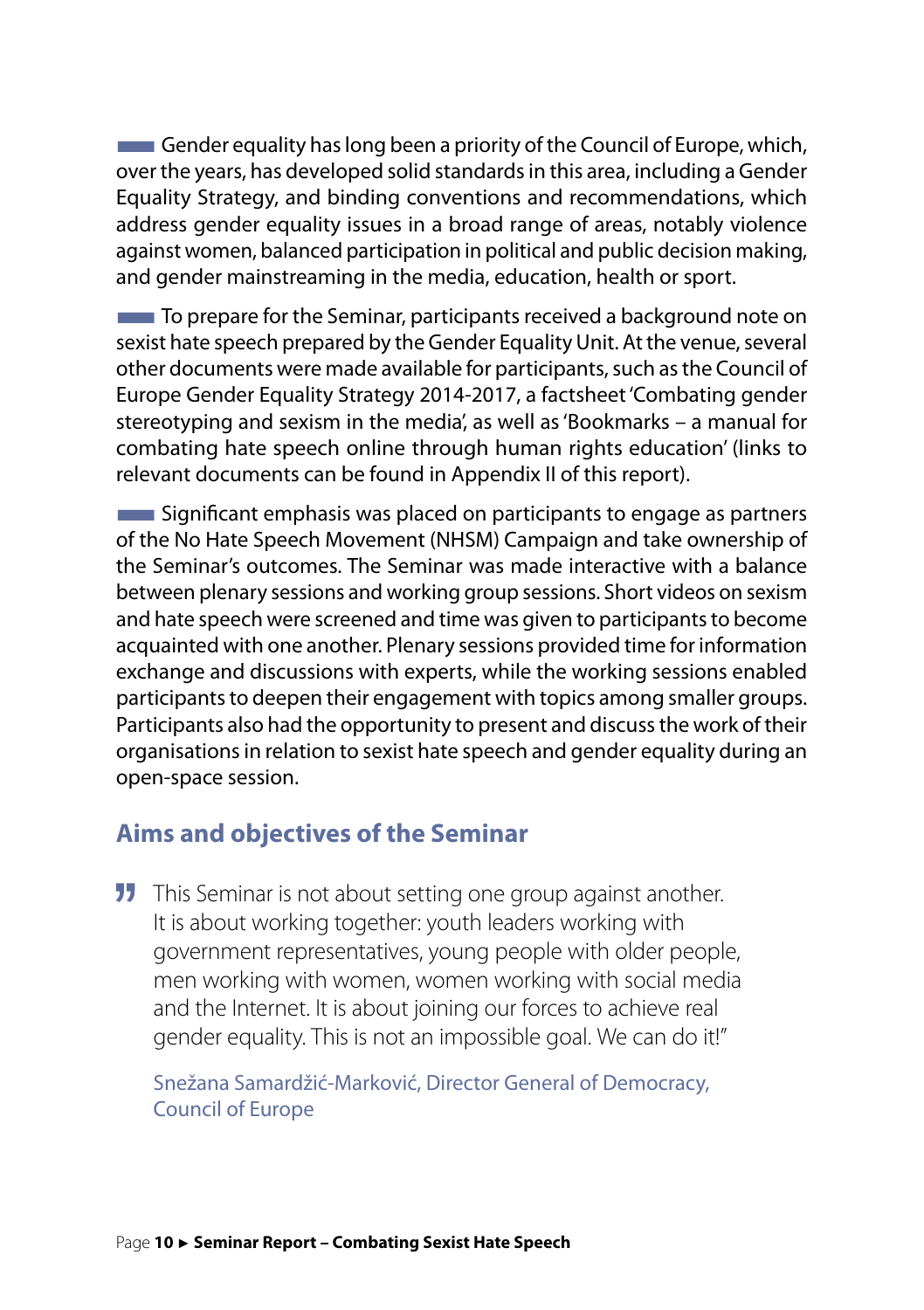<span id="page-12-0"></span>**The Seminar addressed the causes, extent, forms, targets and impacts** of sexist hate speech online and offline, in particular on young people and especially on young women. While sexist hate speech can affect both women, men and others, women are the primary targets, therefore the focus of this report is on them. With a better understanding of the issue and through the exchange of good practices, participants identified measures to prevent, counter, report and remedy sexist hate speech. Participants identified gaps and made proposals for the Council of Europe's future work in combating sexist hate speech through the NHSM Campaign and the Action Day against sexist hate speech, the Gender Equality Strategy, youth policy measures and other relevant instruments in the Council of Europe's structures and within its member states.

#### **Presentations of the No Hate Speech Movement Campaign and of the Gender Equality Strategy**

The Council of Europe Youth Department and the No Hate Speech Movement

**11** Youth participation, social inclusion, intercultural dialogue, human rights education and anti-discrimination are the key areas of the work of the European Youth Centre".

Antie Rothemund, Head of the Youth Department, Council of Europe

**Through its Youth Department, the Council of Europe encourages youth** participation in decision-making about the organisation's youth programmes, policies and priorities. Youth policy and youth work are inclusive and aim to provide equal opportunities to both young women and men. Gender equality is therefore mainstreamed in all activities and projects to promote inclusive and peaceful societies.

**EXECUTE:** Initiated by youth representatives in the Advisory Council on Youth, the No Hate Speech Movement is the Council of Europe's youth Campaign for human rights, with a particular focus on hate speech online. It initially ran from 2013 to 2015 and has been extended to 2017. Based on the fact that women and girls are confronted with sexist hate speech on a daily basis, both online and offline, this phenomenon was chosen as one of the thematic focuses of the Campaign in 2016-2017. The Campaign aims at raising awareness of hate speech online as a cross-cutting issue, combating it with prevention, education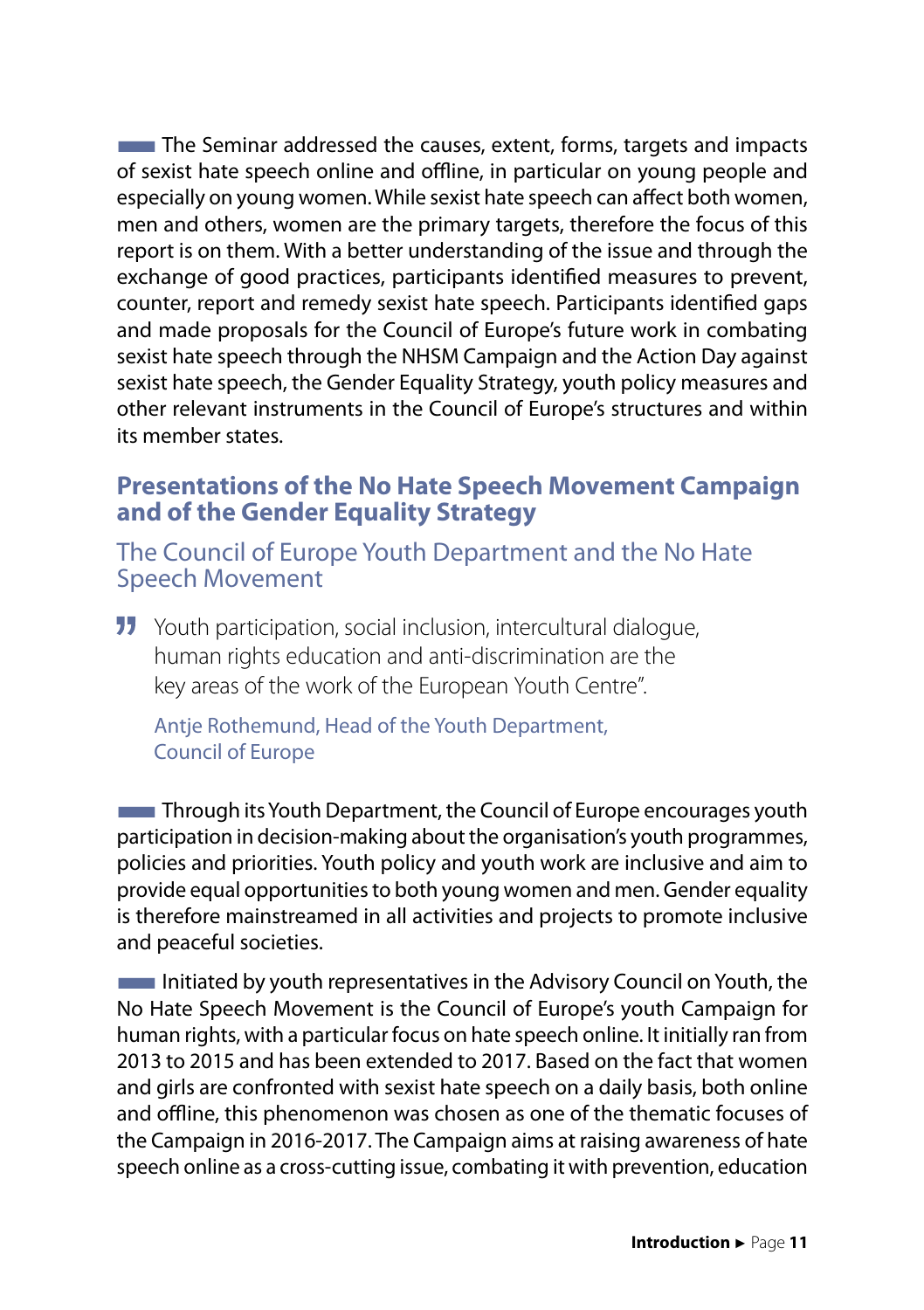and alternative responses such as counter-narratives. It involves activists, organisations and public authorities and encourages youth participation. As a Europe-wide Campaign, the No Hate Speech Movement includes national campaigns in member states and beyond. Campaign tools are made available online and a study on national reporting structures is currently being prepared. Examples of hate speech on the Internet can be reported on the Hate Speech Watch page to spark discussions on ways to deal with hate speech and organise action.

**The movement organises European Action Days focused on specific** themes such as Homophobia, Transphobia, Romaphobia or Antisemitism, and organises support for these target groups through online and offline activities. As part of the activities on sexist hate speech within the Campaign, this year's International Women's Day – 8 March 2016 – has been designated European Action Day on Combating Sexist Hate Speech. It will mobilise 43 national campaigns and more than 60 partners of the movement to take action and raise awareness of the damages caused by sexist hate speech. A session of the Seminar was dedicated to the preparation of this Action Day, and sexism in hate speech will remain a focus throughout the movement's Campaign.

#### The Council of Europe Gender Equality Strategy

Strategic Objective 1 – Combating gender stereotypes and sexism – Council of Europe action will focus on:

**11** Combating sexism as a form of hate speech and integrating this dimension into Council of Europe action aiming at combating hate speech and discrimination while actively promoting respect for both women and men".

Council of Europe Gender Equality Strategy 2014-2017

**The first objective of the Council of Europe Gender Equality Strategy for** 2014-2017 includes combating sexism as a form of hate speech. It aims at fighting gender stereotypes and sexism in order to achieve real gender equality. Previous work of the Council of Europe under this objective has focused on gender stereotypes in the media and in education.

**EXALCERCITED Sexist hate speech is an issue that runs across all five topics of the Council** of Europe Gender Equality Strategy, making it all the more relevant to address. As a form of gender-based violence, combating sexist hate speech also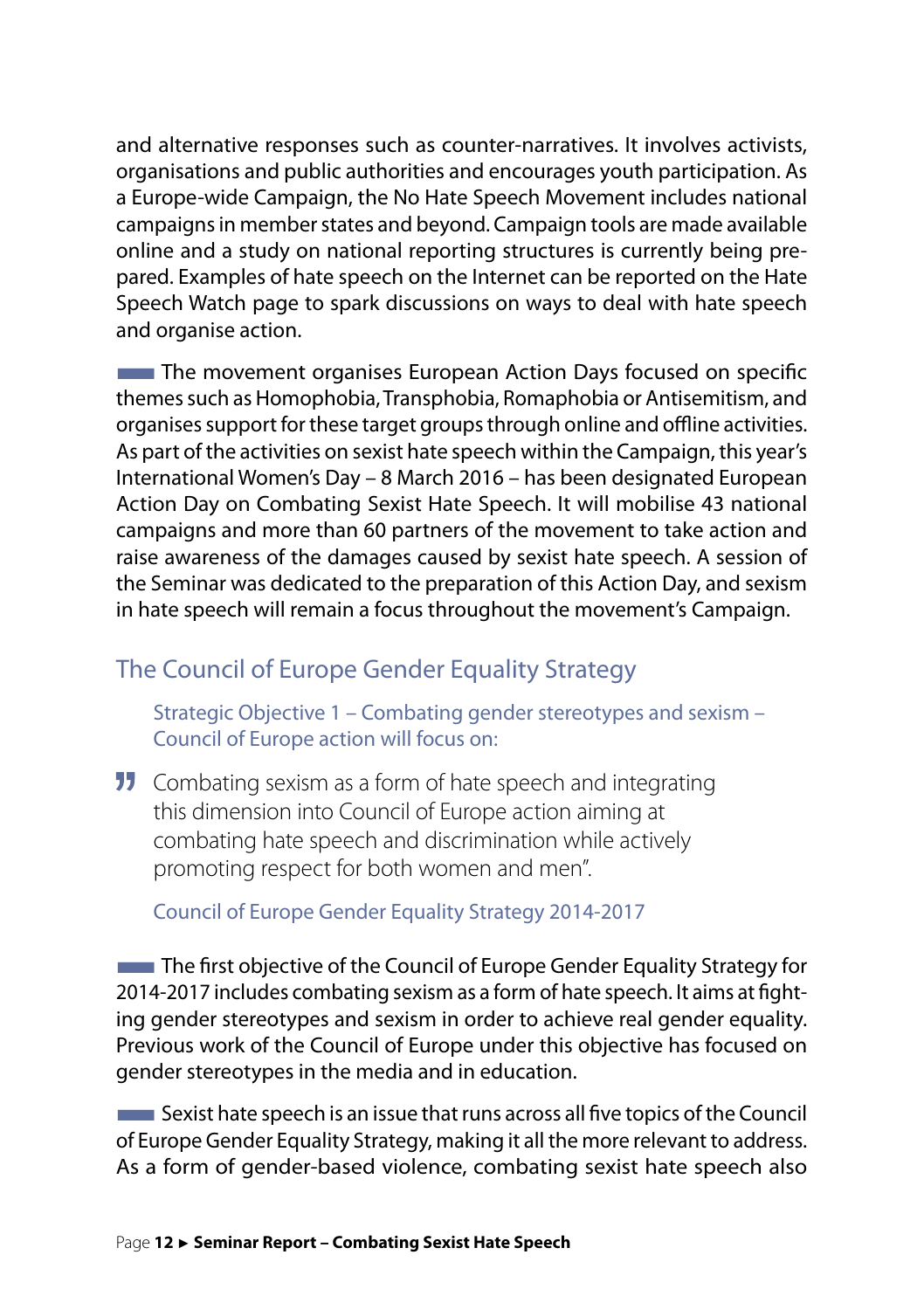relates to the second objective of the Strategy (preventing and combating violence against women) and is linked to the Council of Europe Convention on preventing and combating violence against women and domestic violence (Istanbul Convention). Sexist hate speech also impedes the achievement of gender-balanced participation in political and public decision making (fourth objective) by targeting and potentially silencing an already under-represented part of the population. Finally, measures to provide redress and remedy to victims of sexist hate speech are linked to the third objective of the Strategy (women's equal access to justice) and gender mainstreaming (fifth objective) concerns all policies of the Council of Europe, including those on youth, media and Internet governance.

**The Gender Equality Commission, for which the Gender Equality Unit** is the Secretariat, is at the centre of efforts to ensure the implementation of the Strategy. Furthermore, Gender Equality Rapporteurs are appointed from among the members of the steering committees and other intergovernmental structures of the Council of Europe to facilitate the integration of a gender equality perspective in their work.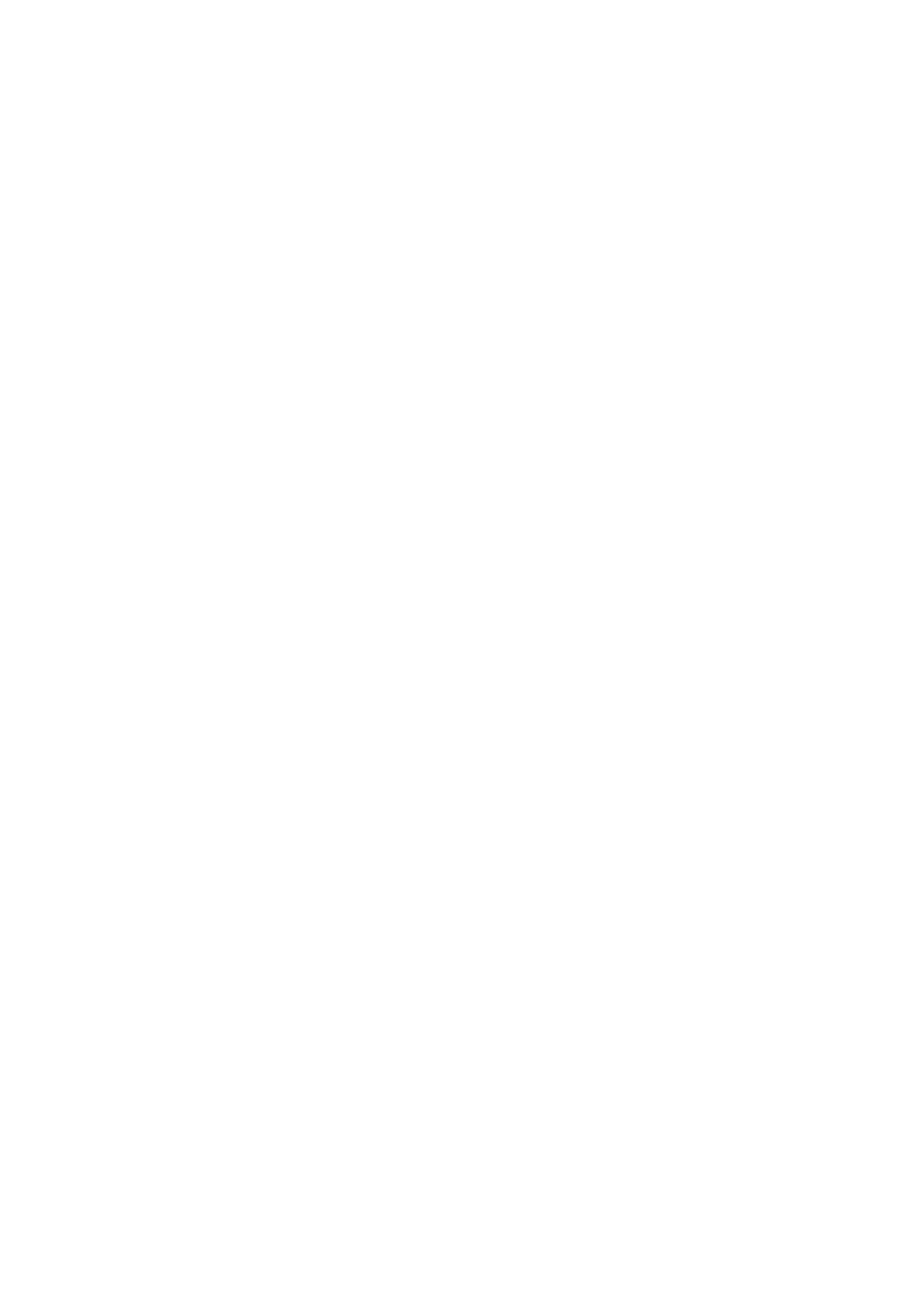<span id="page-16-0"></span>

### **Causes and forms of sexist hate speech**

**11** Sexist hate speech is a form of "social shaming" that aims to degrade women, instil fear and insecurity thus contributing towards maintaining and reinforcing a gender hierarchy and patriarchy in public places".

Liri Kopaçi-Di Michele, Head of the Equality Division, Council of Europe

**S**sex is superior to the sexet of the need to improve the definition of the term.<br>
It takes its roots in sexism, the supposition, belief or assertion that one<br>
sex is superior to the other. Sexism is often expressed with exist hate speech is a complex issue in which women are overly targeted. Participants expressed the need to improve the definition of the term. It takes its roots in sexism, the supposition, belief or assertion that one traditional stereotyping of social roles on the basis of sex, and results in discrimination practised against members of the supposedly inferior sex. Hate speech towards women occurs worldwide, offline and online, in every sphere of daily life: at school, in the family and social circles, in the public space, at work, and in times of crisis and peace. Although it has taken a whole new dimension through the Internet, the root causes of sexist hate speech preceded the technology as it is fundamentally linked to unequal power relations between women and men and gender inequalities.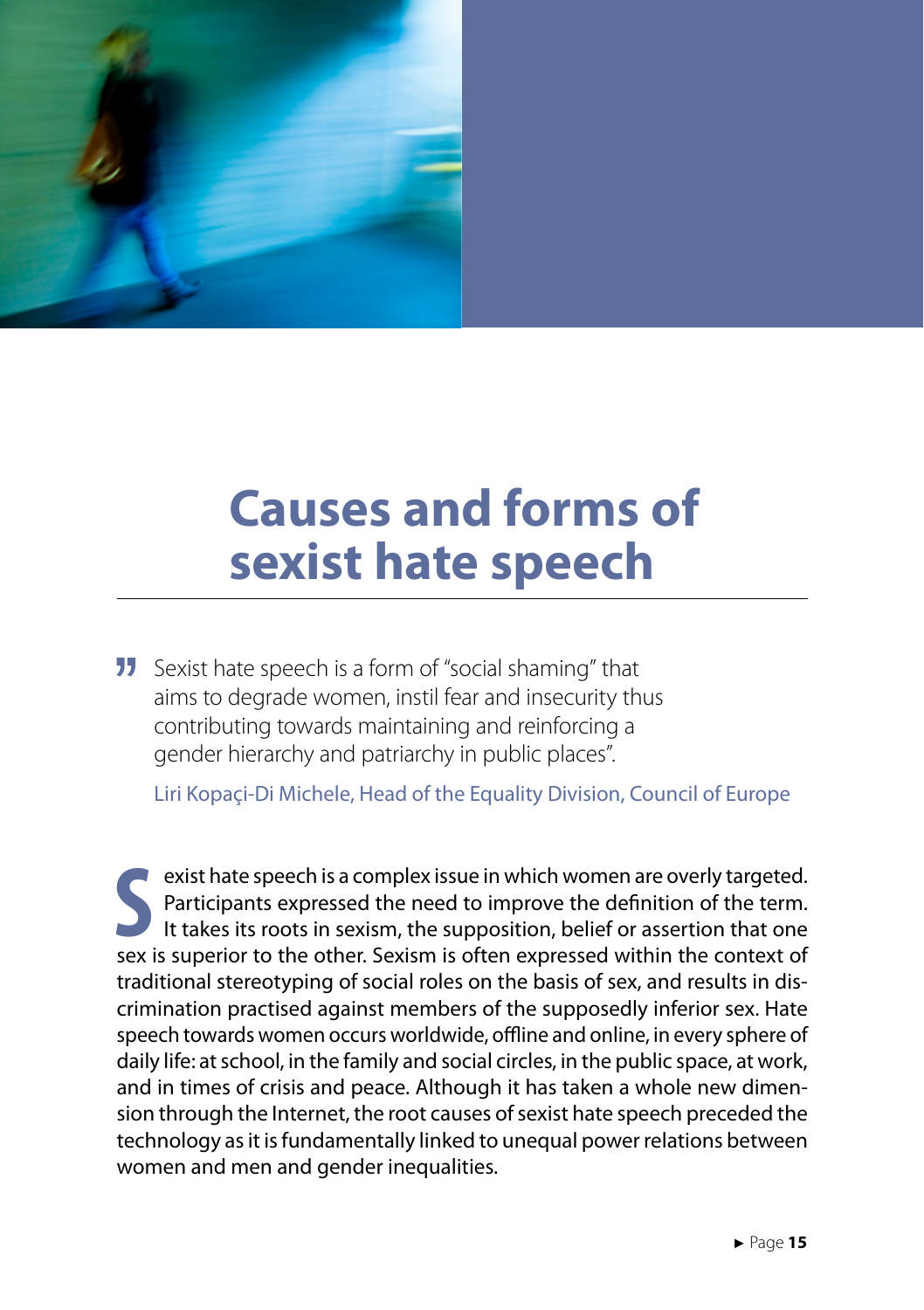The true extent of sexist hate speech is partly hidden by the choice (or not) of targeted women to remain silent. It also takes many forms. It can be sexist hate speech (gender-motivated hate speech), sexualised hate speech, cyber-sexism or cyber-gender harassment. The aim is to humiliate or objectify women, to undervalue their skills and opinions, to destroy their reputation, to make them feel vulnerable and fearful, and to control and punish them for not following a certain behaviour.

**11** When I was writing anonymously, people assumed that I was a man, probably white and heterosexual, because in our society, male is the default. When I wrote as myself everything changed. […] Comments quietly undermine and devalue you, your opinions and your skills".

Erica Buist, Journalist for The Guardian, United Kingdom

**EXTERNATION Participants detailed several manifestations of sexist hate speech such** as victim blaming and re-victimisation, slut-shaming, body-shaming, revenge porn, brutal and sexualised threats of death, rape and violence, offensive comments on appearance, sexuality, sexual orientation or gender roles, but also false compliments or supposed jokes, using humour to humiliate and ridicule the target. These are often treated as harmless and non-serious issues and women are told to "toughen up" or "get used to it", but those are forms of violence and their impacts on women are real and severe (see Section II).

**11** As a society we have been able to understand very clearly the necessity of a balance of rights when it comes to hate speech and racism but the issue is debated when we talk about hate speech and sexism".

Iris Luarasi, Lecturer, Department of Journalism and Communication, Tirana University, Albania

**EXTEM** Multiple causes were put forward for sexist hate speech, including the hegemonic masculinity in our societies, the culture of sexism and rape, the existence of double standards, the normalisation of sexualised and violent language, and expectations of women and men's sexuality and roles in society. Education, via textbooks, stereotypical toys and video games, the family and the social circle, as well as art (cinema, songs, videos, books) all perpetuate gender stereotypes. A lack of awareness, an unwillingness to respond, the problem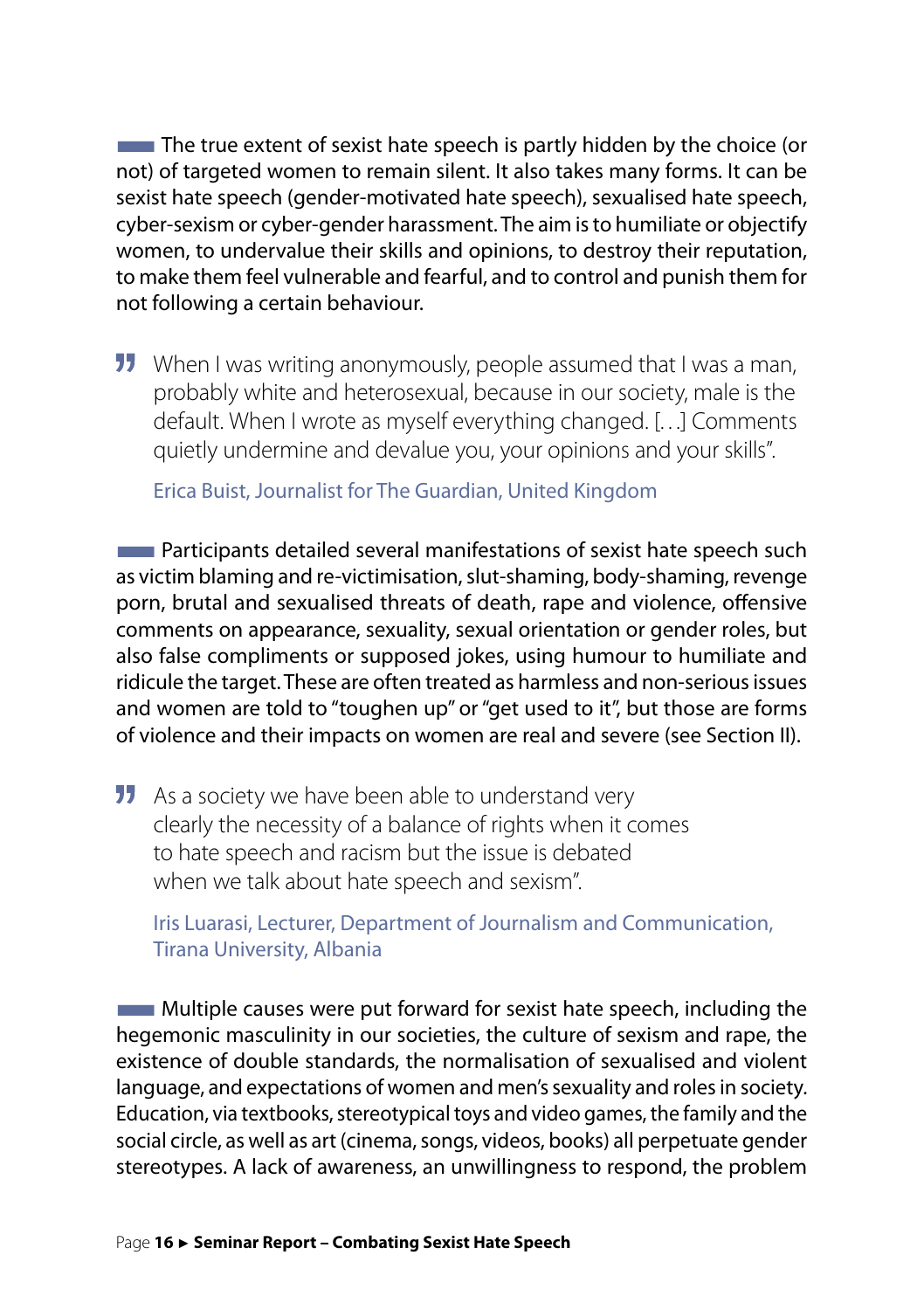of anonymity online, gaps in the law and policies, and lack of enforcement were also highlighted as contributing to a climate of impunity for abusers.

**EXECUTE:** Moreover, ideology such as extreme nationalism and conservatism tend to be fertile grounds to spread hate towards women.<sup>3</sup> While sometimes the defence of "women's well-being" is used to advance ultra-conservative or racist agendas, most of the time women become targets when they do not conform to traditional gender roles.<sup>4</sup> The same takes place when women stand against discriminatory, traditional or anti-feminist cultural and religious beliefs or customs.

**THE Women in a position of power are particular targets of sexist hate speech.** They sometimes adopt male characteristics to "blend in". This is due in part to the deeply-rooted patriarchy in society, in which the default actor is a middleaged, white, heterosexual man. Some activist men in masculinist movements, fearful of losing what they consider to be their privileges, are using the defence of "traditional masculinity" as an argument to attack women's rights.

**THE One of the causes of the current trend of sexist hate speech that was also** mentioned is the fact that women's roles in society have changed tremendously in the last decades. These changes and feminism have led to intensive questioning about what it means to be a woman. However, men have not gone through similar changes, for example, as regards their involvement in care work or their questioning of dominant masculinity. It was concluded that gender equality still has a long way to go to be mainstreamed effectively in society.

While the media sector was identified as part of the solution for social change, women's participation and representation in the media was also pointed out as part of the problem. Indeed, the media dichotomises women and men and reinforces gender stereotypes, it proposes special "female rubrics", and often comments on women for their looks while men are praised for their performances. The media industry is predominantly comprised of market-driven companies, mostly owned and controlled by men. The 2015 Global Media Monitoring Project report shows that "women make up only 24% of the persons heard, read about or seen in newspaper, television and radio news" compared to 17% in 1995. Women also constitute only 26% of

<sup>3.</sup> Example of Norwegian terrorist Anders Behring Breivik and his "fan club".

<sup>4.</sup> Example of racist reactions after the attacks on women during the 2015-2016 New Year's Eve events in several European cities. The anti-immigration group Pegida stated: "It is our God-given right and duty to protect our women. It's what men do."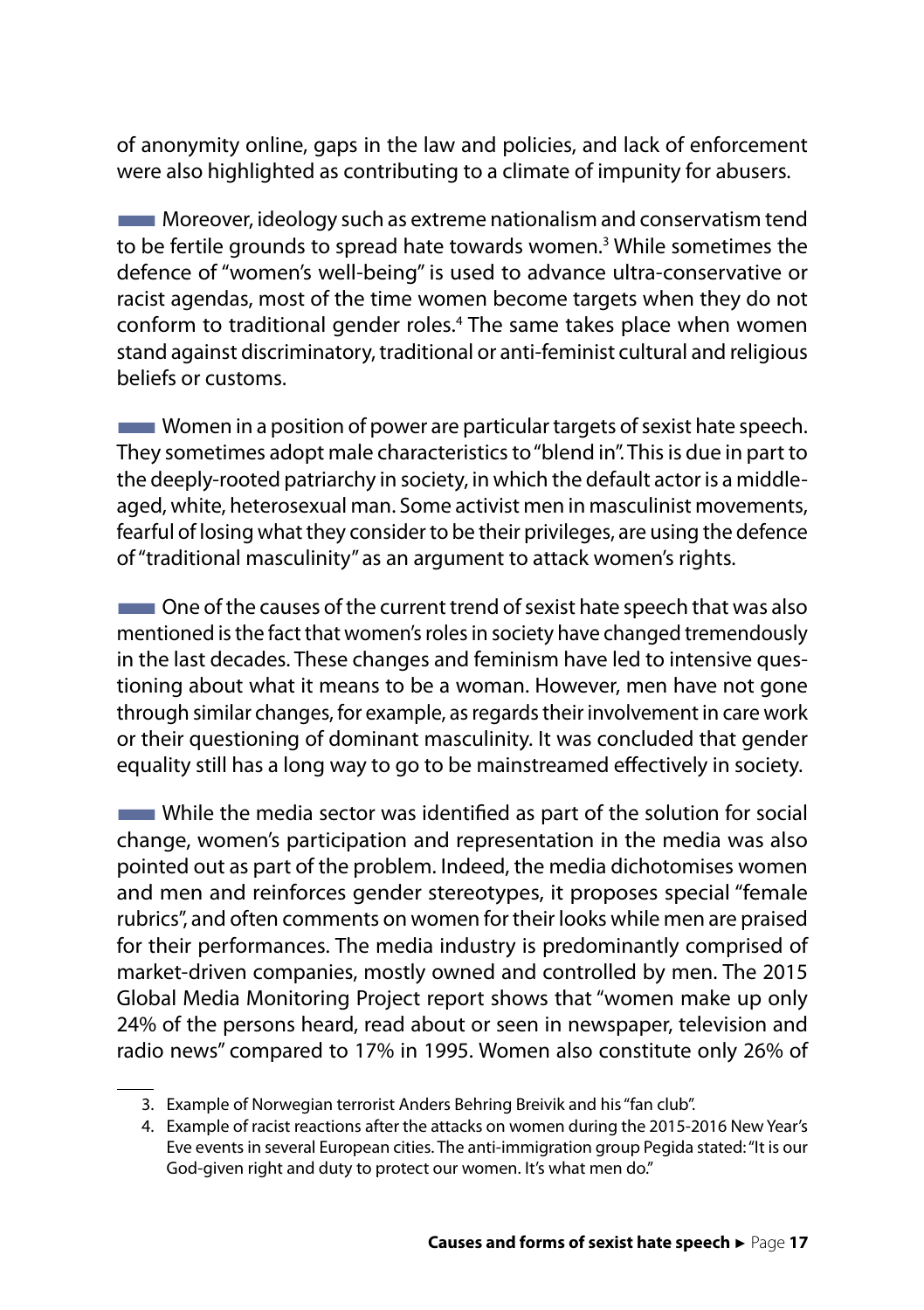people present in the new digital media in 2015 (Internet and Twitter news).<sup>5</sup> Women constitute half of the world's population, but if they are not equally part of the news, the media is failing to provide an accurate representation of the real situation. The advertising industry's representation of women is even worse in its objectification of women with an additional heavy emphasis on gender marketing.

**11** Gender equality cannot exist without freedom of expression but freedom of expression cannot exist without gender equality".

Maria Edström, Senior Lecturer, Department of Journalism, Media and Communication, University of Gothenburg, Sweden

**THE Online or offline, freedom of expression is often brandished as an ultimate** right to counter calls for gender equality. In addition, social media have fewer obligations than traditional media in relation to the quality of their output and to respecting ethical standards. The new media industry sometimes uses these legal loopholes and abuses the freedom of expression argument in order to allow the spread of sexist hate speech.

**EXPLO EXPLOSEDED** Discussions on freedom of expression tend to catalyse tension. The conflict that appears between freedom of expression and gender equality seems to be a major obstacle in combating sexist hate speech. Even in Nordic countries, where those two rights are considered core principles, freedom of expression is sometimes more valued than gender equality, and legislative attempts to counter hate speech are perceived as censorship. In many countries, however, existing legislation can be used to prosecute sexist hate speech perpetrators (see Section III).

**EXPLEMENTEE CONSTRANT GENOM CONSTRANT GENOM** General structured seem as intertwined rather than opposing rights. Indeed, the realisation of gender equality allows for the expansion of freedom of speech. Conversely, allowing sexist hate speech to thrive with impunity silences people, in particular women and girls, thus restraining their freedom of expression and depriving society of their voices. Once this is understood, a balance must be found in providing a platform for free speech without condoning sexist hate speech.

<sup>5.</sup> Global Media Monitoring Project: www.whomakesthenews.org. Direct reference: http://cdn.agilitycms.com/who-makes-the-news/Imported/reports\_2015/highlights/ highlights\_en.pdf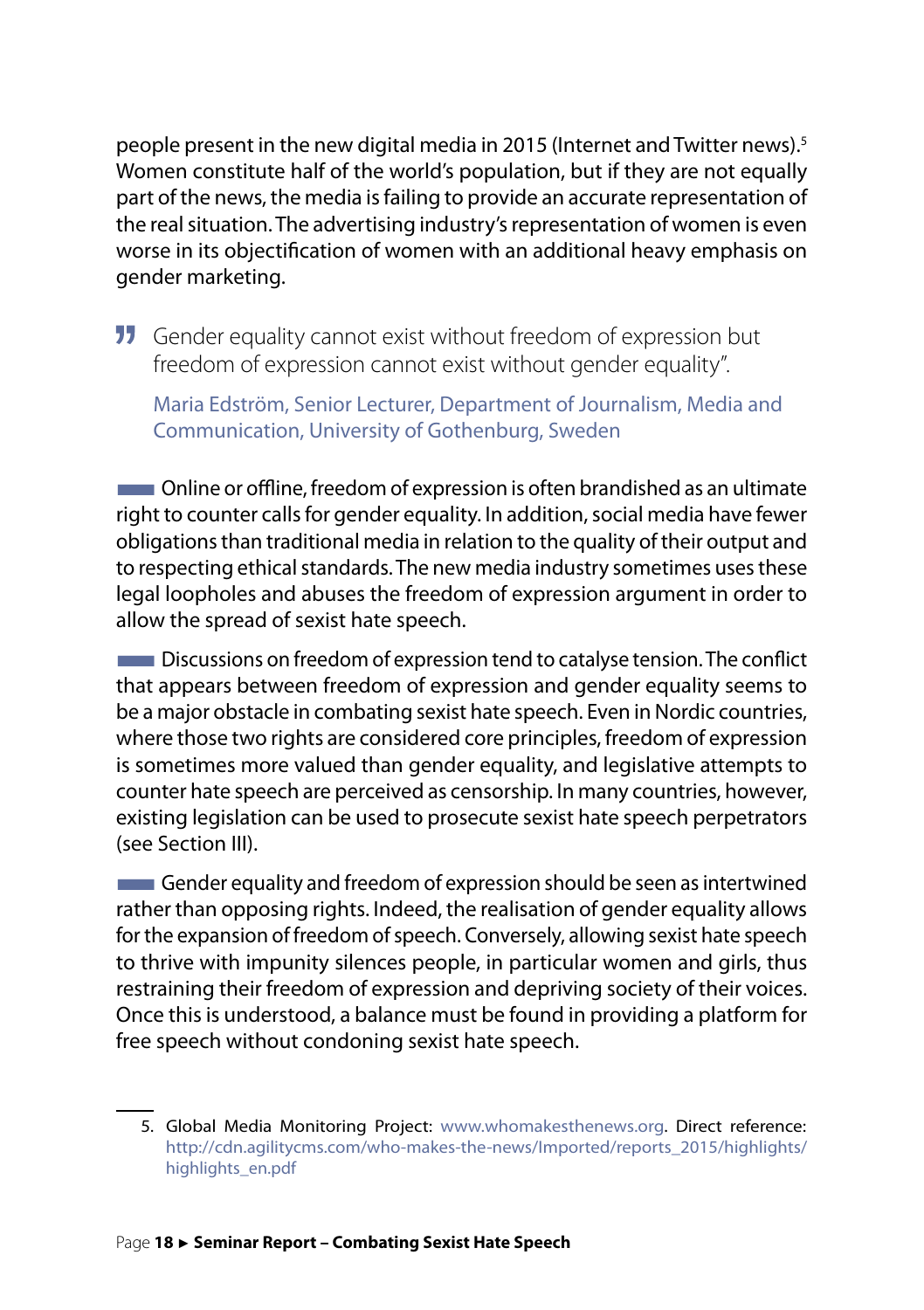<span id="page-20-0"></span>

### **Targets and impacts of sexist hate speech on women**

#### **Targeted groups**

■Women do not constitute a homogenous group and the targets of sexist hate speech can be diverse. Participants also expressed the need to think outside the gender binary and use an intersectional approach. Indeed, gender equality policies must take into account multiple discrimination on grounds such as sex, gender, gender identity, sexual orientation, race, colour, ethnicity, language, disability, religion, age, class, political or other opinion or belief, national or social origin, property, birth or other status. For example, the discourse on the sterilisation of Roma women sparked both sexist and racist hate speech in Romania.

**EXTERNATION PROPED AT A THE PART IS A THE PROPED THE PROPED THE PROPED THE PROPED THE PROPED THE PROPED THE PRO** Yet in some member states, there is a gender disparity in the use of the Internet. The example of Albania was discussed. This country has 3 million inhabitants, 60% of whom use the Internet; around 1 million are aged between 18 and 34. On Facebook, there are almost twice as many men as women.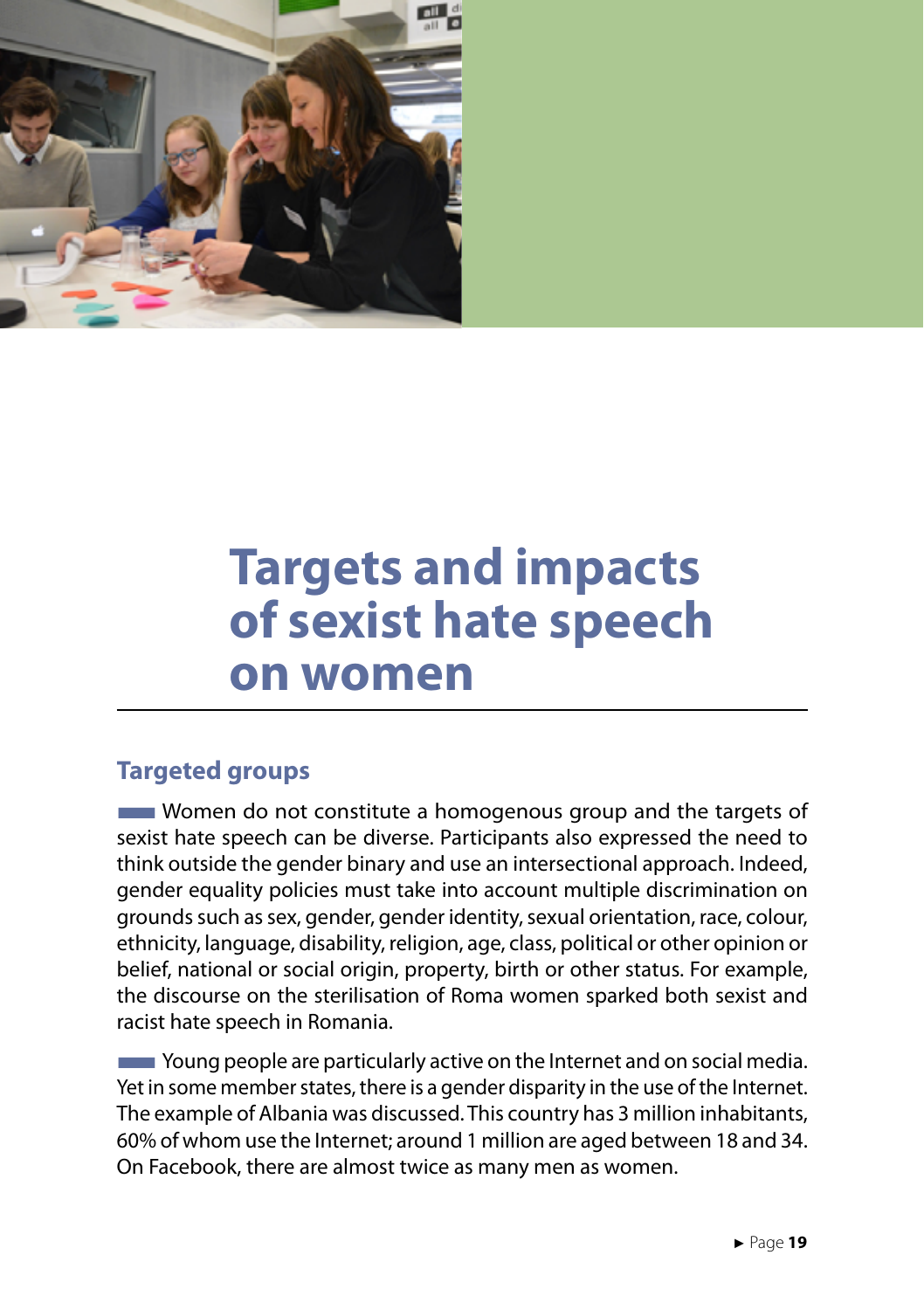**EXTEDENTIFY Participants highlighted young women as a vulnerable target group due to** their sex and age. Young people in general lack media literacy and knowledge of their rights. In online and offline environments such as school, children and adolescents use violent and abusive derogatory language and expressions of sexism disguised as jokes. Girls have sometimes integrated this code and, as a result, some of them also use sexist hate speech or do not take a stand against it. Most young women participants, however, stressed that they had been confronted by sexist hate speech coming from young men countless times.

**Women identifying themselves as feminist and women human rights** defenders, especially young women, are even more at risk of being targeted by sexist hate speech. Hate is used as a defensive response to feminism, its achievements and claims. For example, both youth and girl's rights activist Malala Yousafzai and UN Women Goodwill Ambassador Emma Watson have been the targets of severe harassment.

**EXTERNALIST Women visible in the media, such as journalists and politicians or other** public figures, are often targeted. They face sexist hate speech from the public but also from colleagues and counterparts in their work environment. Examples were given of severe stalking and harassment of women politicians in several countries, including spreading private images, comments on their physical appearance and sexist insults.

#### JJ Journalists are targeted because they are trained to tell the truth". Pamela Morinière, European Federation of Journalists

**EXECORDITY According to the International Federation of Journalists (IFJ), in 2015, 109** journalists and media staff were killed and three died of accidental deaths. Both women and men journalists receive threats but the difference is one of nature as women receive sexualised threats. This might discourage employers from sending female journalists out into the field. Online, they receive insults, threats and harassment through emails and social media and can also be victims of impersonation when their name is used to spread false statements. While the media has a role in opening debate for democracy, reporting on gender equality issues, in traditional "male fields" or on "sensitive" issues such as migration, exposes women to even more violent harassment.

■Article 7 of the IFJ Declaration of Principles on the Conduct of Journalists states that "The journalist shall be aware of the danger of discrimination being furthered by the media, and shall do the utmost to avoid facilitating such discrimination based on, among other things, race, sex, sexual orientation, language, religion, political or other opinions, and national or social origins".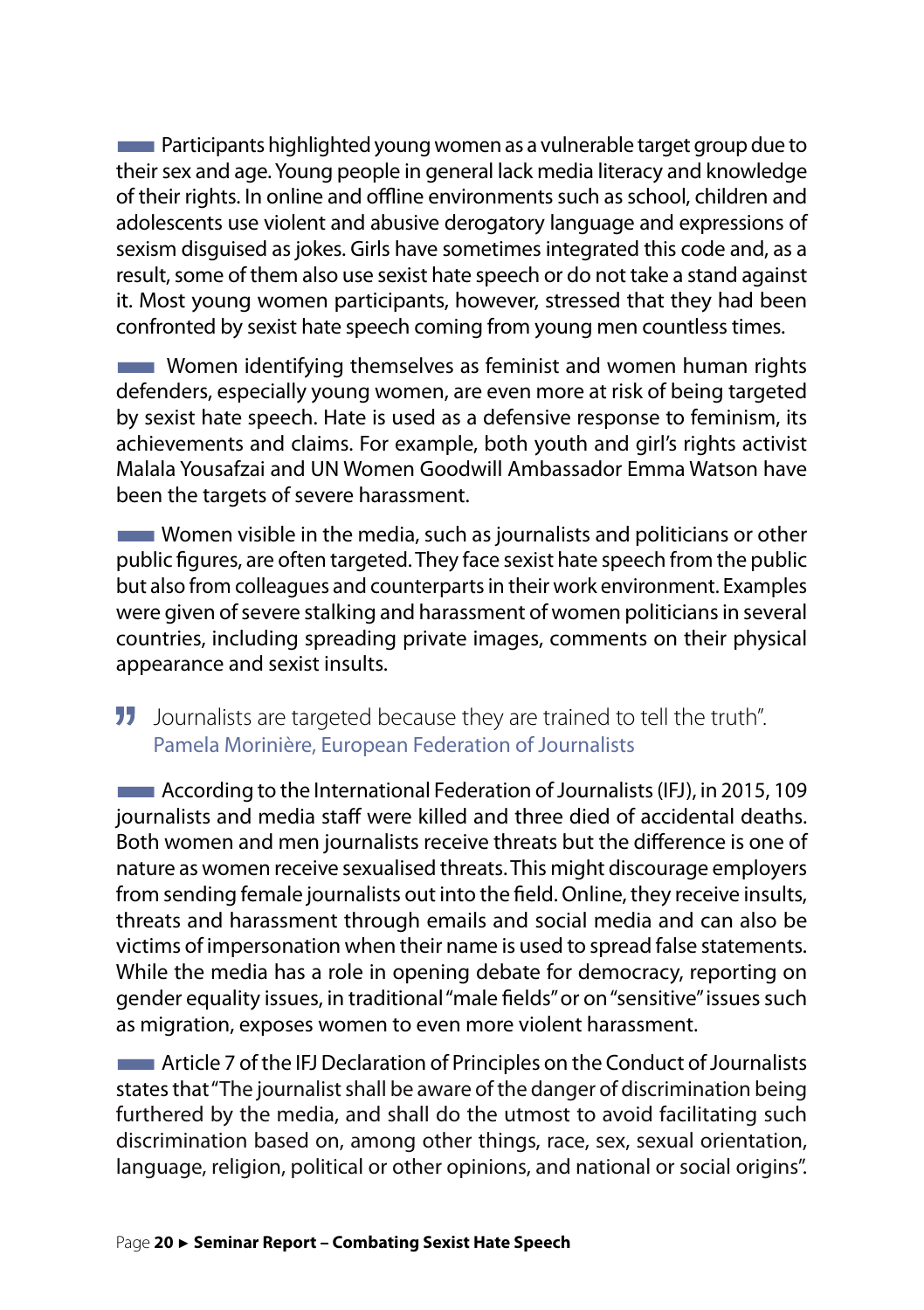$\blacksquare$  In February 2013, a Swedish broadcaster exposed the online hate against women journalists in a programme on "Men who inter-hate women" (Surfing the web of hate). Known women media professionals stepped forward for the first time to denounce the hate they had received from abusers ('trolls'). The latter were diverse men, young and old, professors and unemployed, Swedish and immigrants. Since then, the police have taken these cases more seriously and do investigate, but the sanctions that may follow vary greatly. While some perpetrators must pay small fines, in 2015 a 36-year-old man was sentenced to prison for harassing female politicians. Mainstreamed media are now talking about sexist hate speech in Sweden, there has been a shift in the focus from the women to the haters, and new programmes have started to chase the trolls, for example, *The Trollhunter*.

**11** Hate speech is not only a threat to people, it is a threat to democracy".

Sergio Belfor, Advisory Council on Youth, Council of Europe

■A global survey, 'Violence and Harassment against Women in the News Media', was conducted by the International News Safety Institute (INSI) and the International Women's Media Foundation (IWMF) with the support of UNESCO and Austria. Out of 921 respondents, almost 65% experienced intimidation, threats or abuse in relation to their work. Predominantly, this occurs in an office setting. Online, sexual harassment is highlighted as the most common way to target women.<sup>6</sup>

**11** We believe it is strange that the authorities can take someone to court for making a joke about a bomb in an airport on twitter but the same can't be done in cases where women journalists and commentators have received abuse which details, for example, which parts of a woman's body should be raped, how she should be violently murdered and/ or at what time a bomb will go off outside her house".

National Union of Journalists, United Kingdom, 2013

<sup>6.</sup> International Women Media Foundation & International News Safety Institute, 'Violence and Harassment against Women in the News Media: A Global Picture', 2014: www.iwmf.org/our-research/journalist-safety/violence-and-harassment-against-women-in-thenews-media-a-global-picture/flipbook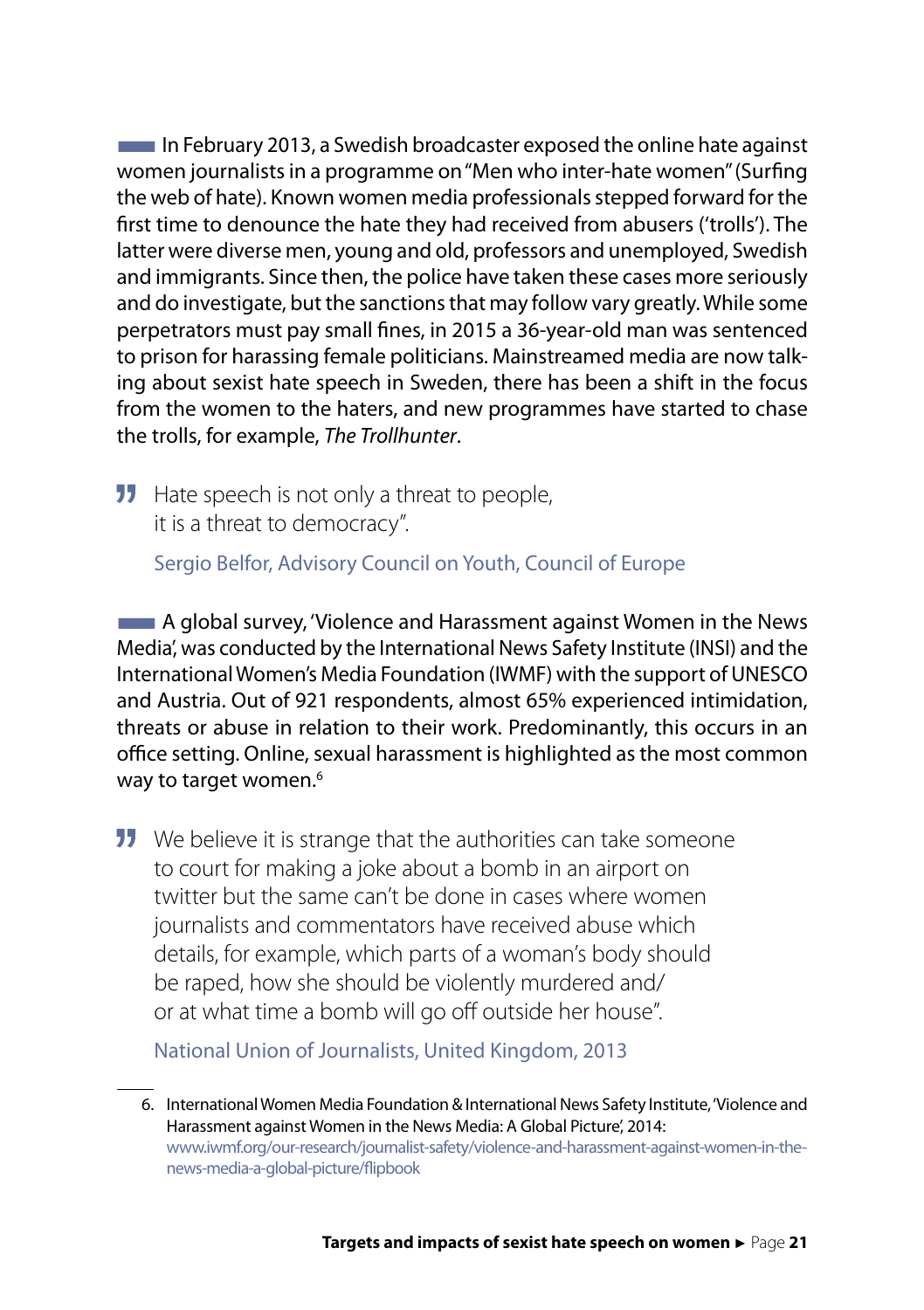<span id="page-23-0"></span> $\blacksquare$  Female politicians are attacked by members of opposing parties but also by members of their own party. They receive sexualised messages, which are not sent to male colleagues. When they defend gender equality, sexual rights and LGBTIQ rights they may be even more targeted. Participants gave examples of women politicians being targeted in different countries including Albania, France, Italy, Romania and the United Kingdom. Shared experiences suggested that being the perpetrators of sexist hate speech did not impede male candidates from being elected (e.g. Romania), and hate speech in general can be used to actively generate electorate support. In Albania, newspapers questioned female politicians' capacities based on their physical appearance, and attacked them with derogatory sexualised headlines.<sup>7</sup>

**While participants mentioned other targeted groups, such as women in** gaming, they also talked about their own personal experience and stressed that any woman, publically known or not, is a potential target of sexist hate speech.

#### **Impacts of sexist hate speech on women**

**THE Online or offline, the impacts of sexist hate speech on women are real** and multiple. Whether they are emotional, psychological and/or physical, they undermine their right to live free from violence and abuse. It is therefore also a health and safety issue. Young women are particularly vulnerable due to their young age and their lack of knowledge about remedies, the latter being shared by most people in society.

■Firstly, targeted women can feel intimidated, fearful for their own and their family's safety, fall into a state of anxiety, depression, shame or lack of self-esteem and in some cases commit suicide.<sup>8</sup> Depending on the context of the harassment, women may withdraw from the Internet, limit their career opportunities or feel less satisfaction in doing their jobs, which can result in sick-leave or loss of financial resources. Talking about sexist hate speech can be difficult and women use different coping mechanisms. Such mechanisms include talking about it privately or publicly, silencing themselves, reaching and responding to the haters, exposing them, asking them to apologise, calling the police, filing a complaint and trying to bring the matter before a court.

<sup>7.</sup> Examples include lecturer and politician Grida Duma, Rilindja Demokratike, who was appointed director of tax by the Prime Minister, and a policewoman considered 'too pretty for the job' (a 'waste' of her appearance).

<sup>8.</sup> In 2012, Amanda Todd committed suicide at the age of 15 after being harassed online for three years.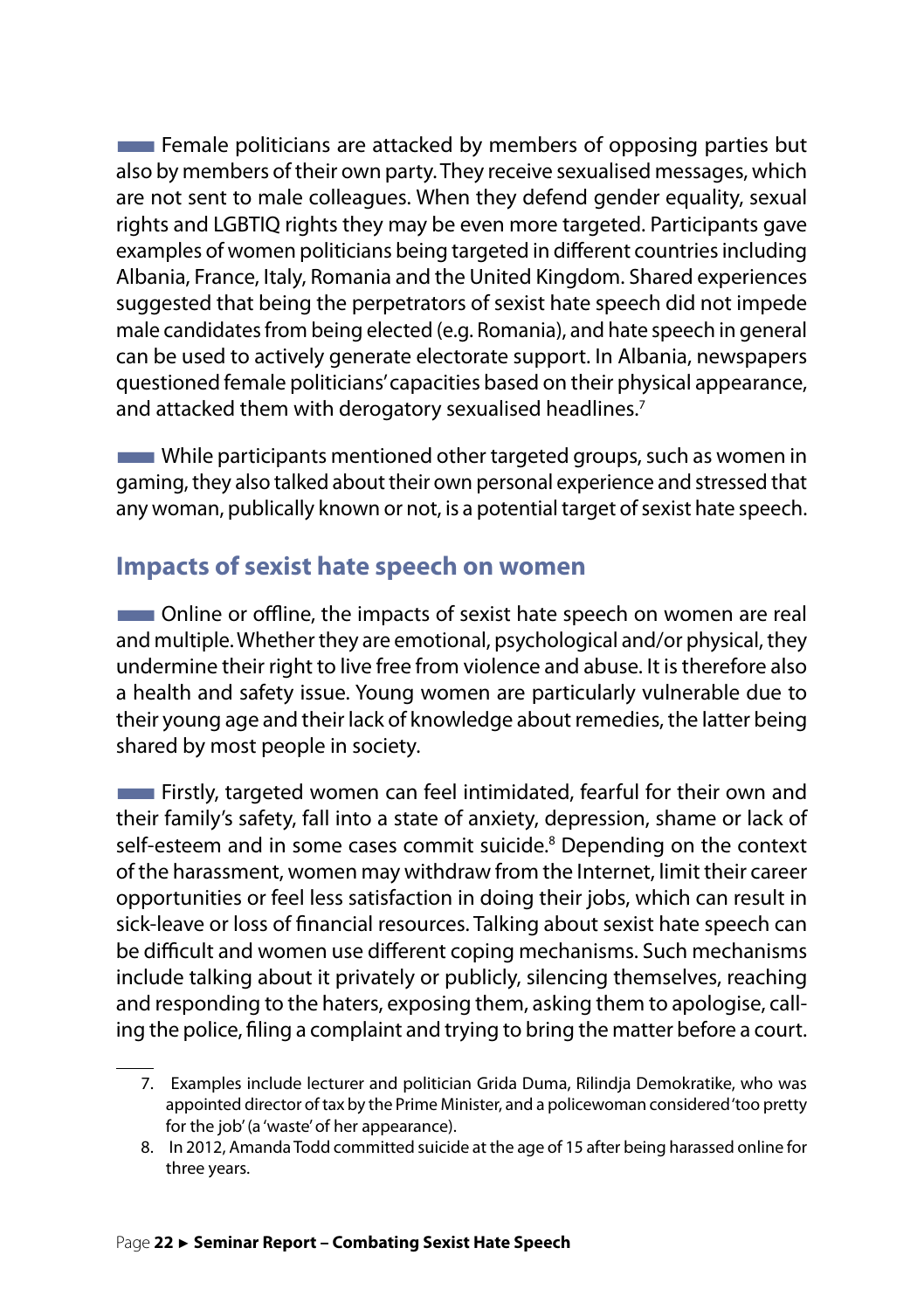In any case, denouncing or responding to the attacks can be emotionally demanding and difficult, especially as a legal remedy is not always available.

**EXTERNAL Although not direct targets, witnesses of sexist hate speech can also** be affected, and some women may feel forced to waive the opportunity to take on certain careers, express themselves or use the full possibilities of the Internet for fear of being confronted with the phenomena. For both targets and witnesses, sexist hate speech undermines freedom of speech and freedom of choice. When journalists cannot do their jobs, the public's right to be informed is also infringed. When women at large restrain their freedom of expression, of political social or artistic involvement, society as a whole loses a diversity of voices, widening the democratic gap.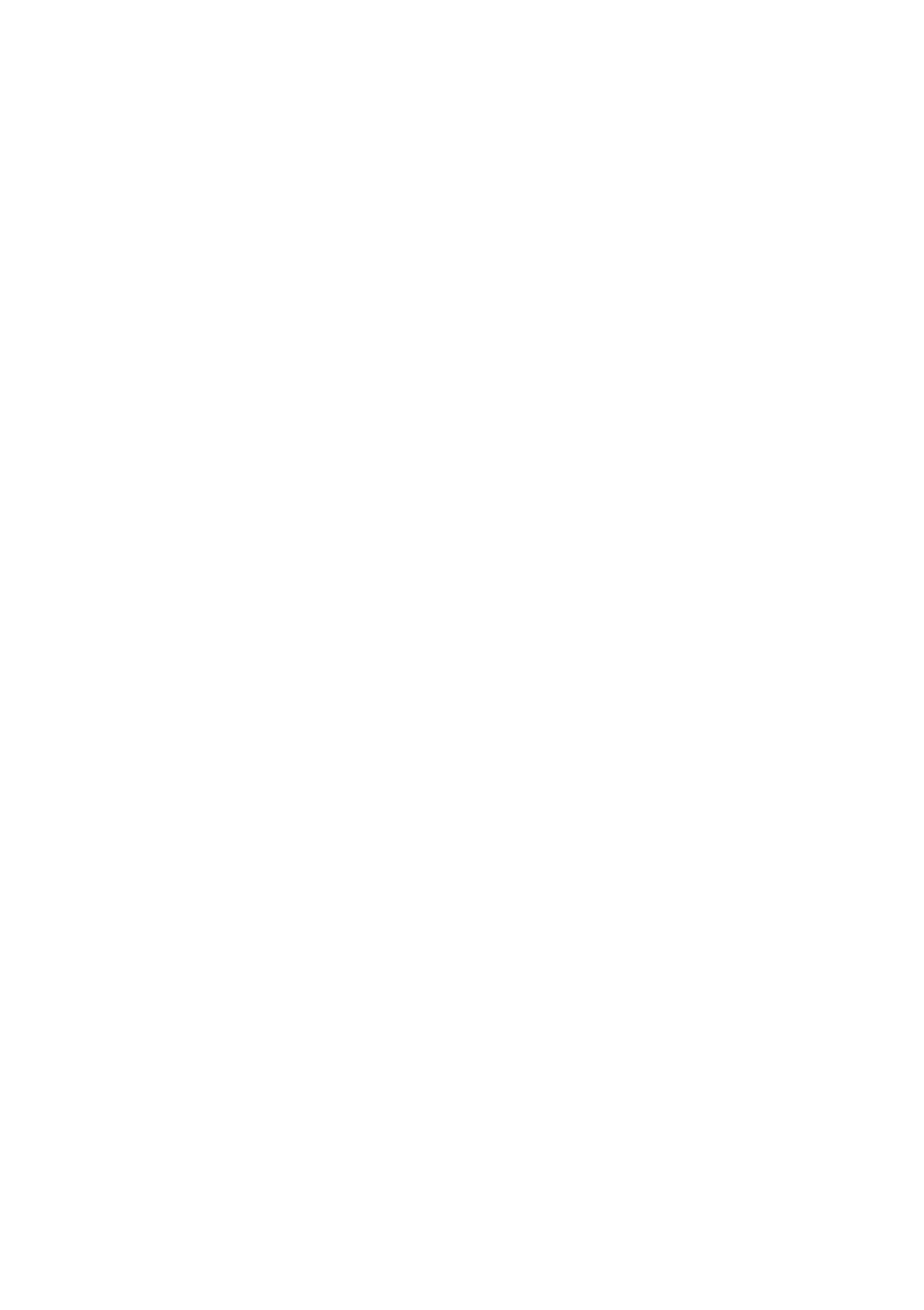<span id="page-26-0"></span>

### **Combating sexist hate speech**

**After a presentation of legal and policy frameworks to combat sexist hate**<br>speech and provide redress for victims, participants discussed existing<br>and potential initiatives from institutions and civil society. speech and provide redress for victims, participants discussed existing and potential initiatives from institutions and civil society.

#### **Legal and policy frameworks to combating sexist hate speech and providing redress for victims**

#### Relevant Council of Europe Standards

#### **European Convention on Human Rights 1950**

Article 10 of the European Convention on Human Rights (ECHR) provides that "Everyone has a right to freedom of expression. This right shall include freedom to hold opinions and to receive and impart information and ideas without interference by public authority and regardless of frontiers" (Article 10(1)). However, the right to freedom of expression is not an absolute right. Its exercise carries "duties and responsibilities" and might be subject to restrictions prescribed by law, concerning, for example, the protection of the reputation or rights of others (Article 10(2)). Article 10 is often read in conjunction with Article 17, which prohibits the abuse of rights, as follows: "Nothing in this Convention may be interpreted as implying for any State, group or person any right to engage in any activity or perform any act aimed at the destruction of any of the rights and freedoms set forth herein or at their limitation to a greater extent than is provided for in the Convention".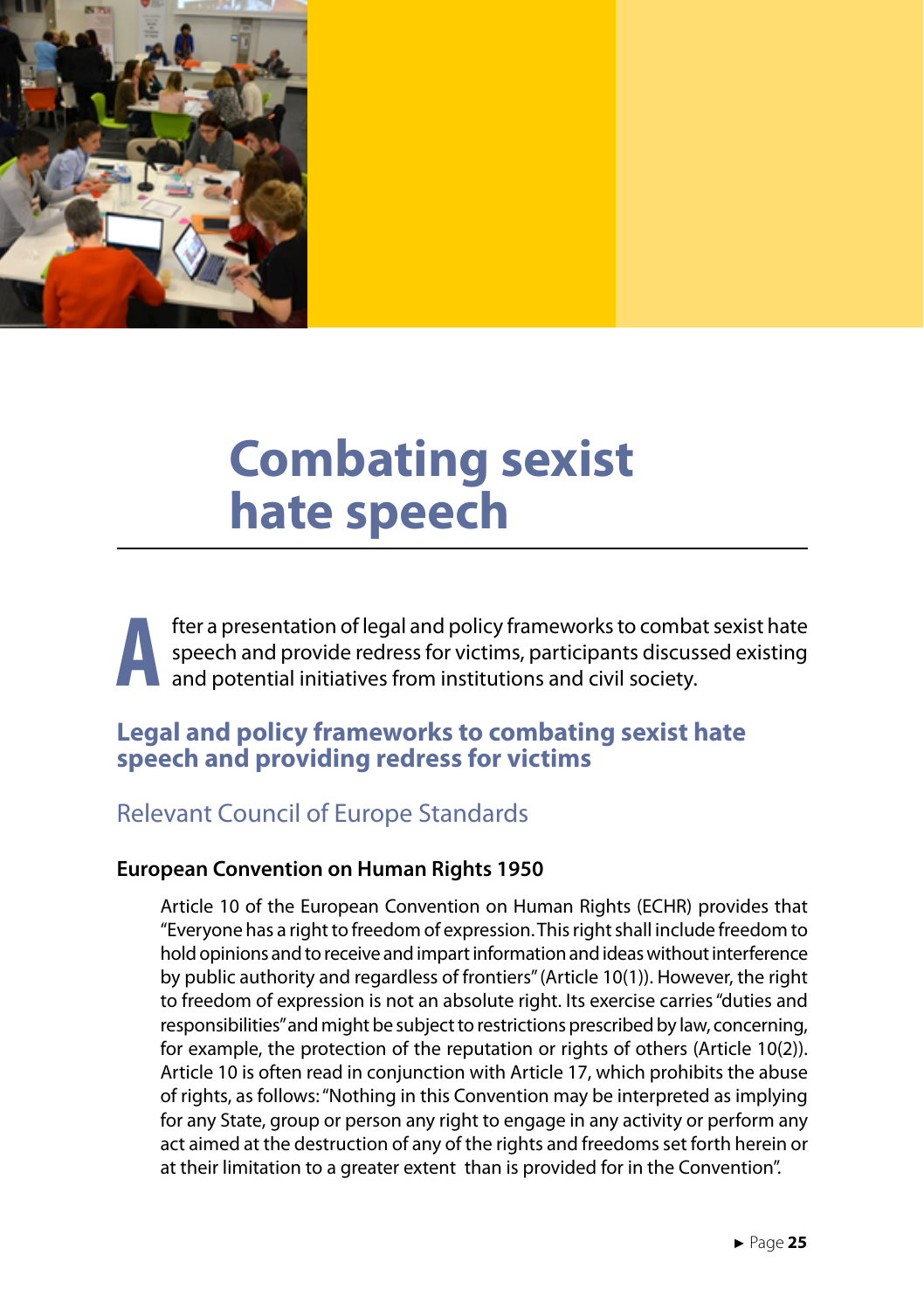Article 14 of the ECHR contains a non-discrimination provision: "The enjoyment of rights and freedoms set forth in this Convention shall be secured without discrimination on any ground such as sex, race, colour, language, religion, political or other opinion, national or social origin, association with a national minority, property, birth or other status".

**Protocol No. 12 the Convention for the Protection of Human Rights and Fundamental Freedoms** includes a general prohibition of discrimination. The current non-discrimination provision of the ECHR (Article 14) has a limited scope as it only prohibits discrimination in the enjoyment of the rights guaranteed by the Convention. Protocol No. 12 removes this limitation by guaranteeing that no-one shall be discriminated against on any ground or by any public authority.

#### **Convention on Preventing and Combating Violence against Women and Domestic Violence** (Istanbul Convention), 2011

Article 3(c) of the Convention on Preventing and Combating Violence against Women and Domestic Violence (Istanbul Convention) includes the first legally binding definition of gender: "Gender shall mean the socially constructed roles, behaviours, activities and attributes that a given society considers appropriate for women and men".

The Convention condemns all forms of violence against women and has four articles that are particularly relevant to the issue of sexist hate speech.

Article 12 (1) – General obligations

"Parties shall take the necessary measures to promote changes in the social and cultural patterns of behaviour of women and men with a view to eradicating prejudices, customs, traditions and all other practices which are based on the idea of the inferiority of women or on stereotyped roles for women and men."

Article 17 – Participation of the private sector and the media in the prevention of violence against women and domestic violence

"1. Parties shall encourage the private sector, the information and communication technology sector and the media, with due respect for freedom of expression and their independence, to participate in the elaboration and implementation of policies and to set guidelines and self-regulatory standards to prevent violence against women and to enhance respect for their dignity.

2. Parties shall develop and promote, in co-operation with private sector actors, skills among children, parents and educators on how to deal with the information and communications environment that provides access to degrading content of a sexual or violent nature which might be harmful."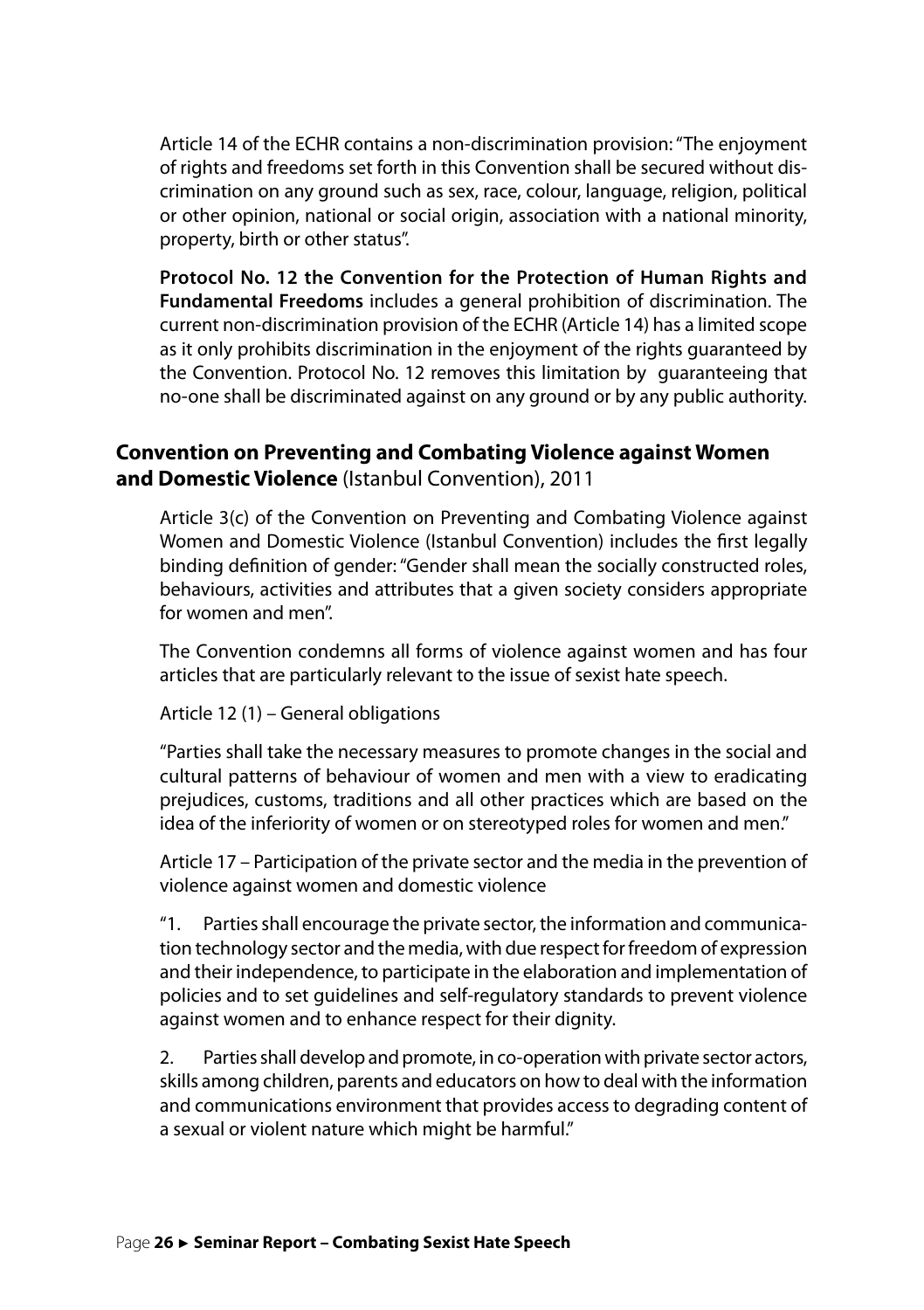Article 34 – Stalking

"Parties shall take the necessary legislative or other measures to ensure that the intentional conduct of repeatedly engaging in threatening conduct directed at another person, causing her or him to fear for her or his safety, is criminalised."

Article 40 – Sexual harassment

"Parties shall take the necessary legislative or other measures to ensure that any form of unwanted verbal, non-verbal or physical conduct of a sexual nature with the purpose or effect of violating the dignity of a person, in particular when creating an intimidating, hostile, degrading, humiliating or offensive environment, is subject to criminal or other legal sanction."

#### **Recommendation CM/Rec(2013)1 of the Committee of Ministers on Gender Equality and Media**.

Addressed to member states and media organisations, this Recommendation includes guidelines and suggested actions to fight gender stereotypes in the media.

A Handbook on the recommendation's implementation was published in 2015.

#### **Recommendation No. R (97) 20 of the Committee of Ministers on Hate Speech (1997)**

Recommendation No. R (97) 20 on Hate Speech (1997) does not include sexism as a prohibited ground. The European Commission against Racism and Intolerance's (ECRI) General Policy Recommendation (GPR) No. 15 on combating hate speech includes, for the first time in an ECRI instrument, the grounds of sex and gender alongside those of gender identity, sexual orientation, race, colour, descent, national or ethnic origin, age, disability, language, religion and belief. However, ECRI will not monitor hate speech based on the grounds of sex and gender.

GPR No. 15 calls for civil and administrative measures, stressing the importance to use criminal law only as the last resort.

ECRI's recommendations are used by several organisations, the European Court of Human Rights, the European Union, public authorities, equality bodies and NGOs.

**EXTERNAL Participants pointed out a lack of awareness of the general public on the** issue of sexist hate speech, both at the national and international levels. This lack of awareness has dramatic consequences, especially when it affects law enforcement authorities, including the police, public prosecutors and judges. Police may fail to investigate when they do not consider a stalking case to be threatening or when they consider the issue of sexist hate speech not to be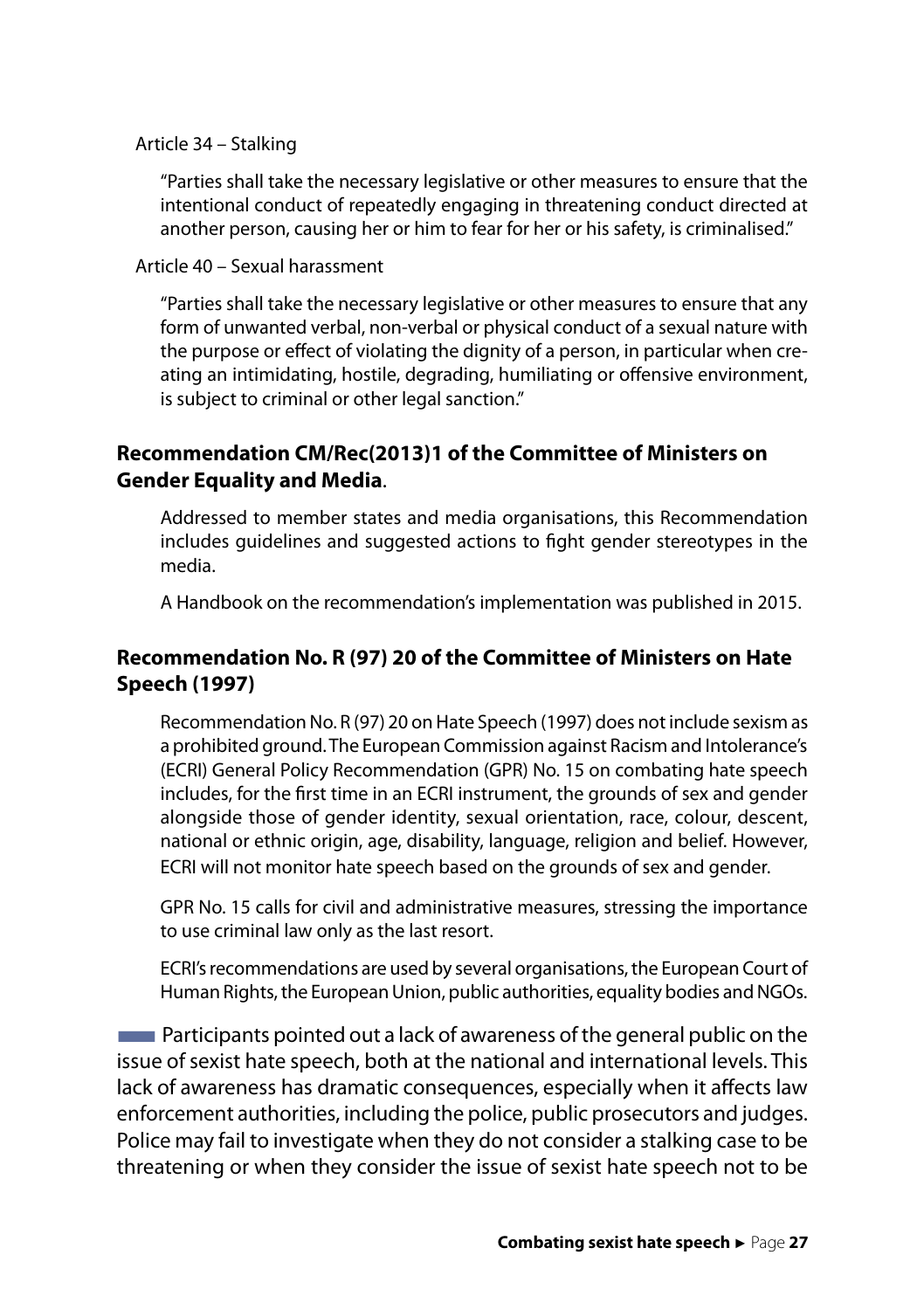serious. This contributes to a climate of impunity for perpetrators and calls for the proper training of relevant actors.

■In 2015 in Montreal (Canada), a pro-rape and masculinist activist could not be prevented from delivering his speeches promoting sexist hate. Legislation often needs to be updated to include and explicitly add gender and sex as prohibited grounds for hate speech, but many states can already use and implement existing legislation to prosecute sexist hate speech, including some laws regarding offline activities. The threshold for being able to use existing laws to combat sexist hate speech is however more or less dependent on the offence. Relevant legislative instruments include criminal legislation related to incitement to hatred on the protected grounds of sex or sexual orientation (the Netherlands), harassment laws, cyberstalking laws (Germany, Malta, the Netherlands, the United Kingdom), revenge porn laws (France, the United Kingdom, 36 states in the United States), cyberbullying legislation (Canada).<sup>9</sup> Administrative and civil measures can also be used to counter sexist hate speech. In addition, the EU Audiovisual Media Services Directive provides since 1989 that audiovisual media services should not contain any incitement to hatred based on sex, but this provision, which should have been implemented in all EU member states, seems to have had little effect so far.<sup>10</sup>

■While "traditional" media have stronger legal obligations and are supposed to follow codes of ethics, social media platforms and intermediaries are less subject to all these rules. They are often reluctant to set up comprehensive and inclusive set of standards and remedies so as to avoid any action which could be seen as "restraining freedom of speech". With this behaviour, they avoid taking any form of responsibility for the content hosted on their platforms. Aside from freedom of expression, another argument put forward is the complexity of the task, due to both anonymity and the sheer volume of content shared online daily. However, freedom of expression can be waived in cases of hate speech, while still protecting other users from revealing their identities. The second argument can be dealt with by hiring more moderators and using technological tools to identify hate speech. Participants in the seminar stressed the responsibility of platform providers, especially those making big profits through the Internet and social media, to implement stronger policies in combating (sexist) hate speech and to support media literacy.

<sup>9.</sup> Countries are mentioned as examples; the list is not exhaustive.

<sup>10.</sup> European Union Directive 2010/13/EU on the co-ordination of certain provisions laid down by law, regulation or administrative action in member states concerning the provision of audiovisual media services (codifed version), (Article 3 (a)(i) 6 and 9).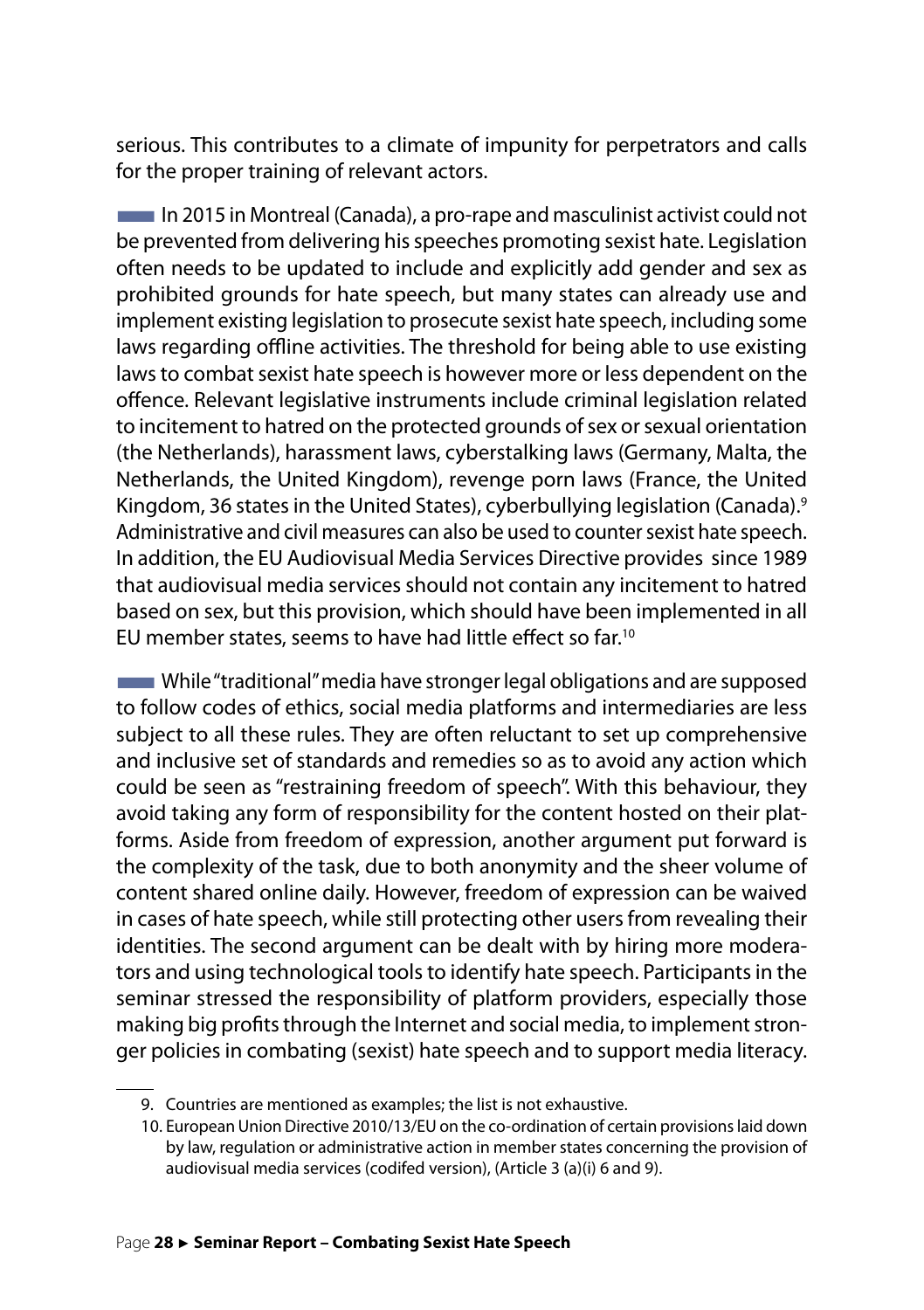On this issue, the Council of Europe has set up a new Committee of Experts on Internet Intermediaries, tasked with preparing a draft recommendation by the Committee of Ministers on the roles and responsibilities of Internet intermediaries.

**EXECUTE:** As a result of successful women's rights activists' campaigns, policies have been more effective in some countries. Targeted people can now use a report button on Facebook, Twitter and Youtube to report hate speech. Moderators will analyse complaints and decide whether the content should be removed and the abuser warned or expelled and his/her identity revealed to law enforcement authorities. For example, Youtube closed channels set up by users being considered abusers, Facebook reviewed its guidelines after a campaign from the Everyday Sexism Project, and Women, Action & the Media (WAM!), and the latter also worked with Twitter on its reporting mechanism. Youtube appointed activists as liaison people to flag videos on the platform; their flags are receiving greater attention.

**EXECUTE:** However, the different policies that apply in different countries and for different providers, as well as everyday examples, reveal the gaps and failure of these reporting systems, including their lack of responsiveness, the impossibility of accessing redress, and the lack of transparency of practices. In addition, with most social media companies being American, their threshold for challenging abuse is very high, with freedom of expression considered nearly limitless under US law.

**11** There is a broad agreement that criminalisation of blasphemy and defamation is an unacceptable infringement on freedom of expression"

Carly Nyst, human rights lawyer and advocate

**EXPLEMENTEE IS A Freedom of expression is enshrined in Article 10 of the ECHR and other** international instruments, as the right "to hold opinions and to receive and impart information and ideas without interference by public authority and regardless of frontiers". It is not an absolute right and restrictions can apply in order to protect the rights of others, such as the right to be free from discrimination (ECHR Article 14). The definition of hate speech used by the Council of Europe and the European Court of Human Rights (the Court) encompasses expressions that spread, incite, promote or justify hatred based on intolerance. To be considered hate speech under human rights law, the expression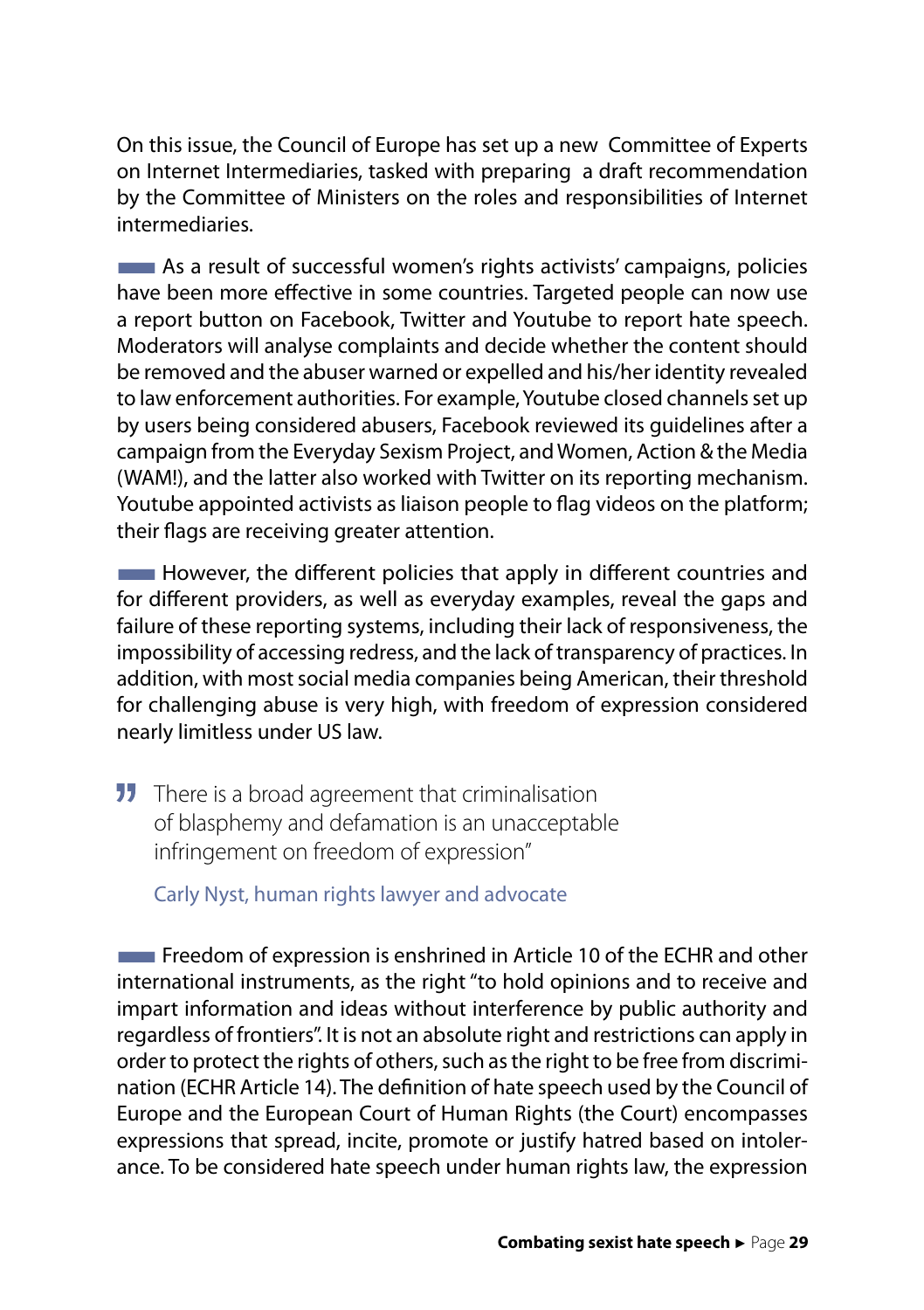<span id="page-31-0"></span>of hate must reach a high threshold and be aimed at an individual or a group from a protected ground.

**While the Court has dealt with homophobic hate speech and Antisemitic** hate speech, it has not yet looked at sexist hate speech. In existing cases, the Court uses Article 10 in combination with Article 17, which states that no-one has a right to express oneself in a manner which would infringe someone else's right. The Court recently dealt with Internet intermediaries' liability in the case of *Delfi v. Estonia* (2015), where it stated that a news portal had a duty to remove clearly unlawful comments without delay.<sup>11</sup>

#### **Initiatives and projects to combat sexist hate speech**

**EXECUTE:** Institutional initiatives on sexist hate speech include a recent expert seminar on online hate speech and sexism hosted by the Nordic Council of Ministers in Denmark in November 2015. Issues discussed included intersectionality, revenge porn, training on Internet rights, sexual education and the review of legislation.

**The Committee on Equality and Non-Discrimination of the Parliamentary** Assembly of the Council of Europe (PACE) mandated Marit Maij, Dutch Member of Parliament, to draft a report on ending cyber-discrimination and online hate, which will include all forms of hate speech online. In 2014, the Council of Europe Commissioner for Human Rights called for hate speech against women to be specifically tackled.<sup>12</sup>

**EXTEM** At the United Nations (UN) level, the Working Group on Broadband and Gender of the UN Broadband Commission for Digital Development recently released a report on cyber violence, showing that 73% of women

<sup>11.</sup> The company had been found liable by the national court for comments posted in response to an article. The Grand Chamber recognised the necessity to be cautious as there is a "possibility that information once made public will remain public and circulate forever". Freedom of expression, offline and online cannot be used to incite or spread hatred or violence. Amongst others, the seriousness of the comments and the "insufficiency of the measures taken to avoid damage being caused to other parties' reputations" were two key elements highlighted by the Court when it ruled that there was no violation of the company's right to freedom of expression.

<sup>12.</sup> Council of Europe Commissioner for Human Rights, 'Hate speech against women should be specifically tackled', 2014: www.coe.int/en/web/commissioner/-/hate-speech-against-women-should-be-specificallytackl-1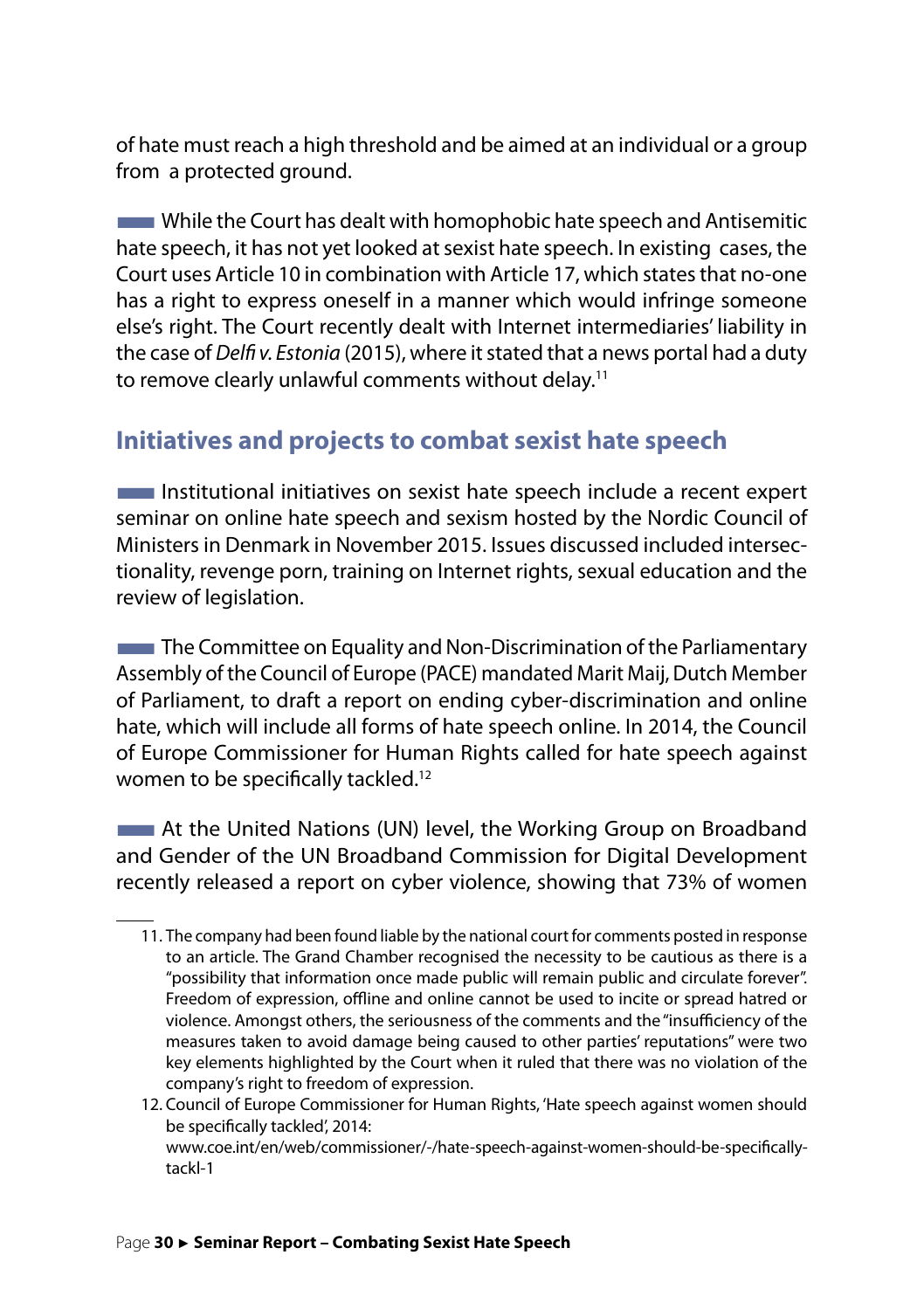have experienced online abuse. Women are 27 times more likely to be abused online than men, and young women (18-24) are highlighted as the most atrisk group.<sup>13</sup>

■In media organisations, the National Union of Journalists (United Kingdom) released guidance on online abuse including support and advice in 2013.14

 $\blacksquare$  It must be noted, however, that social media and the Internet do not only create challenges to combating sexist hate speech; they also offer unique dynamics and new possibilities of mobilisation, and such initiatives are numerous in Europe; some of them were presented during the seminar. (Other initiatives and projects presented can be found in Appendix I.)

**11** We need to talk about Internet rights, women's rights, technology, privacy and sexual rights".

Valentina Pellizzer, President of One World Platform

**EXECUTE:** Linking technology and women's rights, Valentina Pellizzer, President of One World Platform, presented several initiatives, including Take Back The Tech (TBTT), a campaign started in 2006 to denounce technology-related violence against women and to use technology as a tool to prevent violence against women. In October 2015, #TakeBackTheTeck and #ImagineAFeministInternet were attacked by Gamergate.<sup>15</sup> As a response to thousands of hateful and misogynist comments written only in English, the TBTT network bombed their abusers with non-English messages. All Twitter responses were proposing counter-narrative content focusing on solidarity among activists and women.

<sup>13.</sup> UN Broadband Commission for Digital Development Working Group on Broadband and Gender, 'Cyber violence against women and girls – a World-Wide Wake-up Call' www.unwomen.org/~/media/headquarters/attachments/sections/library/publications/2015/cyber\_violence\_gender%20report.pdf

<sup>14.</sup> National Union of Journalists Guidance on online abuse, 2013: www.nuj.org.uk/documents/ nuj-guidance-online-abuse

<sup>15. &#</sup>x27;Gamergate' is the term used to identify a reactionary and virulently misogynistic subculture in the video gaming community. The movement has its roots in anti-feminist attacks directed at media critic Anita Sarkeesian beginning in 2012, and in 2014 became a hate campaign against independent game developer Zoë Quinn over allegations made by her ex-boyfriend, Eron Gjoni.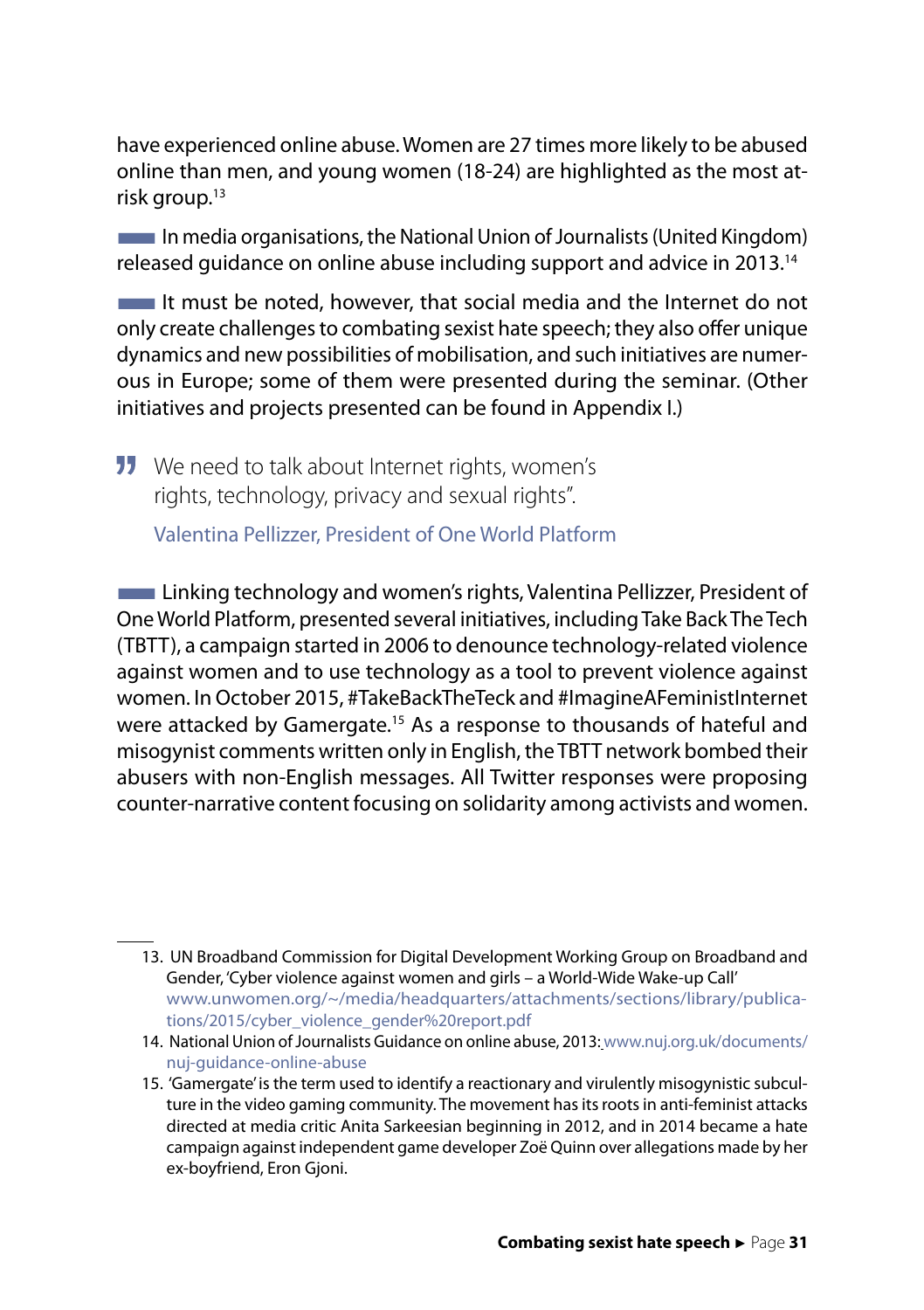**The Peng Collective sends humorous lessons to abusers on how to stop** being a sexist troll. One of their 'Zero Trollerance' videos was screened during the seminar  $16$ 

**EXTERNATION After the release of her documentary about obsession for youth and** beauty "Beauté Fatale", Léa Clermont-Dion received sexist insults, death and rape threats, which were not taken seriously by the police. Subsequently, she drafted and signed a public letter on "misogyny 2.0" with 47 other feminists who experienced cyberviolence. The letter was published in a national newspaper and initiated a debate in Québec (Canada). As a PhD student, her thesis is focusing on sexism on the web (Le sexisme sur le web, un espace de reconduction des inégalités de genre).

**11** He is acting like such a girl! Stop acting like such a woman! We call men women as an insult. What's the message we are sending to our children?

National Youth Council of Ireland

**The National Youth Council of Ireland (NYCI) and NHSM Ireland were** presented by Stephanie Hanlon and Fionn Scott. The NYCI represents and supports the interests of around 50 national voluntary youth organisations, using its collective experience to act on issues that impact on young people. The NYCI Annual Conference in 2014 focused on gender equality in youth work and the youth work sector and was entitled, "Been there, done that. Where's the T-shirt?".

**The Irish branch of the NHSM adapted the definition of hate speech to** include gender and sexual orientation, religious and cultural backgrounds, disability and health, and stands for an inclusive and intersectional approach to gender equality, including all forms of oppression and discrimination. The NHSM's team of youth ambassadors receive and deliver training courses focused on identity and empathy building, and on how to challenge online and offline discrimination and hate speech. They have engaged and supported the work of multiple programmes, one of which resulted in a photo campaign challenging the stereotype that young Muslim women cannot practise sports.

 $\blacksquare$  Two videos are currently being developed by the NYCI: one on identity intersectionality, called *Don't judge a woman by her cover*, and the other called

<sup>16.</sup> More information: https://zerotrollerance.guru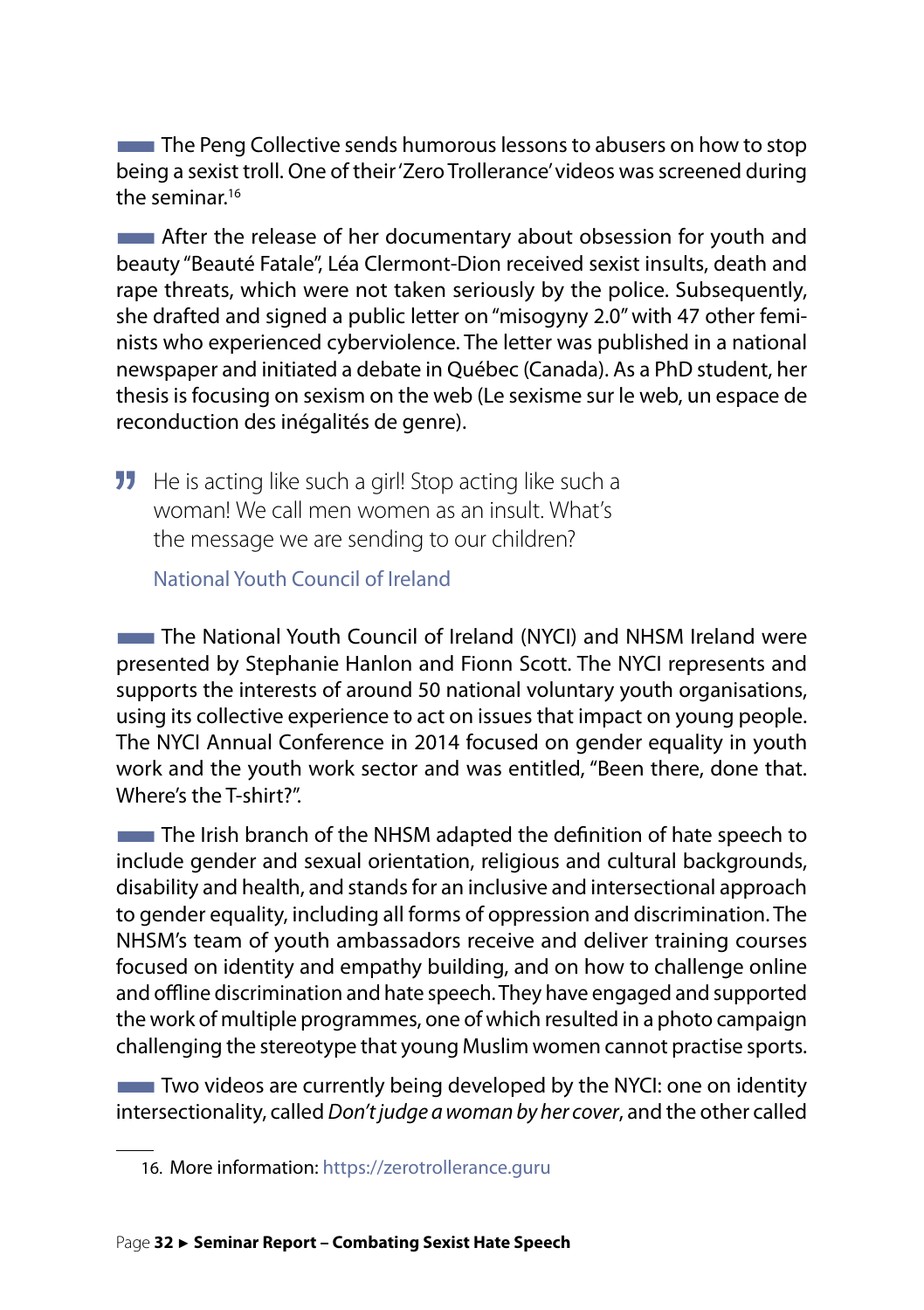*Defining Sexist Hate Speech: The message we receive*. The Marriage Equality Bill and the Gender Recognition Bill, adopted in 2015 in Ireland, presented facilitators and activists with the social context to further challenge attitudes towards sexism, transphobia and homophobia.

**The Presented by Thibault Di Maria, Stop Cyber-Sexism! is a campaign from** the Centre Hubertine Auclert (Paris, France) to raise awareness about sexism online. A second campaign will be launched in 2016, as well as the first study in France about cyber-sexism among teenagers, in order to obtain precise figures about the prevalence of the phenomenon. In April 2015, posters were displayed in metro stations and a website was created including humorous gifs and advice on how to react to cyber-sexism. Awareness-raising kits were distributed to middle schools, high schools and apprenticeship training centres. The campaign was awarded the 2015 Crime Prevention Prize by the French Inter-ministerial Committee on Crime Prevention and the French Forum for Urban Safety.

■Michaela Moricka presented the project "And What about Women in Media?" funded by Norway Grants in the Czech Republic. Three organisations specialised in gender equality partnered from April 2015 to March 2016 to implement a project dealing with the underrepresentation and objectification of women in media. Activities included mentoring for young journalists and students, coaching in media for women currently on parental leave not to drop out of their careers, coaching specialised in leadership skills and building self-esteem as well as research on the topic. On 8 March 2016, a ceremony attributed an anti-award to a public figure for his sexist speech. The aim is to engage with the "winner". After winning the award and reflecting on their statements, some former winners have become feminists. An award is also given to reward someone for his/her work on gender equality.

**The work of FILIA Centre, a Romanian feminist research, activist and** advocacy organisation was presented by Miruna Pantel. After participating in a workshop on the topic, volunteers organised a flashmob in the biggest park of Bucharest against sexist hate speech. They linked democracy to sexist hate speech and engaged young people to act as agents of change. FILIA also launched a humorous blog to denounce sexist and offensive ads against women. In 2010, several NGOs filed a complaint to Romania's National Council for Combating Discrimination against Tudorel Butoi, university professor and criminal expert who stated that "most assaulted women had a provocative attitude". The Romanian National Council recognised his statement as being discriminatory, and fined him.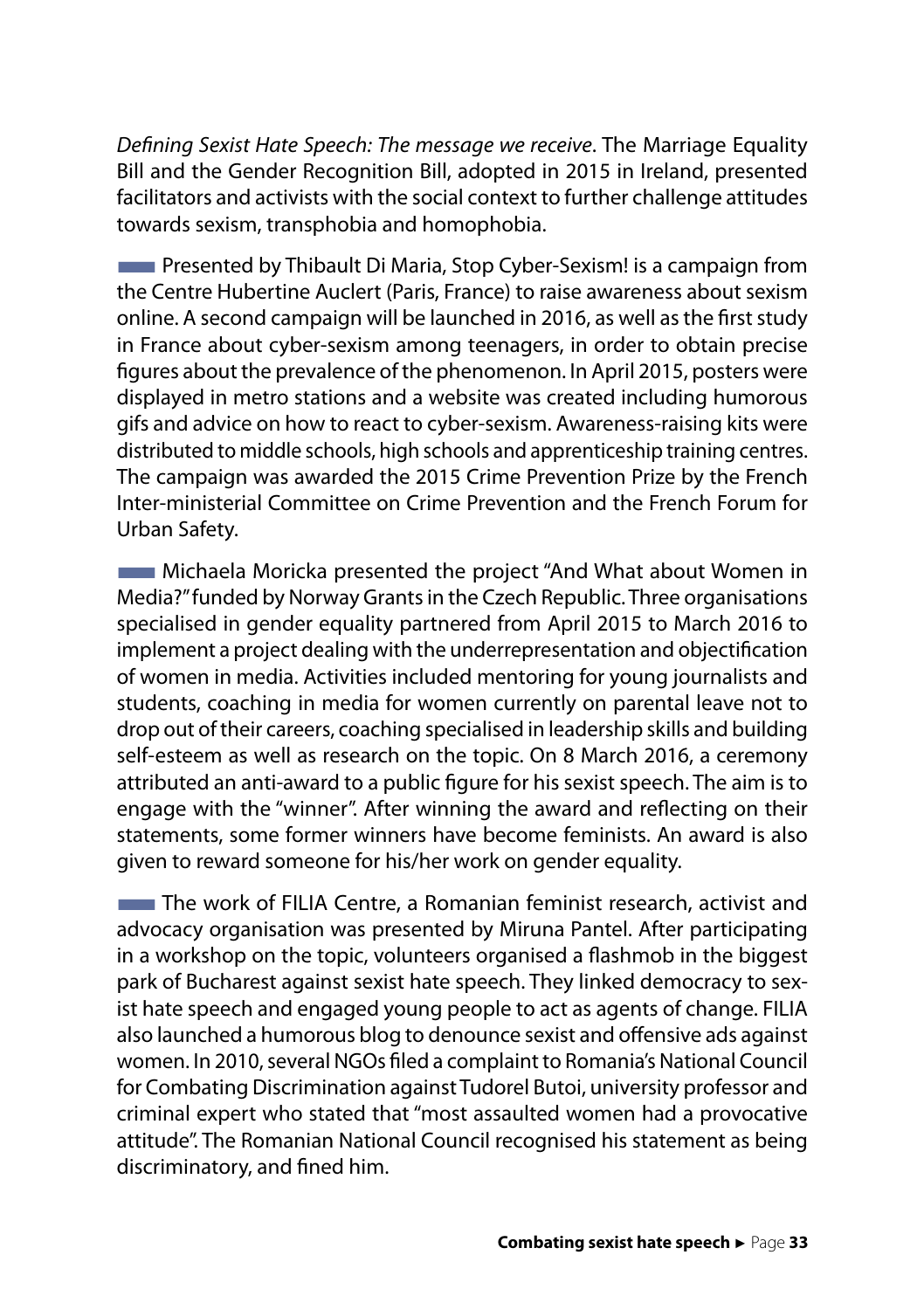**Inspired by the Everyday Sexism Project, Daria Manshina launched the** "Shut Your Sexist Mouth Up" online platform in the Russian Federation in February 2014. The platform is a safe place for people to share anonymously their experiences of sexism and other gender-based violence, as well as to find psychological help if needed. The community consists of 26,000 members, and almost 10,000 stories were gathered. Two self-defence training courses were also organised. The project has recently received the support of the Norwegian Consulate and of FRIDA – Young Feminist Fund.

**EXECUTE:** After mapping out and discussing existing initiatives and projects in different countries, participants worked in groups to identify possible actions and measures to address sexist hate speech.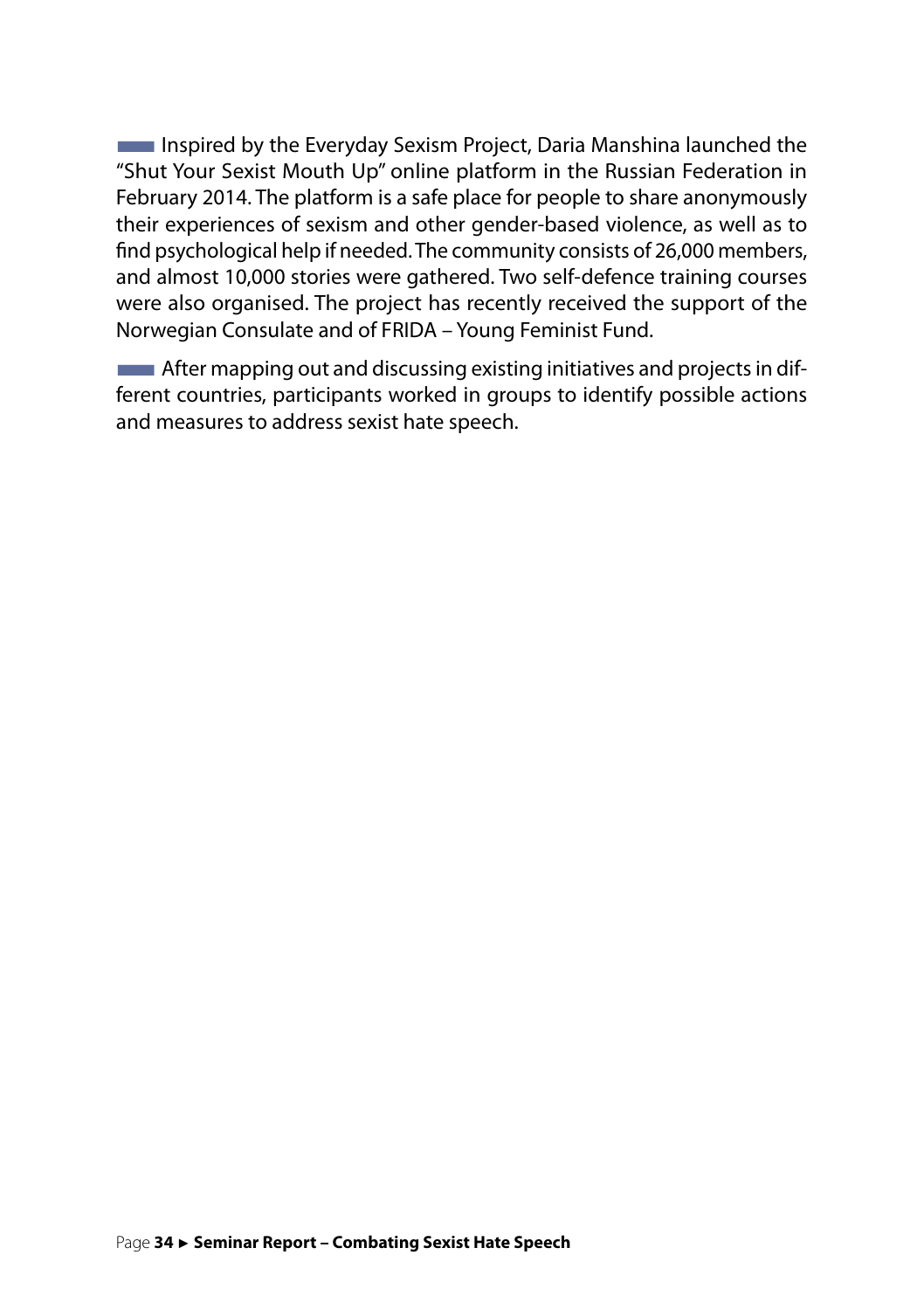<span id="page-36-0"></span>

### **Moving forward in combating sexist hate speech**

The brainstorming sessions resulted in a set of proposals for actions to combat sexist hate speech through different contexts. The first set focuses on the No Hate Speech Movement, in particular the European Action Day on 8 March 2016, and the second concerns other Council of Europe activities and sectors. The third aims at integrating the fight against sexist hate speech in national institutions and policies, and the fourth in activities of partners, including media, non-governmental and youth organisations.

**II** It is not about creating a hashtag, it is about getting it viral". Sergio Belfor, Advisory Council on Youth, Council of Europe

#### **Proposed activities for the No Hate Speech Movement, including the European Action Day against Sexist Hate Speech on 8 March 2016:**

#### **Objectives**

**The objectives of the No Hate Speech Movement (NHSM) Campaign are** to raise awareness and fight sexist hate speech, including sexism and subtle sexism, and to encourage people to break the silence and report sexist hate speech, in particular through the Hate Speech Watch page. It will map out the phenomenon and collect examples of different expressions of sexist hate speech online.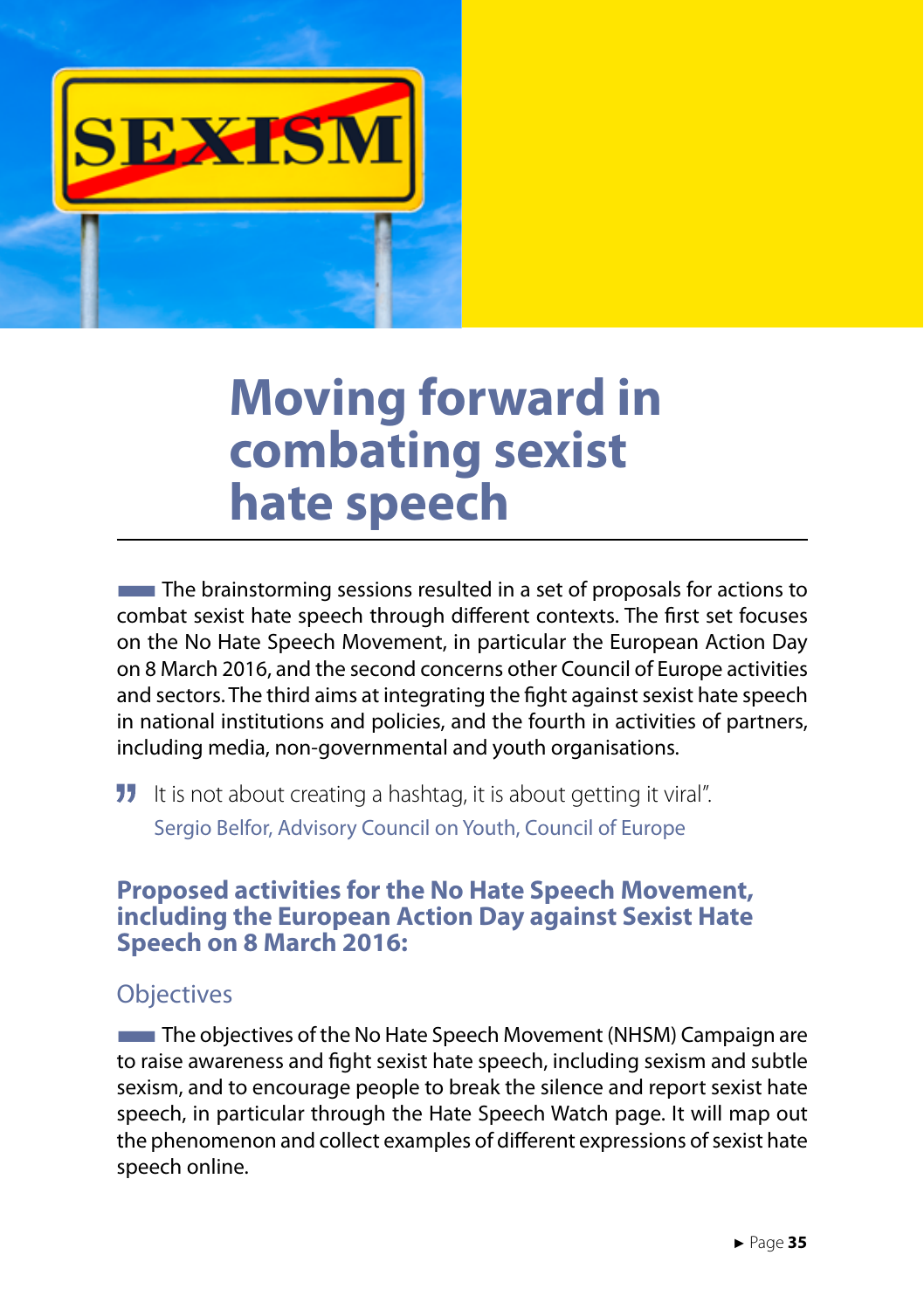$\blacksquare$  By sharing expertise and good practices through the online platform, educational tools should be developed to recognise sexist hate speech, that can help us learn how to react to it. The Campaign must remain aware of the intersectional approach and be inclusive in its messages.

#### Tools

- $\triangleright$  Create a focus group on sexist hate speech under the NHSM Campaign.
- ► Adapt and revise the modules from *Bookmarks*, *Compass* and *Gender Matters*.
- ► Develop guidelines on how to organise a CineForum on the topic of gender equality and sexism.
- ► Develop "memes", quotes, slogans, infographics, flyers, counter-narratives, photos and videos.
- $\blacktriangleright$  Produce a video showing young women reading a sexist hate speech message out loud in their own language, or changing the perspective by having men reading the hateful messages or reading them while changing the gender of the targets.
- ► Ask activists to release a 10-second video in their own language with a video-maker app.
- $\blacktriangleright$  Share photos online of targeted people holding a sign with the comment they received (possibility to make a book as an educational tool).
- $\blacktriangleright$  Create a hashtag to talk about the issue, flag sexist content and run a "Tweetathlon" on 8 March 2016.
- ► Design a logo "no sexist hate speech".
- ► Design a sticker with the message "this is sexist, now you know" or featuring the hashtag to bridge online and offline actions.
- $\blacktriangleright$  Make a giant art installation with chalk on a huge board or on a blackboard.
- ► Write blogs for 8 March.
- $\triangleright$  Organise a debate on the topic as well as street actions (e.g. a flashmob).
- $\blacktriangleright$  Identify female and male role models who can support the action.
- ► Cover cities with messages and "lovebombing" on social media, including towards men's groups.
- $\triangleright$  Name and shame people who spread hate speech (e.g. by writing their comments on a billboard near their house while hiding their identity).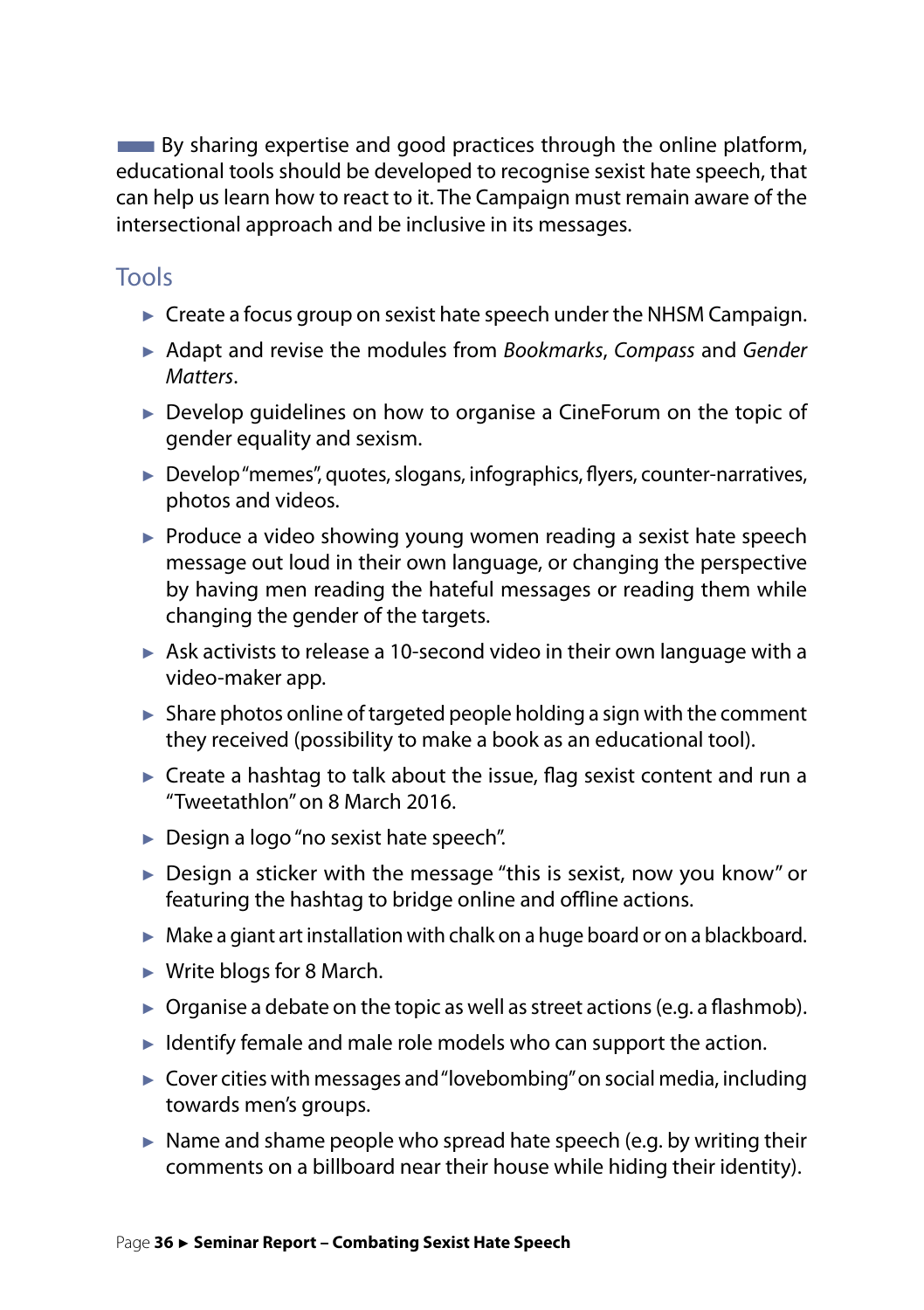#### <span id="page-38-0"></span>Throughout the 2016-2017 Campaign

- ► Denounce sexist song lyrics, films, games, commercials and websites (e.g. . create a "Wall of Shame").
- ► Organise media and information literacy training, including non-violent communication training.
- ► Organise artistic, cultural and sports activities with key messages for each month.
- ► Reach out to social media platforms to push for a report button "This is sexist hate speech", and take a stand against sexist hate speech.
- ► Create a phone application for Hate Speech Watch.

#### **Proposed activities for other Council of Europe activities and sectors**

#### Committee of Ministers

- ► Update the Recommendation on hate speech to include the grounds of sex and gender and include non-binary identities.
- ► Adopt a recommendation on combating sexism.
- ► Push for national laws addressing all forms of violence against women and their effective implementation.
- ► Push for the ratification and implementation of the Istanbul Convention.
- $\blacktriangleright$  Support NGOs and facilitate their networking for sharing good practices and knowledge.
- $\blacktriangleright$  Stregthen the overall support to the NHSM.
- $\blacktriangleright$  Use non-sexist language during meetings and in documents by minding the terminology and the connotation of words in all languages (e.g. '*droits humains'* as opposed to '*droits de l'homme'*).
- $\blacktriangleright$  Propose gender equality training to all officials.
- ► Continue to integrate a gender-equality perspective in all Council of Europe activities inside the Council of Europe, and in the member states, and involve the Gender Equality Unit and the Youth Department.
- $\blacktriangleright$  Reinforce the intersectional approach in the work of the Council of Europe.
- ► Appoint Gender Equality Ambassadors.
- ► Collaborate with other regional and international organisations (UN Women, UNESCO-GAMAG<sup>17</sup> (Global Alliance for Media and Gender), EU).

<sup>17.</sup> Global Alliance for Media and Gender: http://www.unesco.org/new/en/communication-and-information/ crosscutting-priorities/gender-and-media/global-alliance-on-media-and-gender/about-gamag/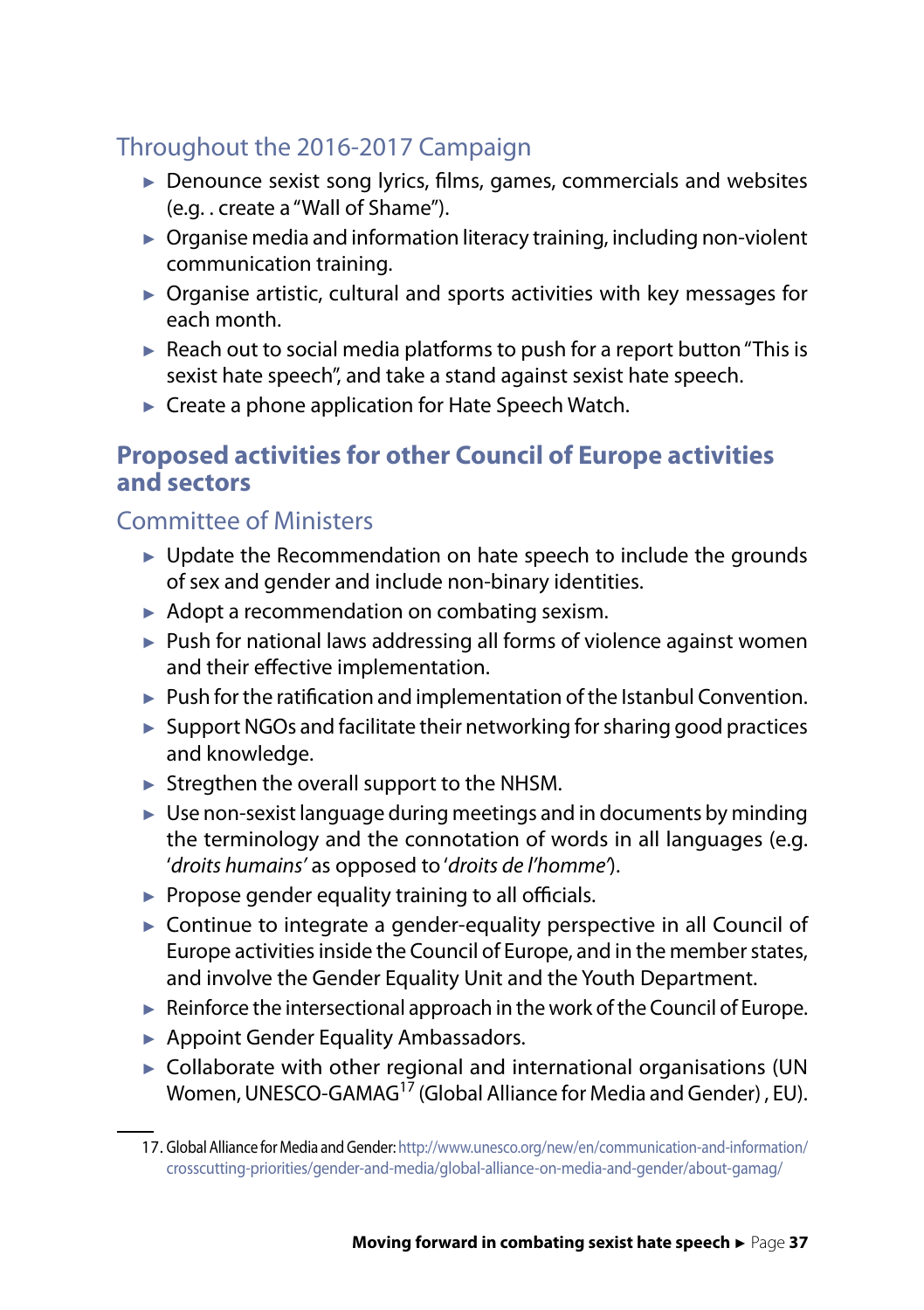#### <span id="page-39-0"></span>Gender Equality Unit

- ► Ensure follow-up to the Seminar.
- ► Draft a factsheet on sexist hate speech and compile good practices.
- ► Raise awareness on sexism inside the Council of Europe.
- ► Strengthen the role of the Gender Equality Rapporteurs.
- ► Further disseminate the Handbook on the implementation of Recommendation CM/Rec(2013)1 of the Committee of Ministers of the Council of Europe on gender equality and media.
- ► Support independent studies challenging national data.

#### All structures of the Council of Europe

- ► Develop tools for teachers (e.g. posters, flyers, videos, a simplified version of *Bookmarks*).
- ► Develop and disseminate quidelines on gender-sensitivity/ethical reporting for journalists in co-operation with media organisations.
- ► Organise a seminar with the Youth Department, other departments and Internet providers' representatives.
- ► Organise cultural events in collaboration with national institutes.
- ► In March, begin meetings by taking a stand against sexism, "This is a sexism-free space".

#### **Proposed activities for national institutions and policies**

#### **Objectives**

**EXTEM** All member states are encouraged to join the NHSM. States must take a clear stand against all forms of violence against women, clearly define sexist hate speech, identify and adopt effective remedies and raise awareness on the issue including its impacts, as well as undertake studies and collect data. Leaders shall act as role models and call out and challenge sexist behaviours.

#### Legislative and judicial measures

- $\blacktriangleright$  Address gaps in existing legislation by including the prohibition of hate speech on the grounds of sex and gender and the fight against all forms of violence against women.
- ► Monitor sexist hate speech and collect data.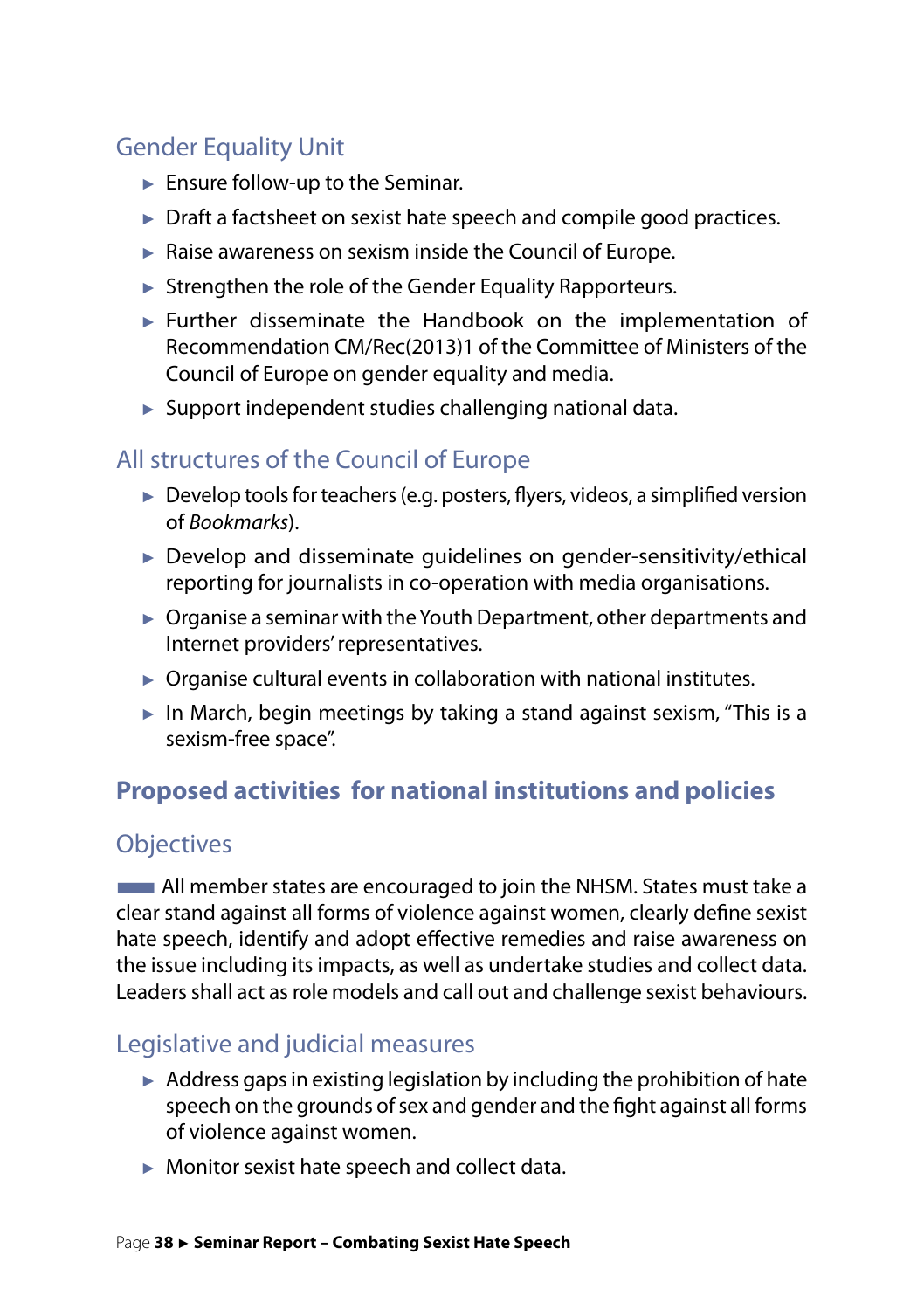- ► Effectively implement administrative and civil measures. (Criminal measures must be the last resort.)
- ► Train law enforcement officials (e.g. police, judges, lawyers) for them to be able to take the issue seriously, using existing policies to track down perpetrators as well as offering redress to targeted people.
- ► Push for the implementation of a code of ethics by Internet platforms.
- ► Involve young people in policy making.
- $\blacktriangleright$  Close the gender digital divide.

#### Formal and non-formal education for social change

- $\blacktriangleright$  Train trainers and educators on gender equality and sexism.
- $\blacktriangleright$  Revise text books, teaching methods and curricula, in order for them to contribute to gender equality and to the fight against gender stereotypes.
- ► Include gender-sensitive sex education, women's rights and tolerance education in schools, and promote non-violent communication and media literacy.
- $\blacktriangleright$  Include information about sexist hate speech and media literacy courses in school curricula.
- ► Use and promote non-sexist language in national documents.
- ► Include self-defence classes in schools, particularly for girls.
- $\blacktriangleright$  Encourage universities to convey positive messages, such as "This is a sexism-free space", and "We encourage freedom of expression for all genders".
- $\blacktriangleright$  Involve men and boys in the fight against sexist hate speech.
- ► Facilitate peer-to-peer education.
- $\blacktriangleright$  Take responsibility for taking down sexist graffiti.
- $\triangleright$  Organise feminist camps for girls and young women.

#### Collaboration with civil society

- ► Recognise NGOs as partners and ensure their independence and the safety of their members.
- $\blacktriangleright$  Support and fund women's rights organisations.
- ► Support women in technology (training, measures, events, hackathlons).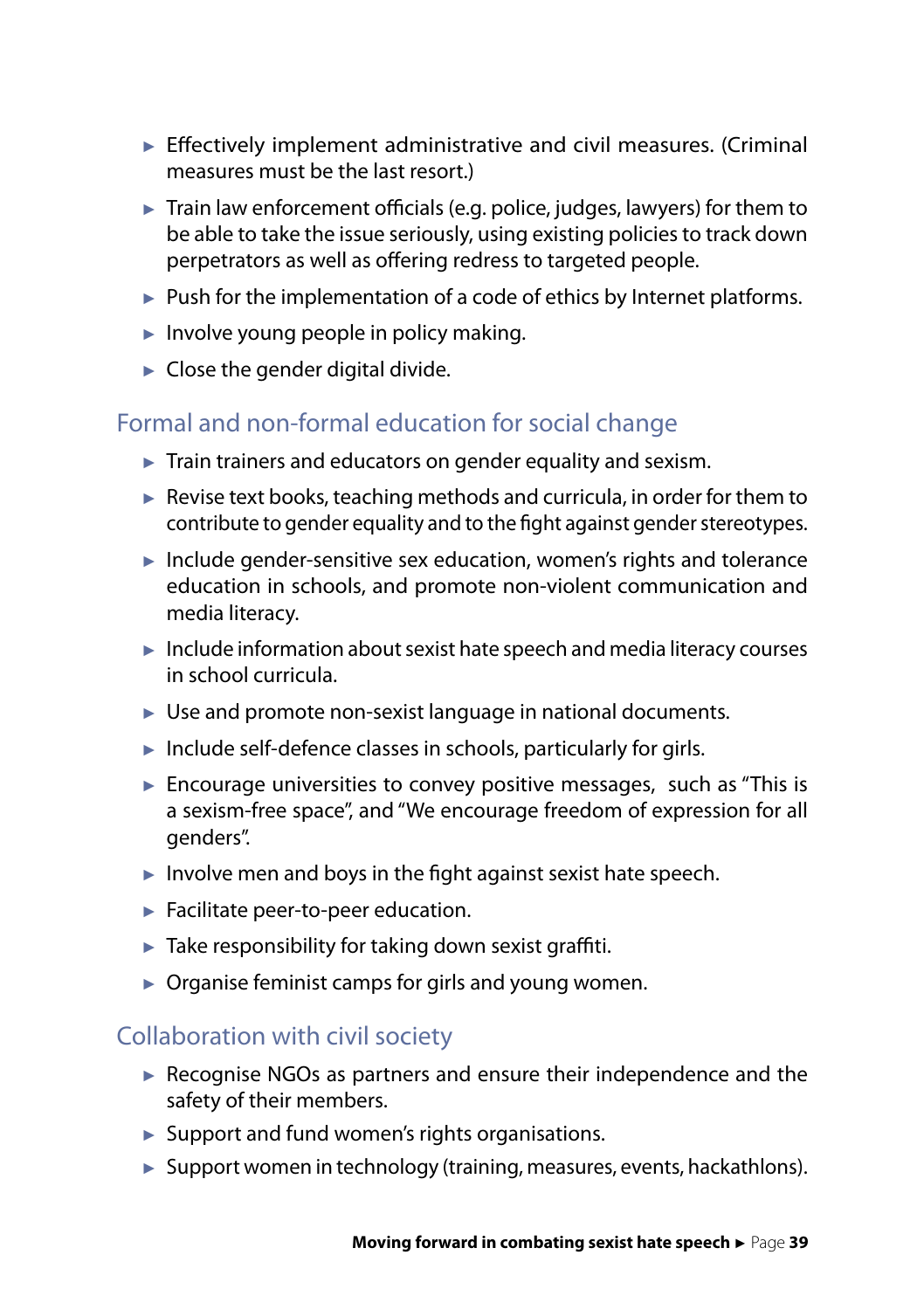#### <span id="page-41-0"></span>**Proposed activities for partners of the Council of Europe, including non-governmental and youth organisations, media organisations, platform providers and intermediaries**

- ► Establish, disseminate and ensure the implementation of codes of conduct with standards of ethics and self-regulatory measures for online and offline media regarding hate speech and gender equality, including violence against women, and disseminate them to members.
- $\blacktriangleright$  Take a stand against sexist hate speech and denounce it when it happens and help prosecute the authors without victimising the victims.
- ► Inform internet users about potential sanctions for writing hate comments and ensure serious moderating of comments.
- ► Promote safe reporting mechanisms that lead to redress and remedy.
- ► Support targeted people including staff members.
- ► Train a group of journalists to tackle sexist hate speech and act as ambassadors.
- ► Report also on positive narratives.
- ► Empower bystanders/witnesses.
- $\blacktriangleright$  Improve the quality of the media by being inclusive and including all voices, in terms of gender balance in the media profession, including women in news and programmes, and in terms of gender-sensitive reporting.
- ► Portray women in a realistic and non-stereotypical way and challenge gender stereotypes and women and men's traditional representation in media and society.
- $\blacktriangleright$  Include gender equality training for media professionals and staff.
- $\blacktriangleright$  Engage editors with good practices to influence others.
- ► Organise competitions for journalists to cover equality-related topics.
- ► Support feminist media and independent media.
- ► Promote a gender-balanced representation of women and men in decision making in media organisations.
- ► Monitor sexist hate speech in media and advertising.
- **11** This [seminar] should really be a starting point to working together in the future on combating sexist hate speech.

Antje Rothemund, Head of the Youth Department, Council of Europe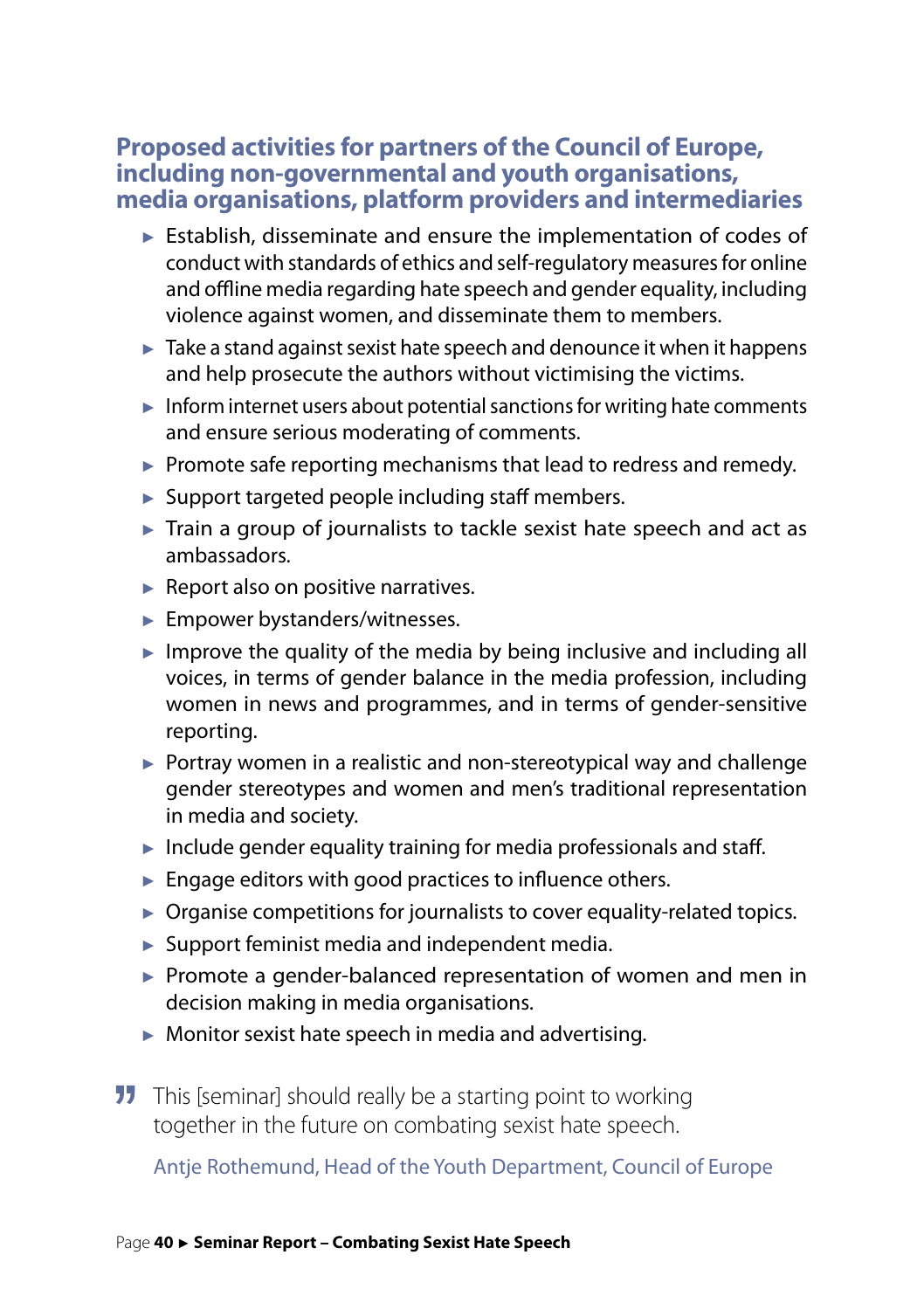#### <span id="page-42-0"></span>**Proposed activities for Civil Society**

- $\blacktriangleright$  Join the NHSM Campaign, organise debates, petition to push for change, and launch local campaigns against sexist hate speech in the media.
- $\blacktriangleright$  Include the Campaign content in activities in order to challenge gender stereotypes.
- ► Support the Action Days with the organisation of offline events, produce content, open discussions, and promote these on social media.
- ► Advise the Campaign (e.g. in the follow-up group).
- $\blacktriangleright$  Raise awareness with artistic tools: videos, songs, theatre plays, campaigns, board games, online games, or a painting competition.
- $\triangleright$  Organise a competition with NHSM shirts / pins as prizes.
- $\blacktriangleright$  Raise awareness on, and advocate for, the implementation of legal instruments.
- ► Develop educational tools and materials (e.g. board games and quizzes).
- ► Develop and use counter-narratives.
- ► Organise training courses on gender equality and gender stereotypes.
- ► Build alliances amongst youth and feminist organisations and share good practices.
- ► Create a collaborative platform where skills to help other NGOs can be offered.
- ► Create an army of bots against trolls.
- $\blacktriangleright$  Use strategic litigation / create strategies to bring cases before national courts and the European Court of Human Rights.
- ► Identify national courts issuing sexist judgments which reinforce gender stereotypes.
- ► Advocate for the ratification and implementation of the Istanbul Convention and alert the Group of Experts on Action against Violence against Women and Domestic Violence (GREVIO)<sup>18</sup> about urgent situations.
- ► Collect data and draft shadow reports to push for policy changes.

<sup>18.</sup> GREVIO is the independent expert body responsible for monitoring the implementation of the Council of Europe Convention on Preventing and Combating Violence against Women and Domestic Violence (Istanbul Convention) by the parties. More information: http://www.coe.int/en/web/istanbul-convention/grevio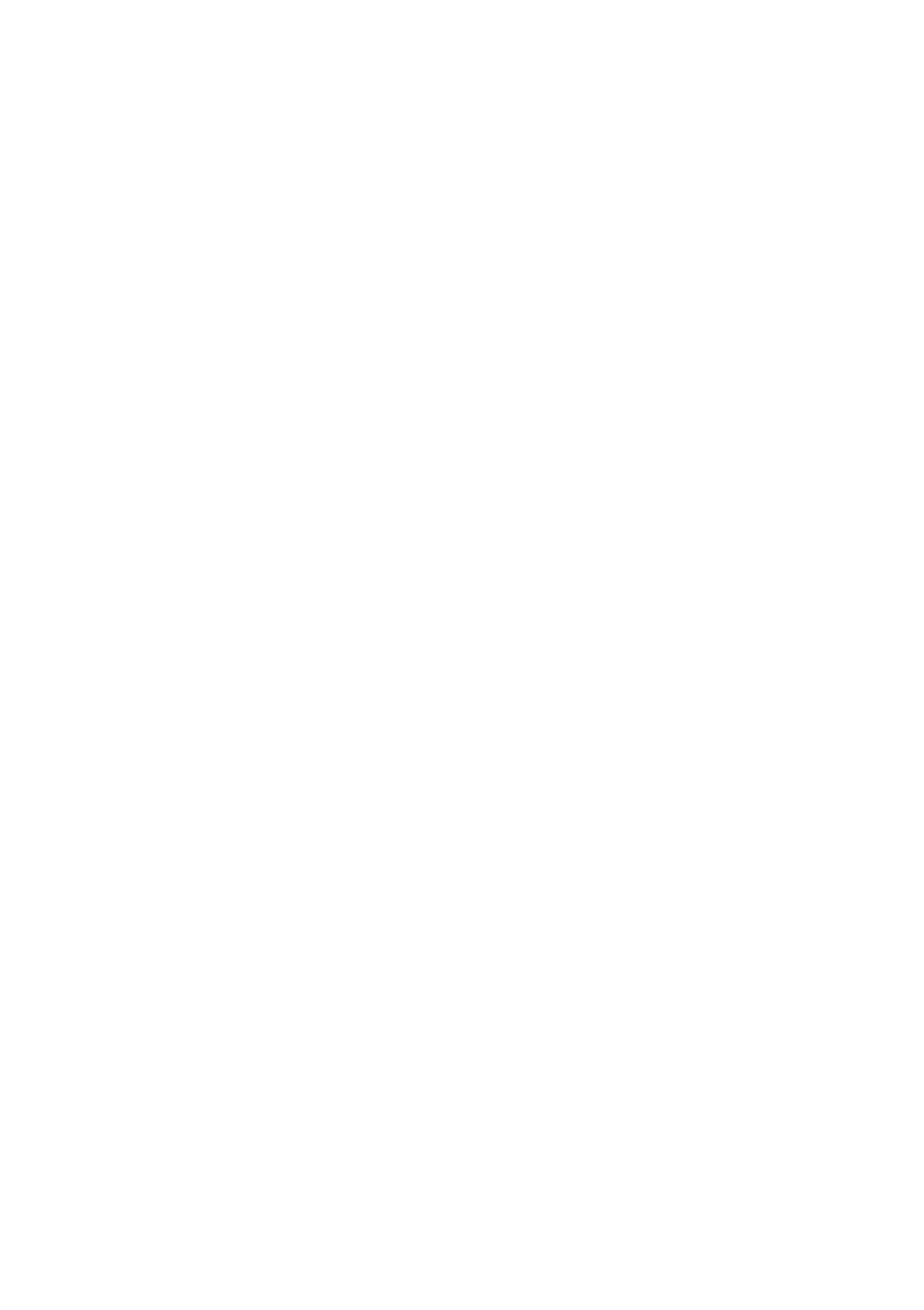### <span id="page-44-0"></span>**Appendix I – Presentation of initiatives on gender equality**

Giolanta Androutsou presented a two-year initiative co-ordinated by the organisation Antirropon to empower Roma women from Aspropyrgos (Greece), funded by the Ministry of Interior and implemented in collaboration with the General Secretariat for Gender Equality. The project, which ended in October 2015, included, amongst others, experiential workshops co-ordinated by a psychologist-psychotherapist, the training of women on the basic principles of social mediation (in collaboration with the ROMED programme of the Council of Europe and the European Commission) and summer camps for Roma and non-Roma youth. It helped women recognise and name abuses and gain self-esteem.

**EXALCOREGIST:** Another project, linked to the previous one, focuses more on youngsters. Fryktoria, Paving the Way for the Citizens of Tomorrow, was launched in April 2015 with workshops on human rights delivered in schools. The project aims to enhance active citizenship and school mediation. In February 2016, a workshop organised in collaboration with UNESCO was implemented regarding deontology and the ethics of public speech with a focus on social media. The Project is funded by Iceland, Liechtenstein and Norway under the EEA Grants Greet NGO Programme, We are All Citizens.

Antirropon: http://antirropon.eu Fryktoria: www.facebook.com/fryktoria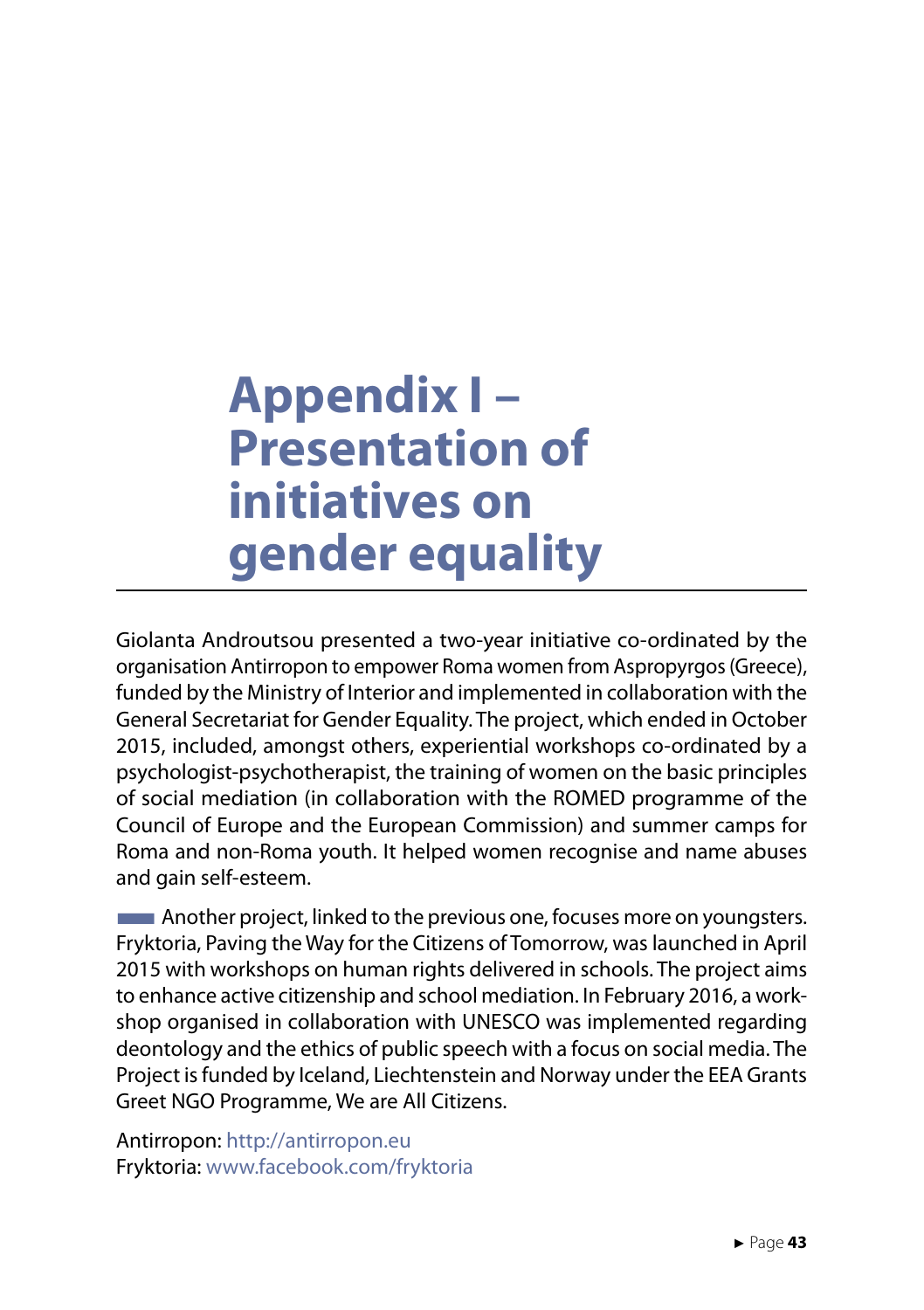**The Gina Babinec presented "Be the Change", a project of the organisation** MAG LGBTIQ Youth (France) to empower LGBTIQ youth and organisations in partnership with the Sexual Orientation and Gender Identity Unit of the Council of Europe (SOGI) and the International Gay Lesbian Youth Organisation (IGLYO). The Be the Change Conference will take place in June 2016 at the European Youth Centre Strasbourg.

#### MAG: www.mag-paris.fr

**Evgenia Giakoumopoulou (Europe) presented ACCESS, the Advocacy** Centre on Council of Europe Standards, which seeks to facilitate the access of grass-roots NGOs to the Council of Europe human rights monitoring mechanisms. In this context, the presentation aimed to raise awareness and provide information on the Istanbul Convention, its monitoring mechanism (the GREVIO) and the critical role of NGOs in this process.

#### ACCESS: http://accessrights.org

**EXTED Dardan Isufi (Quebec, Canada) presented the work of Amnistie internation**ale Canada francophone (Canadian French speaking Amnesty International), and of the Dawson Student Union in relation to gender equality. The Dawson Student Union projects concern the safety and defence of all students, regardless of their gender, gender identity and ethnicity. This includes an anti-sexual violence campaign launched in partnership with the Dawson's Gender Advocacy Centre and a proposal for gender-neutral washrooms, which resulted in many bathrooms being made gender-neutral.

Amnestie Internationale: http://amnistie.ca Dawson Student Union: http://dawsonstudentunion.ca

**The Ivana Jelaca presented the Media Diversity Institute Western Balkans (MDI** WB), a sister organisation of the London-based Media Diversity Institute, which works to contribute to the inclusion and participation of youth, as well as the improvement of inter-community relations, the promotion of tolerance, and encouraging dialogue among individuals and groups coming from different backgrounds. MDI WB's guiding value is freedom of expression, which should be enjoyed by all citizens regardless of their gender, race, ethnicity, religion, age, physical or mental abilities, social status, political affiliation or sexual orientation. MDI WB has focused on combating hate speech online and uses a Media Information Literacy (MIL) mechanism in order to build more tolerant and inclusive societies and foster respect for human rights online as well as offline.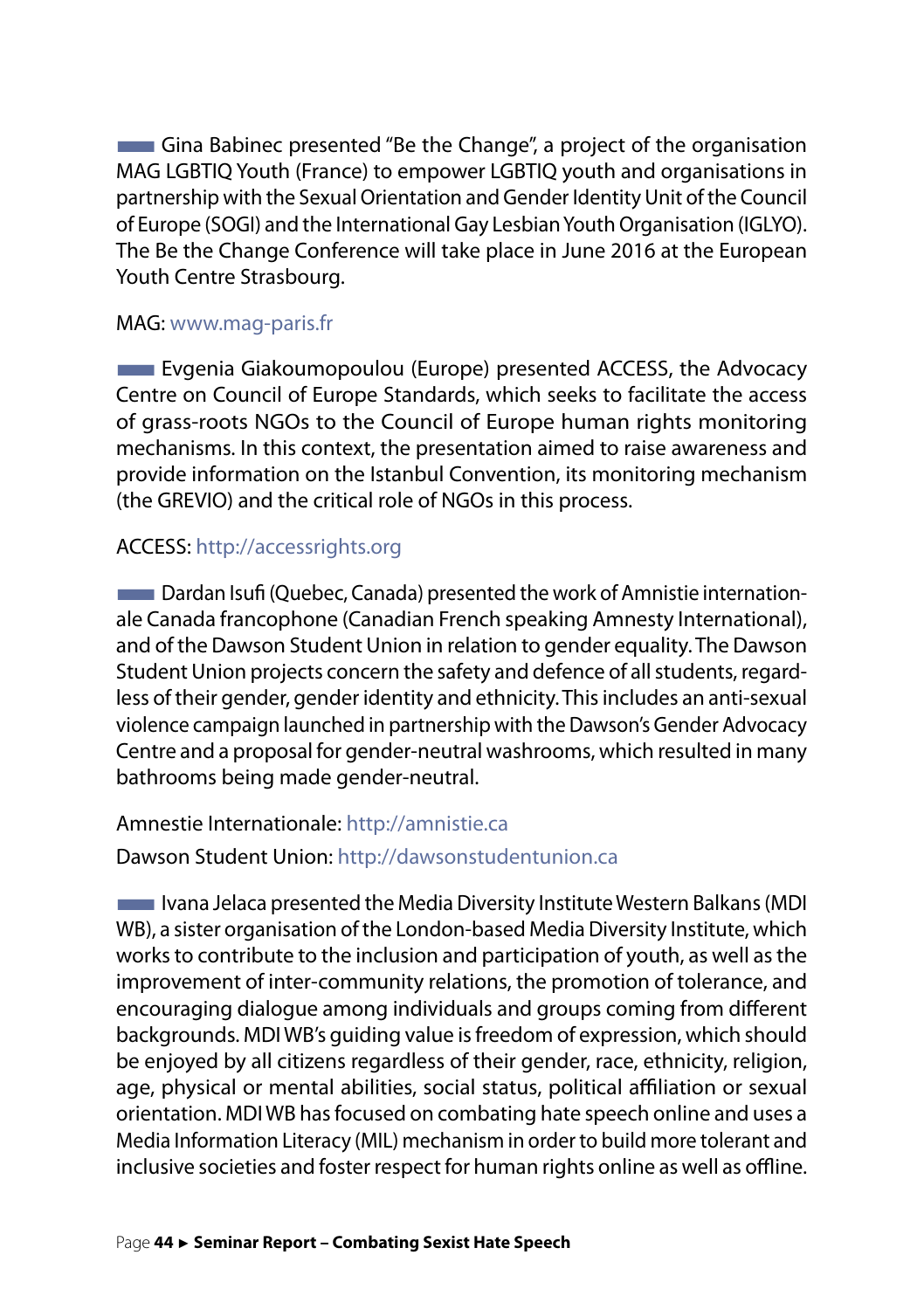■Unrelated to MDI WB, Ivana Jelaca also presented a music video from a popular band in Serbia showing practical advice to women on how to defend themselves from violent partners. The videoclip was shared on social media and has received more than 1 million views.

Media Diversity Institute: www.media-diversity.org/en/ S.A.R.S. – Praktična žena: www.youtube.com/watch?v=nx4uYI7FpGo

Irene Roseles Jimenez and Emily Usher Shrair presented the European Women's Lobby (EWL) – the largest umbrella organisation of women's associations in the European Union, and its new Strategic Framework 2016-2020 'Together for a Feminist Europe'. They briefly presented the EWL campaigns to promote women's rights and equality between women and men in three main policy areas: women in decision making, socio-economics and violence against women. Irene Roseles Jimenez presented the EWL Observatory on violence against women and mentioned the EWL advocacy actions to push for the signature, ratification and implementation of the Istanbul Convention by the member states and the European Union. An EWL video was screened: *I am a feminist but…* calling on the European Commission to adopt a new EU Strategy on equality between women and men for 2016-2020. Finally, Emily Usher Shrair informed participants about 'Agora', the EWL young feminist summer school that in 2015 provided a creative space for 50 young feminist activists to exchange, inspire and reinforce each other. After its success last year, Agora will take place again in 2016.

European's Women Lobby: www.womenlobby.org

European Women's Lobby video *I am a feminist but…*: www.youtube.com/watch?v=FUw5tUX8bTA

**EXECUTE:** Ismail Sehic presented the Hate Fighters programme from KOM 018 (Niš, Serbia), which gathered more than 2,000 people and is part of the project "Combat against Hate Speech through European Perspective." The first programme started in 2013 in Serbia, "the former Yugoslav Republic of Macedonia" and Turkey. The programme was continued in 2014 in Serbia and "the former Yugoslav Republic of Macedonia", and in 2015, in Bosnia and Herzegovina, Bulgaria, Denmark, Poland, Romania, Serbia and "the former Yugoslav Republic of Macedonia". Financed by the European Commission and supported by the Council of Europe, the programme aims at training members to combat hate speech through creative actions such as dance, music, photography and debates.

#### Hate Fighters:

https://m.facebook.com/Hate-Fighters-Bosnia-and-Herzegovina-816578085099677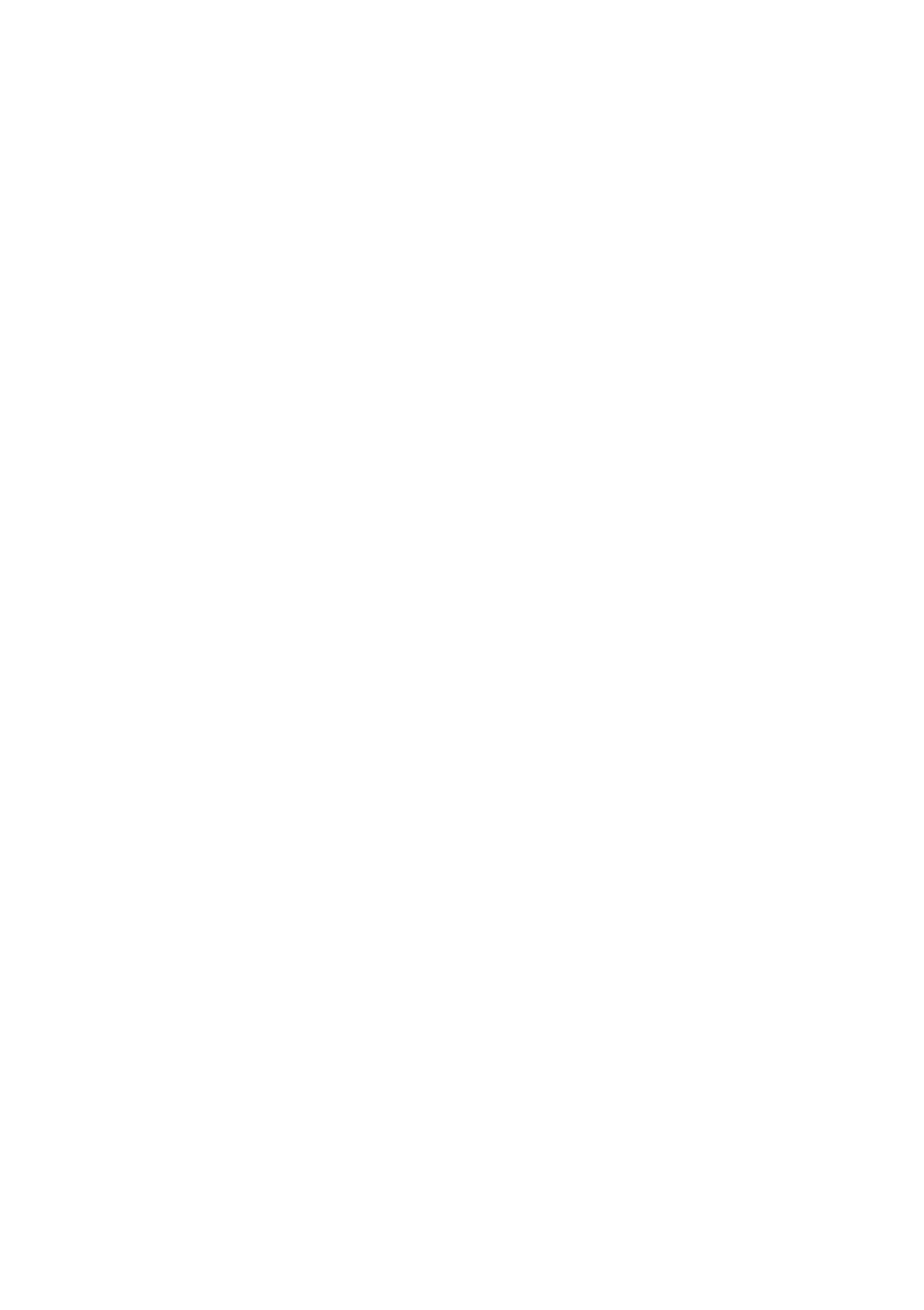## <span id="page-48-0"></span>**Appendix II – References**

#### **Gender Equality and Violence against Women**

Gender Equality Unit, Background Note on Sexist Hate Speech, available at: https://rm.coe.int/CoERMPublicCommonSearchServices/DisplayDCTMConte nt?documentId=090000168059ad42

Gender Equality website, available at: www.coe.int/en/web/genderequality/ home

Gender Equality Strategy 2014-2017, available at: https://rm.coe.int/ CoERMPublicCommonSearchServices/DisplayDCTMContent?documen tId=0900001680590174

Gender Equality: norms and information regarding combating gender stereotypes and sexism, available at: www.coe.int/en/web/genderequality/ gender-stereotypes-and-sexism

Gender Equality and Women's Rights, Council of Europe Standards, available at: https://rm.coe.int/CoERMPublicCommonSearchServices/DisplayDCTMConte nt?documentId=090000168058feef

Convention on Preventing and Combating Violence against Women and Domestic Violence (Istanbul Convention), available at: www.coe.int/en/web/ istanbul-convention/text-of-the-convention

Council of Europe Commissioner for Human Rights, 'Hate speech against women should be specifically tackled', available at:

www.coe.int/en/web/commissioner/-/hate-speech-against-women-should-bespecifically-tackl-1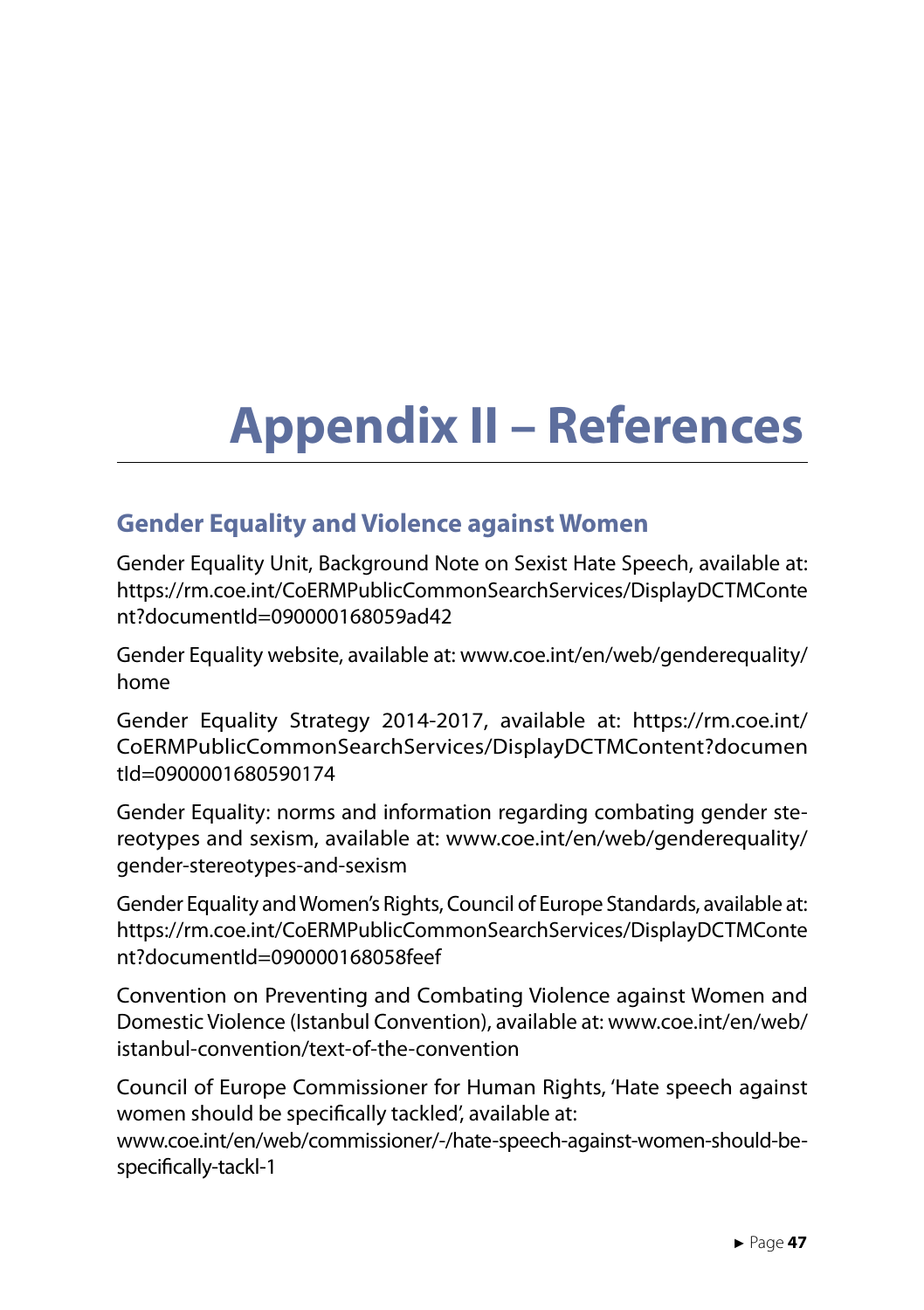#### <span id="page-49-0"></span>**Media and Internet**

Factsheet 'Combating gender stereotyping and sexism in the media', available at: https://rm.coe.int/CoERMPublicCommonSearchServices/DisplayDCTMConte nt?documentId=090000168064379b

Recommendation CM/Rec(2013)1 of the Committee of Ministers to Member States on gender equality and media, available at: https://wcd.coe.int/ViewDoc.jsp?id=2087343&Site=CM&BackColorInternet= C3C3C3&BackColorIntranet=EDB021&BackColorLogged=F5D383

*Handbook on the implementation of Recommendation CM/Rec(2013)1 of the Committee of Ministers of the Council of Europe on gender equality and media*, available at: https://rm.coe.int/CoERMPublicCommonSearchServices/Displa yDCTMContent?documentId=0900001680590558

Platform to promote the protection of journalism and safety of journalists, available at: www.coe.int/en/web/media-freedom

Council of Europe Internet Governance Strategy 2016-2020, available at: www.coe.int/en/web/freedom-expression/internet-governance

Committee of experts on Internet Intermediaries (MSI-NET), available at: www.coe.int/en/web/freedom-expression/committee-of-experts-on-internetintermediaries-msi-net-

#### **Youth Department and the No Hate Speech Movement**

No Hate Speech Movement website, available at: www.nohatespeechmovement.org

*Bookmarks – A manual for combating hate speech online through human rights education*, available at: www.nohatespeechmovement.org/bookmarks

*Gender Matters*: *Manual on gender based violence affecting young people*, available at: www.eycb.coe.int/gendermatters

*Compass*: *Manual for Human Rights Education with Young People* (especially the section and activities on Gender) , available at: www.coe.int/compass

*Compasito: Manual for Human Rights Education with Children*, available at: www.eycb.coe.int/compasito

Charter on Education for Democratic Citizenship and Human Rights Education, available at: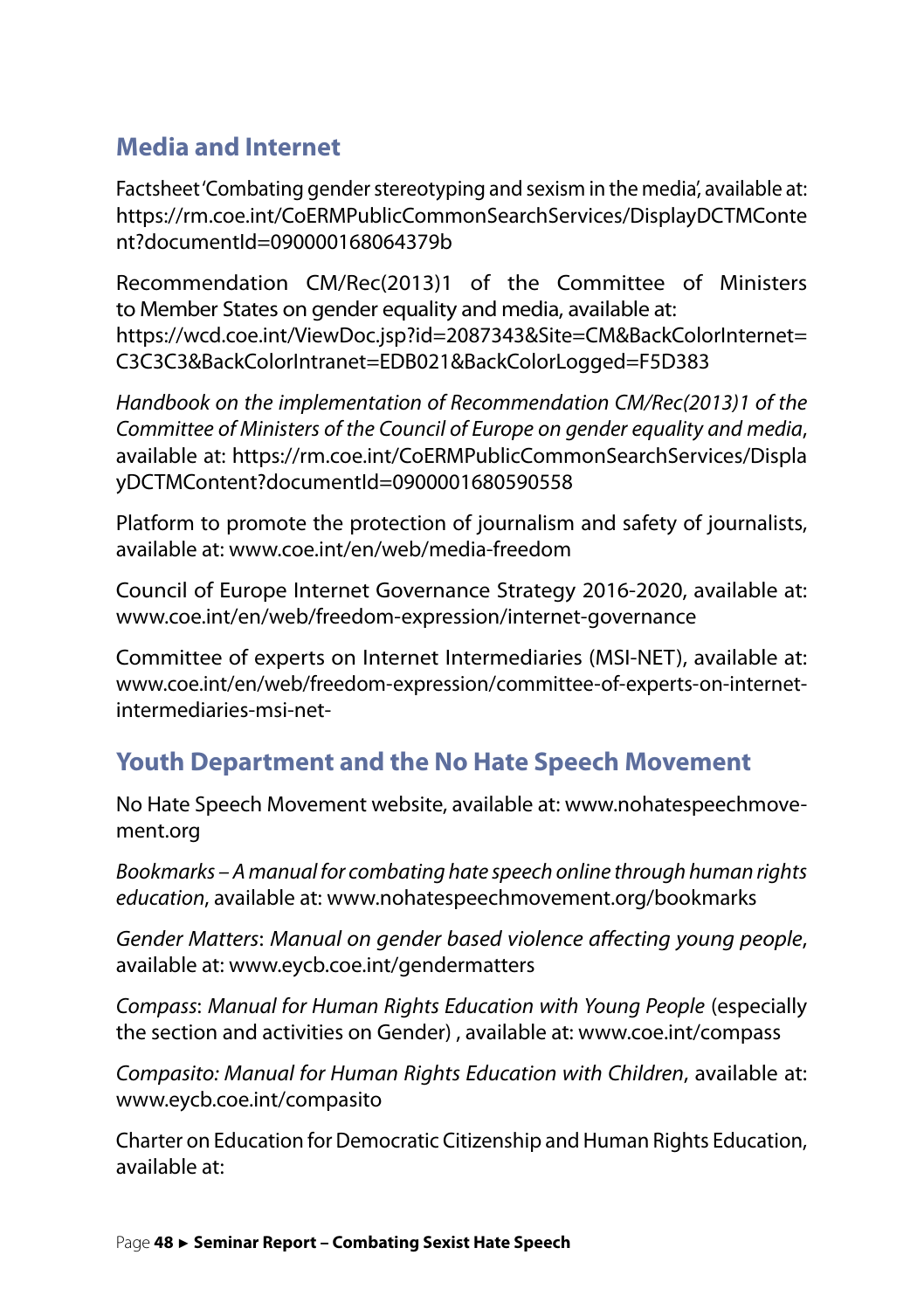<span id="page-50-0"></span>www.coe.int/en/web/edc/charter-on-education-for-democratic-citizenshipand-human-rights-education

Charter on Youth Participation, available at: www.coe.int/t/dg4/youth/Coe\_youth/Youth\_Participation\_Charter\_en.asp

European Youth Foundation, 'Supporting Young People in Europe', available at: https://edoc.coe.int/en/youth-participation/6578-european-youth-foundationsupporting-young-people-in-europe.html

#### **United Nations**

2030 Agenda for Sustainable Development, available at: www.un.org/ga/search/view\_doc.asp?symbol=A/RES/70/1&Lang=E

Beijing Platform for Action, 1995, available at: http://beijing20.unwomen.org/~/media/headquarters/attachments/sections/ csw/pfa\_e\_final\_web.pdf

United Nations Broadband Commission for Digital Development Working Group on Broadband and Gender, 'Cyber violence against women and girls – A World-Wide Wake-up Call', available at:

www.unwomen.org/~/media/headquarters/attachments/sections/ library/publications/2015/cyber\_violence\_gender%20report.pdf

United Nations Convention on the Elimination of All Forms of Discrimination against Women, 1979, available at: www.ohchr.org/EN/ProfessionalInterest/Pages/CEDAW.aspx

UNESCO, *Getting the right balance*, available at: http://portal.unesco.org/ci/fr/files/28397/12435929903gender\_booklet\_ en.pdf/gender\_booklet\_en.pdf

UNESCO Global Alliance on Media and Gender (GAMAG), available at: www.unesco.org/new/en/gamag

UNESCO, *Media and Information Literacy, Curriculum for Teachers*, available at: http://unesdoc.unesco.org/images/0019/001929/192971e.pdf

#### **Videos**

'48 Things Women Hear In A Lifetime (That Men Just Don't)', *The Huffington Post*, 2015, available at:

www.huffingtonpost.com/entry/48-subtly-sexist-things-women-hear-in-alifetime\_us\_566595d2e4b08e945feff668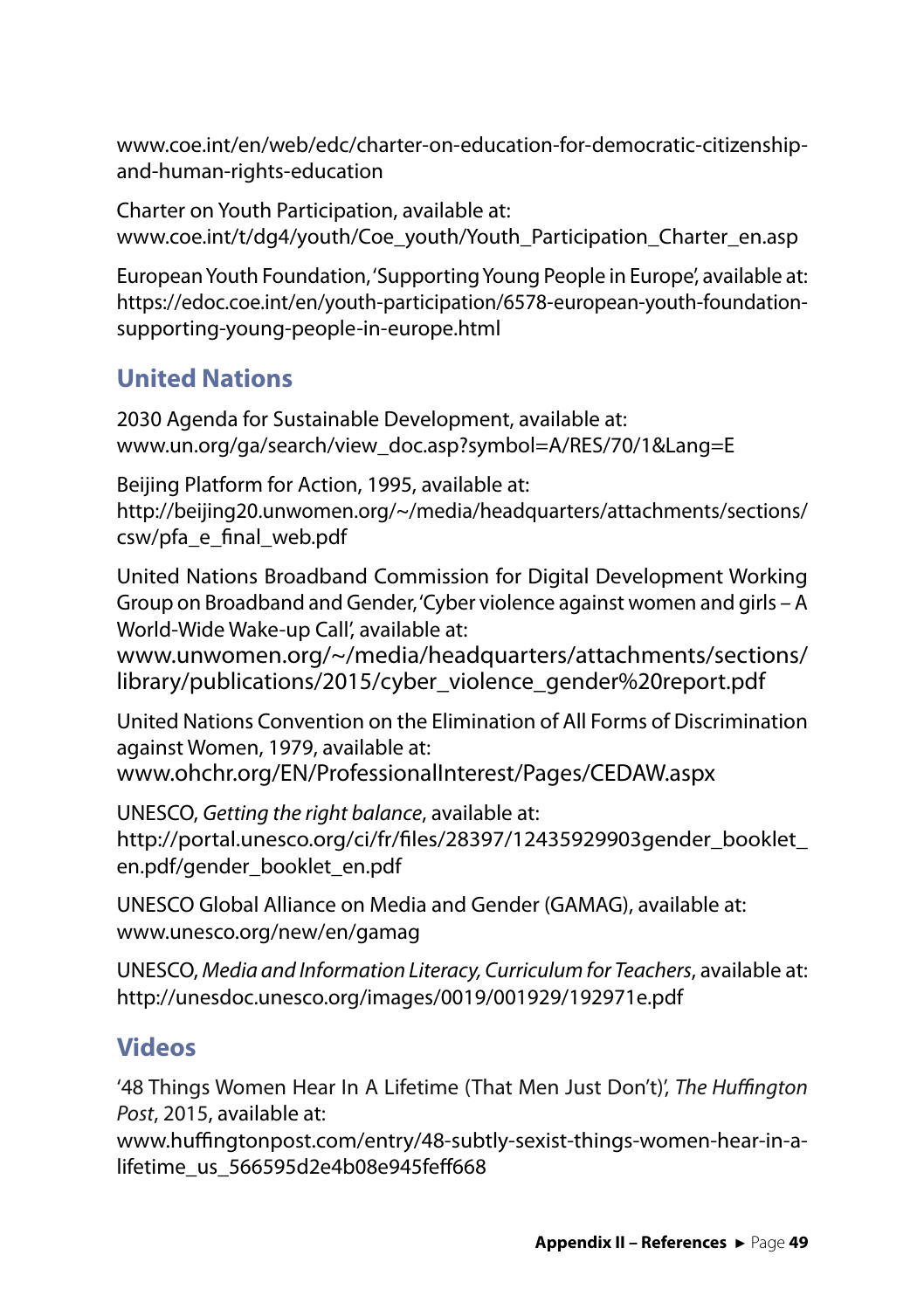<span id="page-51-0"></span>Chimamanda Ngozi Adichie, We should all be feminists, TEDxEuston, 2013, available at:

http://tedxtalks.ted.com/video/We-should-all-be-feminists-Chim

*Men who internet-hate women*, 2013, available at: http://svtsales.com/programme-sales/surfing-the-web-of-hate

Zero Trollerance, available at: http://zerotrollerance.guru/step-1.php

NHSM Ireland, Overcoming Hate Speech, Miss Carlow Town 2015, available at: www.youtube.com/watch?v=vodzbqk0\_uY

#### **References by participants**

Bucht, C. & Edström, M., *Youth Have Their Say on Internet Governance*, Nordic Youth Forum at EuroDIG Stockholm, 2012, available at: http://nordicom.gu.se/sites/default/files/publikationer-hela-pdf/youth\_have\_ their\_say\_web.pdf

Centre Hubertine Auclert, available at: www.centre-hubertine-auclert.fr/stop-cybersexisme http://stop-cybersexisme.tumblr.com

Edström, M. & Mølster, R. (Eds.), *Making change. Nordic Examples of Working Towards Gender Equality in the Media*, Nordicom, 2014, available at: http://hdl. handle.net/2077/37362

Edström, M., 'The Trolls Disappear in the Light: Swedish experiences of mediated sexualized hate speech in the aftermath of Behring Breivik', *International Journal of Crime, Justice and Social Democracy Issue 5(2)* (forthcoming, 2016)

Equalisters, available at: www.facebook.com/equalisters

Everyday Sexism project, available at: http://everydaysexism.com

Feminist Frequency, available at: http://feministfrequency.com

'Feminist Principles of the Internet – An Evolving Document', available at: www.genderit.org/sites/default/upload/fpi\_v3.pdf

International Women Media Foundation & International News Safety Institute, 'Violence and Harassment against Women in the News Media: A Global Picture', 2014: www.iwmf.org/our-research/journalist-safety/violenceand-harassment-against-women-in-the-news-media-a-global-picture/ flipbook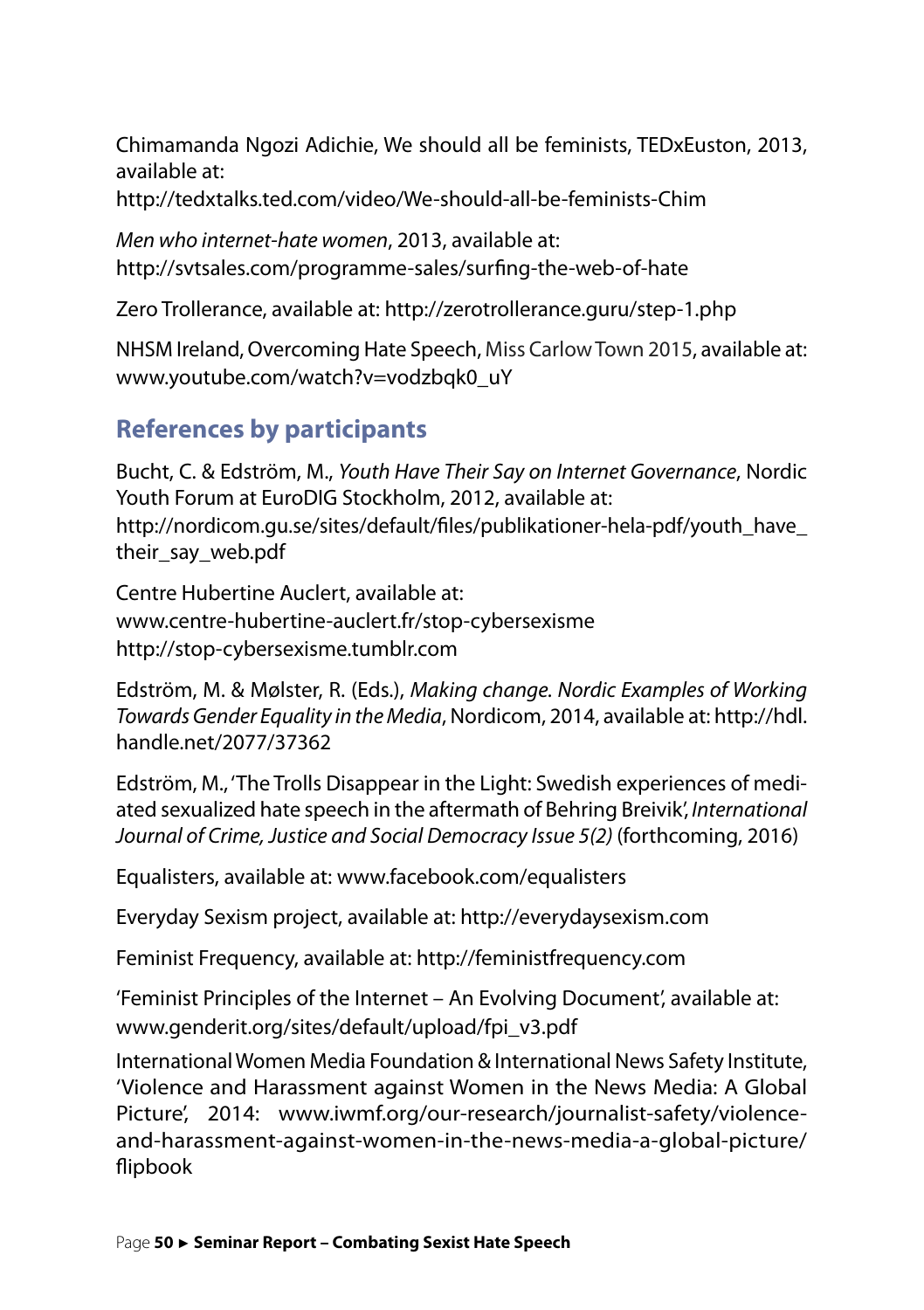FILIA Centre, available at: http://centrulfilia.ro

Gender Information Centre NORA (GIC NORA), available at: www.gendernora. cz/uvod

Global Alliance for Media and Gender: http://www.unesco.org/new/en/communication-and-information/crosscutting-priorities/gender-and-media/ global-alliance-on-media-and-gender/about-gamag/

Global Media Monitoring Project, available at: www.whomakesthenews.org

Global Media Monitoring Project: www.whomakesthenews.org. Direct reference: http://cdn.agilitycms.com/who-makes-the-news/Imported/reports\_2015/ highlights/highlights\_en.pdf

Kvinna till Kvinna Foundation, Sweden, (2014), *Patriotism and patriarchy*, available at:

http://expo.se/www/download/140504 rapport patriotism and patriarchy. pdf

Kvinna till Kvinna Foundation, (2015), *Handbook – Gender and Conflict Sensitive Journalism*, available at:

http://kvinnatillkvinna.se/wp-content/uploads/qbank/b7b70189b9698f621 3f2799fb12925e2.pdf

National Youth Council of Ireland, available at: www.youth.ie

OneWorld Platform, available at: https://oneworldplatform.net/en

Peng Collective, available at: www.pen.gg

Project Unbreakable, available at: http://projectunbreakable.tumblr.com

Shut Your Sexist Mouth Up, available at: www.femunicorn.com and http:// vk.com/feminist\_unicorn

Svensson, E-M. & Edström, M., 'Freedom of expression vs. gender equality – conflicting values when regulating gender stereotypes in advertising', in *Tidsskrift for Rettsvitenskap*. Vol.5/2014, available at: www.idunn.no/tfr/2014/05

Take Back the Tech, available at: www.takebackthetech.net

Women's Media Centre Speech Project, available at: http://wmcspeechproject.com